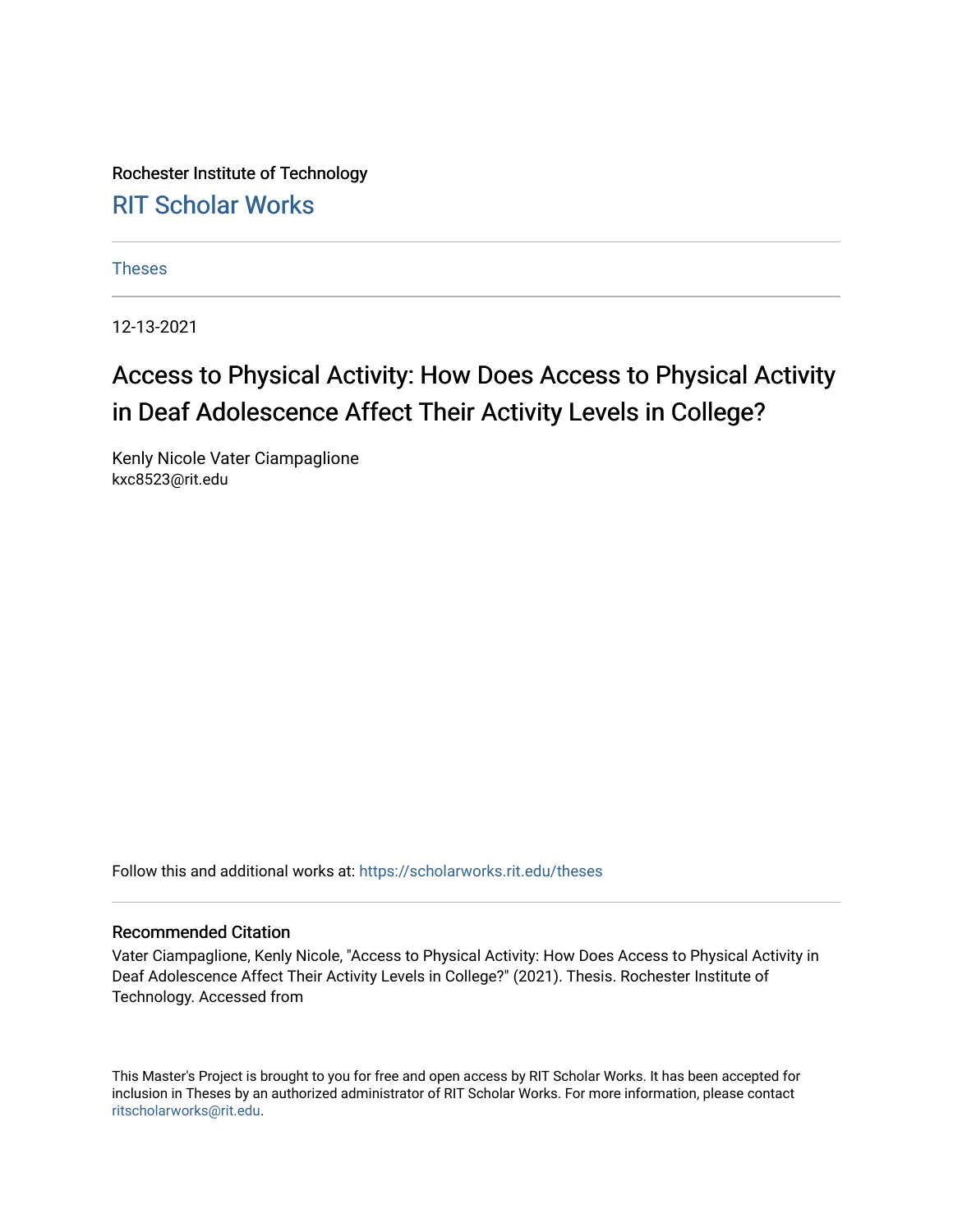ACCESS TO PHYSICAL ACTIVITY

## ACCESS TO PHYSICAL ACTIVITY: HOW DOES ACCESS TO PHYSICAL ACTIVITY IN DEAF ADOLESCENCE AFFECT THEIR ACTIVTY LEVELS IN COLLEGE?

## A PROJECT IN

Health and Well-being Management

Presented to the Faulty of the Rochester Institute of Technology in partial fulfillment of the requirements for the degree

## MASTER OF SCIENCE IN HEALTH AND WELL-BEING MANAGEMENT

By

## KENLY NICOLE VATER CIAMPAGLIONE

Wegmans School of Health and Nutrition College of Health Sciences and Technology Rochester Institute of Technology

> Rochester, New York December 13, 2021

Project Adviser: Dr. Zachary Bevilacqua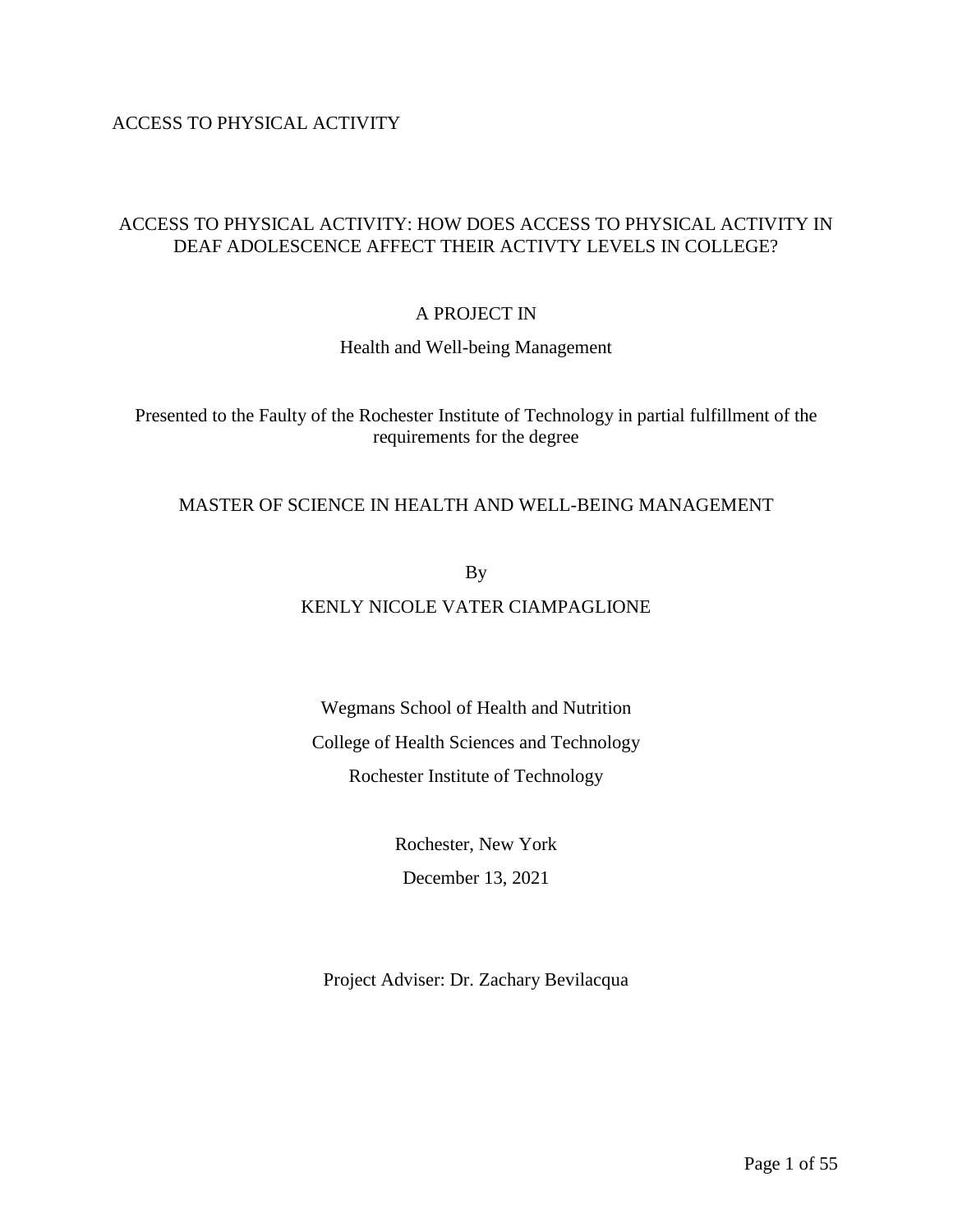## ACCESS TO PHYSICAL ACTIVITY

## **Advisor Approval**

12/13/21

Dr. Zachary Bevilacqua, PhD, ATC

Project Advisor; Visiting Assistant Professor; College of Health Sciences and Technology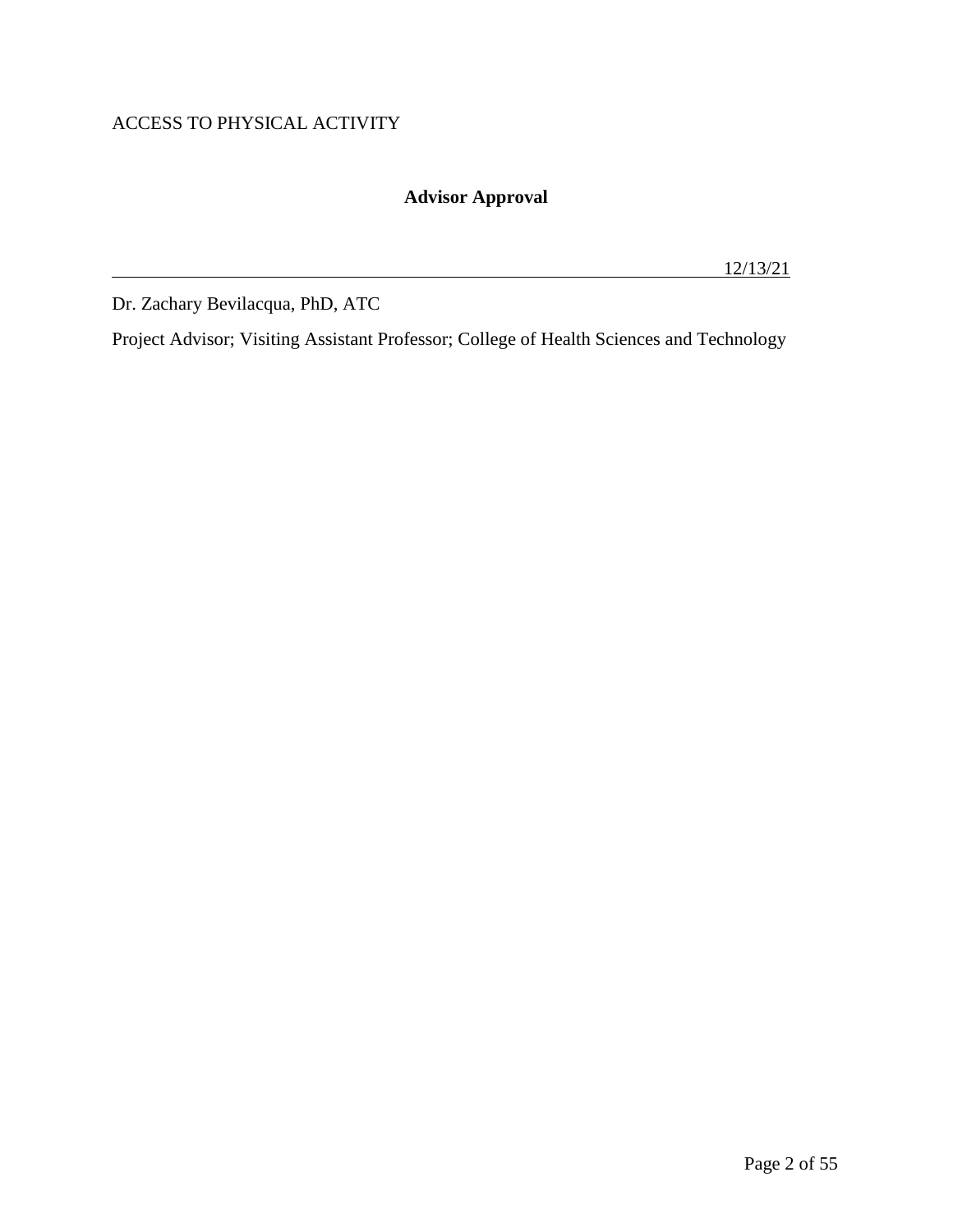#### **ABSTRACT**

**Background:** Individuals who identify as deaf and hard of hearing are overlooked or excluded from public health research, surveillance, and outreach and education programs. Studies have shown that there is a connection between motor skill development in children and their participation in physical activities. Generally, deaf children lag in motor skill development when compared to their hearing peers, and these developmental discrepancies can be minimized with increased participation in physical activity and sports.

**Purpose:** This project involved the creation and validation of a survey that retrospectively assessed how both parental hearing status and the number of barriers experienced by a deaf individual impacts their level of activity while in college. The goal of this research is to use the end survey to gain knowledge in this field.

**Methods:** This study utilized both student participants and expert participants. Experts reviewed, graded, and gave suggestions to ensure content validity of the survey. Student participants were recruited through email, and data was gathered through think aloud interviews and anonymous survey completion.

**Results:** Based on the kappa results, 31 out of 32 questions were ranked as excellent and all questions were relevant to the study. The probability of chance agreement for five questions were each 0.3125, and 0.0313 for the remaining 27. Twelve students took the survey anonymously; however, ten out of the 12 were excluded based on age or hearing status.

**Discussion:** Overall, the survey scored well, but it is imperfect. Expert review of the survey showed excellent content agreement, however, only one was from a physical education background. The ratio of experts from both disciplines (physical education and deaf studies)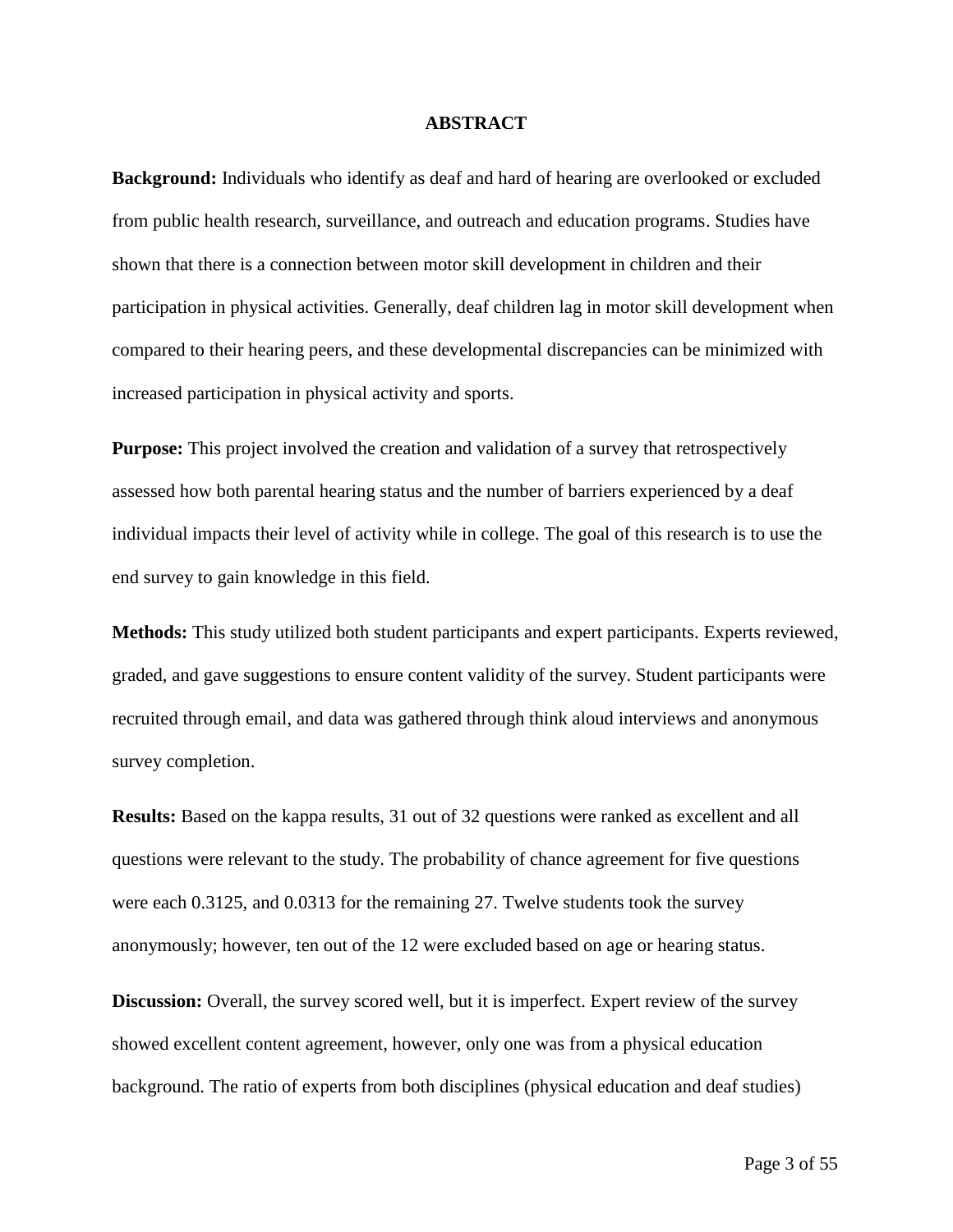should have been obtained. Also, the number of student survey participants needs to occur to allow for a Cronbach alpha calculation. There were only three interview participants utilized in this study, and all were male, meaning struggles experienced by individuals of other genders were not included. There is not enough data to show that the created survey is useful and adequately assesses how both parental hearing status and number of barriers experienced affects a deaf individual's level of physical activity during their college years.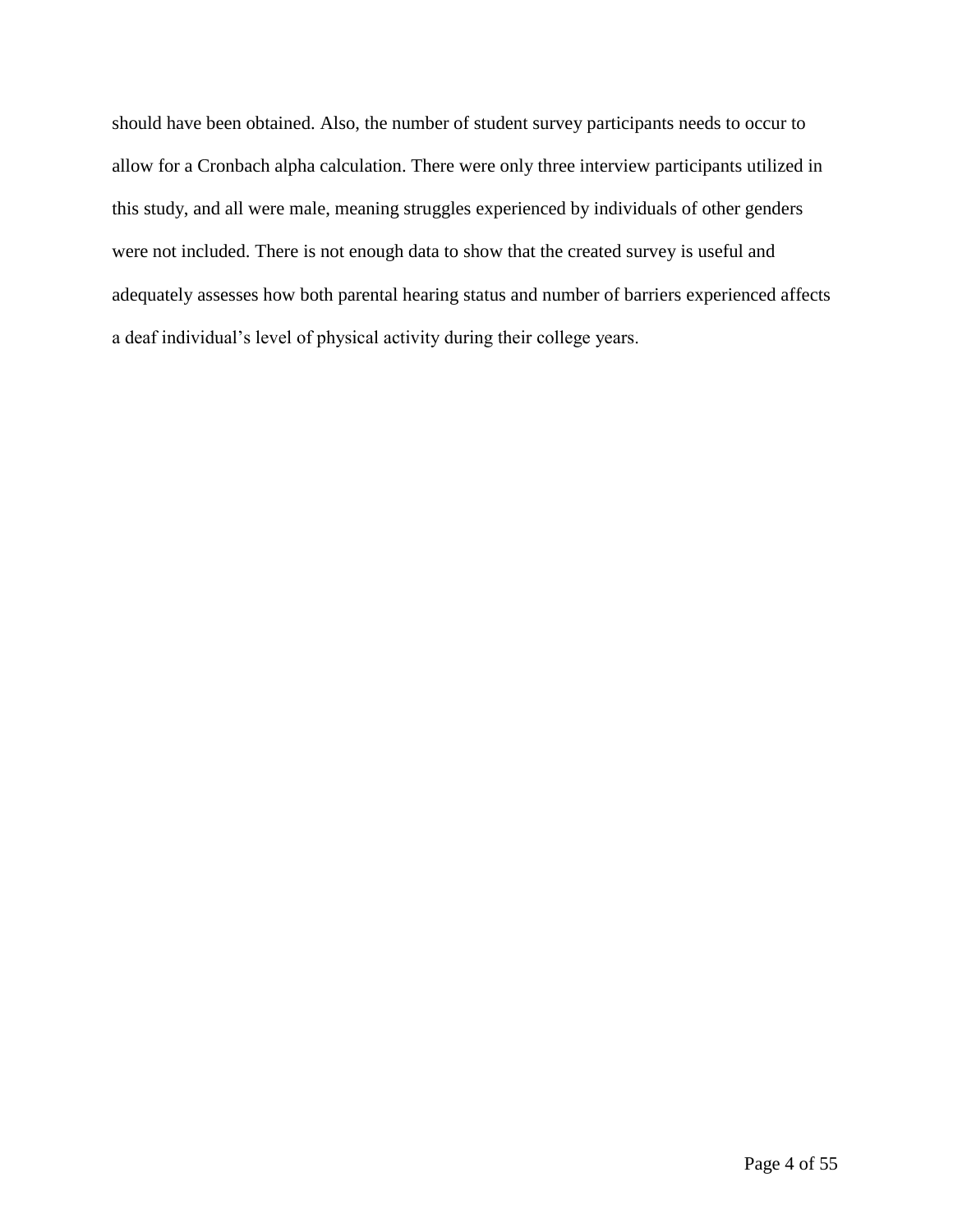## **INTRODUCTION**

In the United States, more than 15% of adults are sedentary. <sup>1</sup> When looking back on national health survey results, an increase in inactivity and obesity can be seen through the general population.<sup>2</sup> These increases are not accompanied by an overall increase in the number of calories consumed, but are accompanied by a decrease in leisure-time physical activity.<sup>2</sup> This inactivity and obesity can get progressively worse over time if not addressed, and can lead to serious health problems later in life. In the United States, there are also populations that experience higher rates of disease and death when they are compared to the general population. These populations can be broken up by characteristics like ethnicity, race, sex, or gender.<sup>3</sup> One minority group that does not fall into one of the aforementioned groups is the deaf and hard-ofhearing population. Individuals who identify as deaf and use American Sign Language (ASL), and individuals who have hearing loss (hard-of-hearing) make up a population that also struggles with health disparities.<sup>4</sup> These individuals are also overlooked or excluded from public health research, surveillance, and outreach and education programs.<sup>4</sup>

Three out of every 1,000 children in the United States are born with hearing loss in one or both ears<sup>5</sup>, and of those children, over 90% of them are born to hearing parents.<sup>6</sup> Deaf children often cannot communicate with their family members and end up learning about the world from their deaf peers.<sup>4</sup> Unfortunately, many hearing individuals view deafness as an ailment that needs to be "fixed", and this mentality is most common in healthcare and school settings.<sup>4</sup> Because of this, a deaf individual may not be willing to participate in healthcare research and programs because of early and potentially traumatic experiences. This could explain the lack of data representing the deaf and hard-of-hearing community.<sup>7</sup> Of the studies done in the deaf community, many focus on children. This lack of health information and the health disparities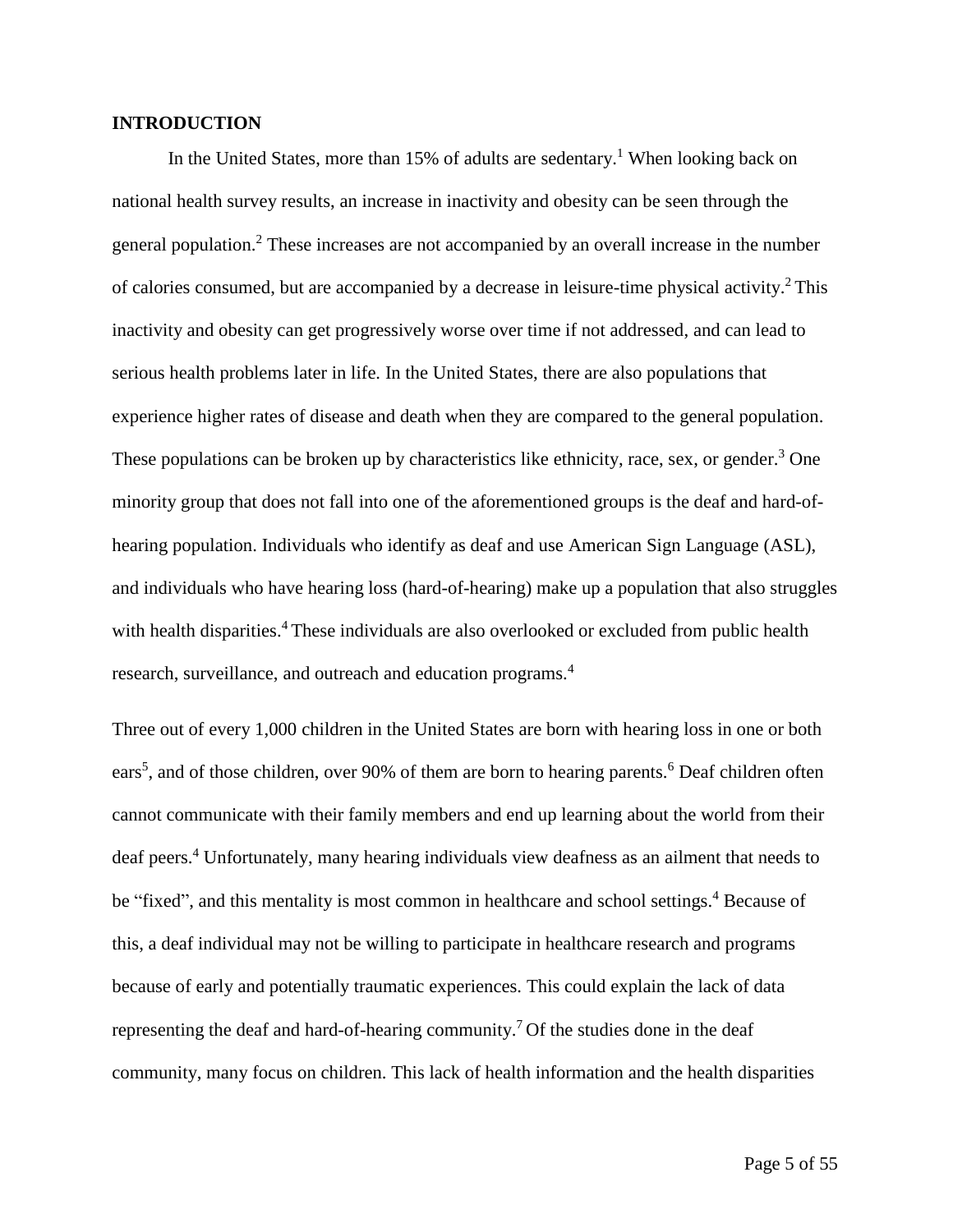experienced by deaf and hard-of-hearing individuals means that it is even more critical that researchers study this population. This would allow for improvements in health and an increase in quality of life for these individuals.

Studies have shown that there is a connection between motor skill development in children and their participation in physical activities.<sup>8</sup> Generally, deaf children lag in motor skill development when compared to their hearing peers, and these developmental discrepancies can be minimized with increased participation in physical activity and sports.<sup>8</sup> Studies have also shown that deaf children show signs of similar or slightly lower fitness levels when compared to hearing children, and a higher chance of being overweight when compared to fitness standards.<sup>8,9</sup> When studying deaf children between the ages of 6 and 11, Ellis et al. found that the deaf male participants were above the 85<sup>th</sup> percentile of BMI across all ages, with girl participants having similar results, but only for ages  $6, 7$ , and  $10^{10}$ According to the CDC, this makes these children at risk of being overweight.<sup>10</sup> Furthermore, differences have been seen in the fitness levels between deaf children in public schools versus those placed in schools for the deaf.<sup>10</sup> These results are important as they show that deaf children are already behind in motor skill development and fitness levels when compared to hearing children. This becomes important later in life for these children, as being physically active early in life helps to prevent future decreases in physical fitness.<sup>8</sup>

One factor that can influence the activity level of a deaf child is the hearing status of their parents. Deaf children with two deaf parents are more likely to be involved in sports and demonstrate higher fitness levels.<sup>8</sup> Children who are from households with two deaf parents scored 13.5% higher on the Fitnessgram than children from households with two hearing parents, and 11.4% higher than children with one deaf parent and one hearing parent. This could be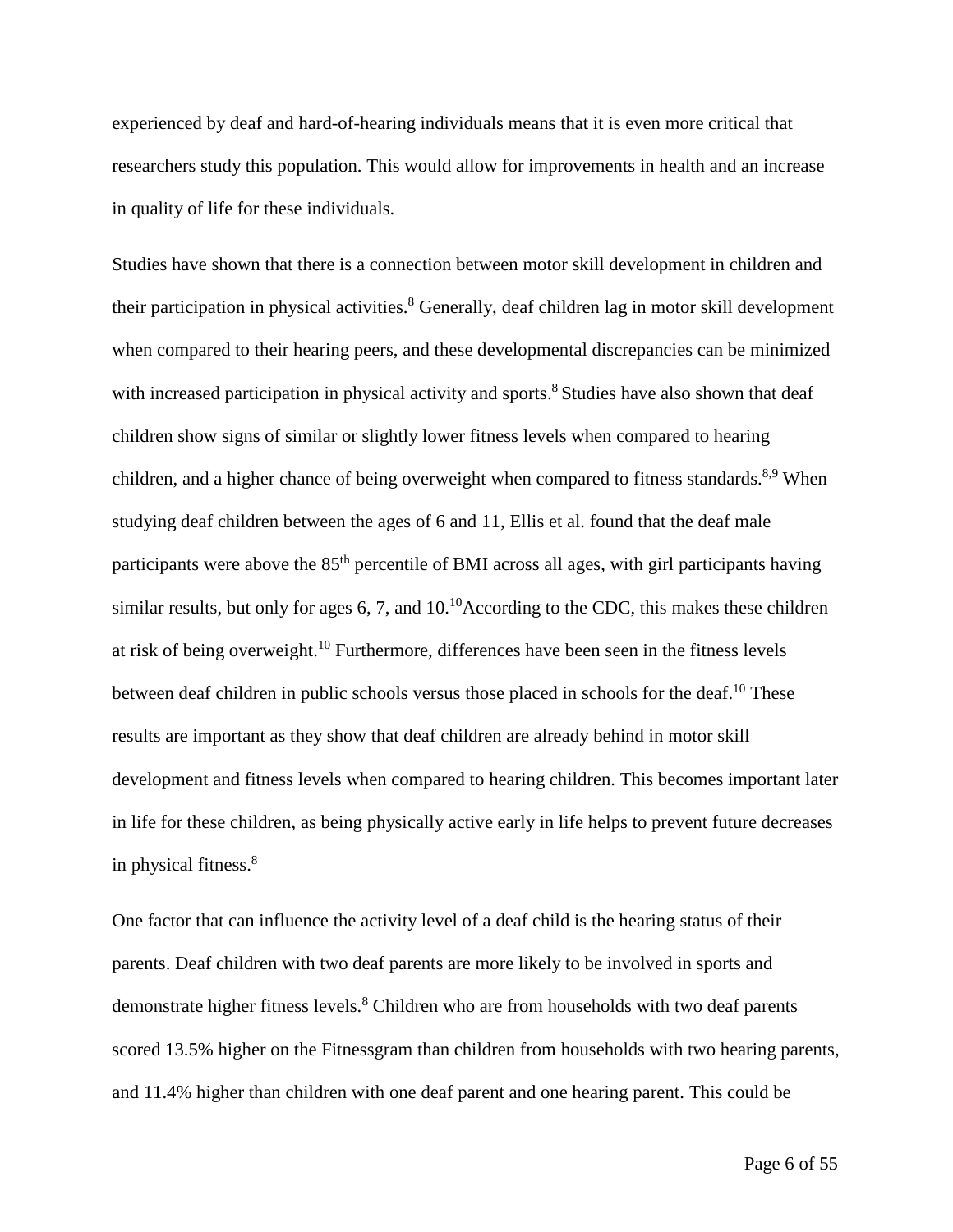because the parents may have a better understanding of their children and their struggles, a greater awareness of the deaf community and deaf sports, or could communicate the values of physical activity and sports to their children.<sup>8</sup> Communication between parents and children is critical within the family dynamics and can lead to greater involvement from the parents in similar interests in physical activities. With this involvement in physical activities, a deaf child may also get involved in deaf sports or other group physical activities<sup>8</sup>. The results from an Ellis et al. study showed a significant difference between parents' value of their children's fitness level when they were categorized by their hearing status. Specifically, there was more value towards sports participation in families with two deaf parents ( $M = 3.59$ ,  $SD = 0.51$ ) than two hearing parents ( $M = 3.00$ ,  $SD = 0.00$ ).<sup>8</sup> From the published research, a gap can be identified. Currently, no survey exists to assess how both parental hearing status and barriers like crime, pollution, lack of money, lack of transportation, fear of injury, etc. can affect a deaf or hard of hearing individual's physical activity levels. Therefore, this study aimed to create and validate a survey to assess this connection.

#### **METHODS**

#### **Participants**

This study utilized both student participants and expert participants. The expert group consisted of five individuals in the fields of physical activity and deaf education. An expert was defined as an individual who has received a graduate degree in their field, and has five or more years of experience in that field.

Student participants were identified as deaf or hard-of-hearing at the Rochester Institute of Technology. There were a total of 15 students who participated in this study. The participants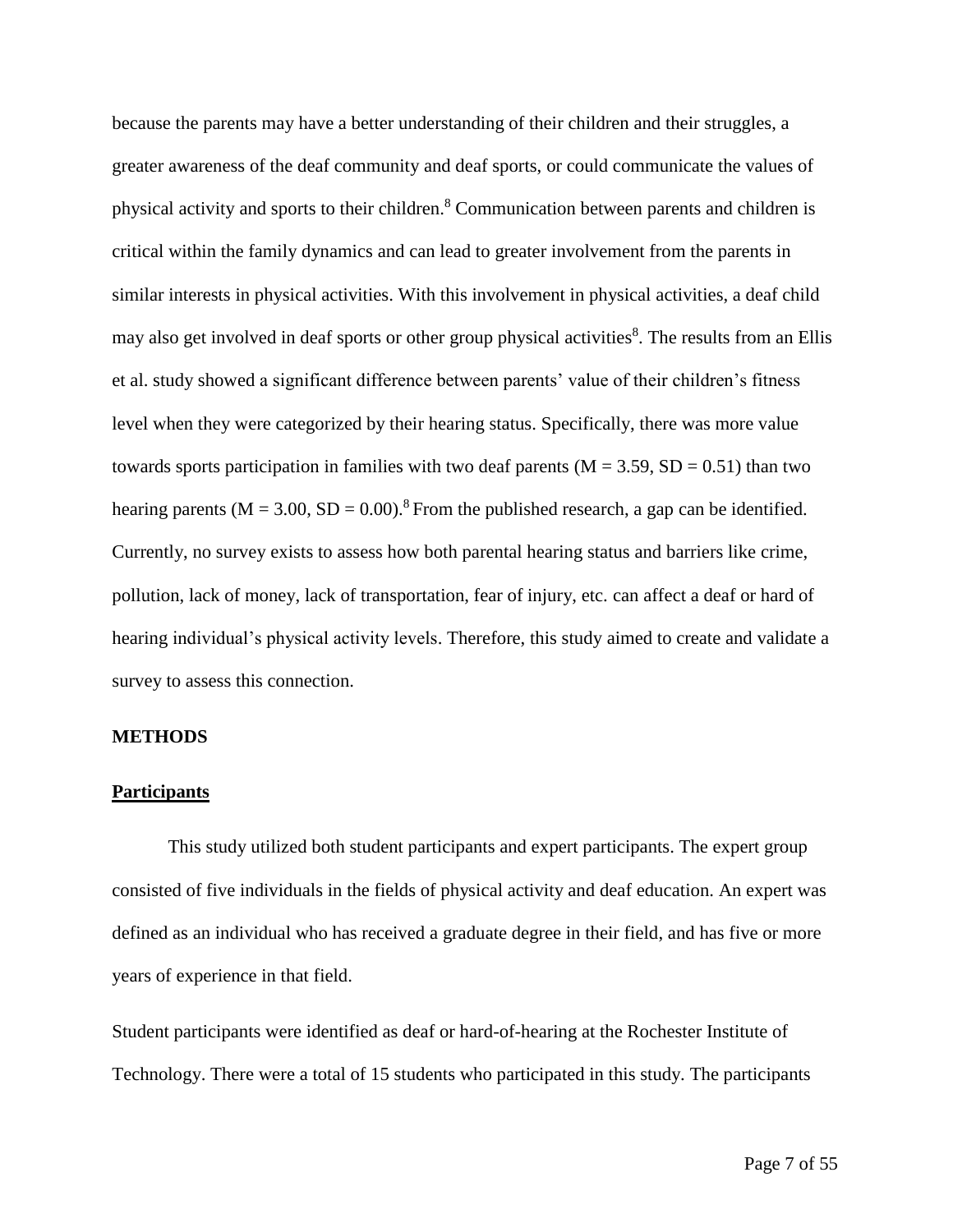ranged from 18 to 25 years old. The age of 18 was chosen as parental consent would not be required to participate in the study, and 25 because it represents the top end of the age range for students who attend an undergraduate four-year degree program in the United States.<sup>11</sup> Students were excluded from this study if they identified as a hearing individual, or were diagnosed with deafness after the age of three. According to the CDC, all babies should be screened for hearing loss no later than one month of age, and if a baby does not pass the screening, it is important that they receive a full hearing test no later than three months of age.<sup>12</sup> If a child is at risk for delayed-onset, progressive, or acquired hearing loss, they will receive at least one hearing test by 2 to 2 ½ years old, so by that age the child could be diagnosed with delayed-onset hearing loss. Delayed-onset hearing loss is defined as hearing loss that develops after the baby is born.<sup>12</sup>

## **Survey**

The survey was created using Qualtrics© (Provo, UT), and an anonymous link was sent out to all NTID students via an NTID email list. This survey contained 32 questions and assessed a student's access to physical activity when growing up, along with their current level of physical activity as a college student. The survey asks participants about their hearing status, the hearing status of their parents, barriers they may have encountered to physical activity while in their adolescence, geographic location of their school, and the types of physical activity or sports participation were available to them during their pre-college years. These questions were created using the recommendations from the researchers in the Ellis et al. study  $8$  and used questions from the International Physical Activity Questionnaire (IPAQ).<sup>13</sup> The IPAQ is a validated for use with individuals aged between 15 and 69, and can be used both clinically and in population research that compares activity levels between different populations.<sup>14</sup> For a full list of questions, refer to Appendix A.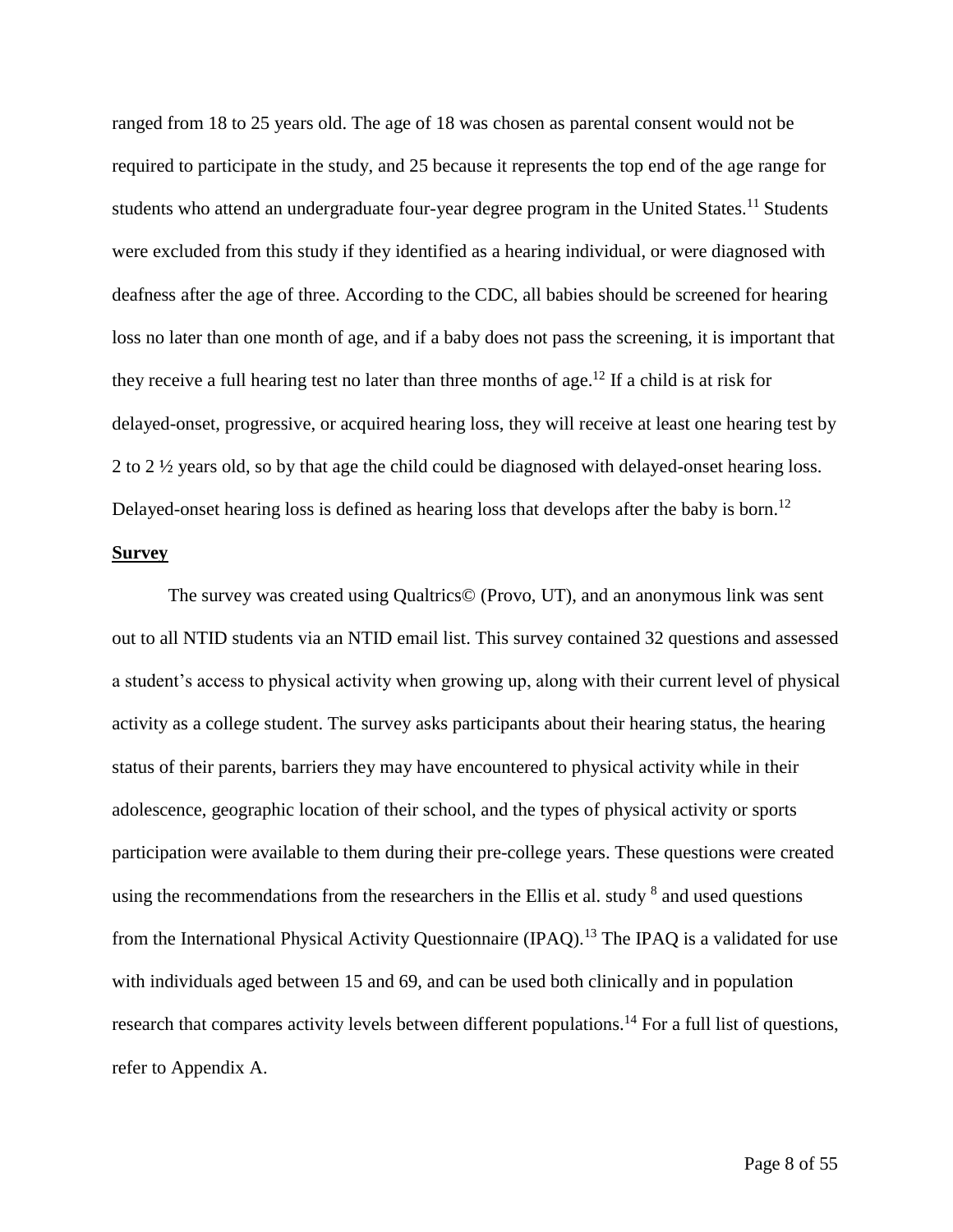Prior to students completing the survey, it was first sent to a cohort of experts to assess content validity. Based on expert scoring, questions were added, removed, and altered. Experts were also able to provide qualitative notes for each question.

Once finalized, the survey was sent out to the student participants. They were contacted using the NTID email list and assistance from the office of the Associate Dean for Research. For the full email that was sent out to the students, refer to Appendix B. Out of all of the interested participants, three students were randomly selected to participate in a think aloud interview and the remaining number of participants were given the actual survey to complete.

#### **Think Aloud Interview**

The think aloud interviewing protocol requires that the participants go through the survey actively discussing their thoughts as they read and answer each question.<sup>15</sup> Before beginning, participants received a brief description of the survey and were asked for permission to record the interview. These think aloud interviews had fewer probing questions to allow for the participants to answer the way they would normally answer if the interviewer was not there to guide them.<sup>16</sup> This would show that the questions in the survey requested the intended information from the participants.<sup>16</sup> Participants would be asked probing questions like "what are you thinking?" or "can you elaborate?" if they were struggling to discuss their thoughts or tended to be quiet during the interview process.<sup>15,17</sup> At the end of the interview the participant was asked if there was any portion of the survey that was confusing or that they thought did not fit the objective of the study.

#### **Data Analysis**

## *Analysis of Expert Data*

#### I-CVI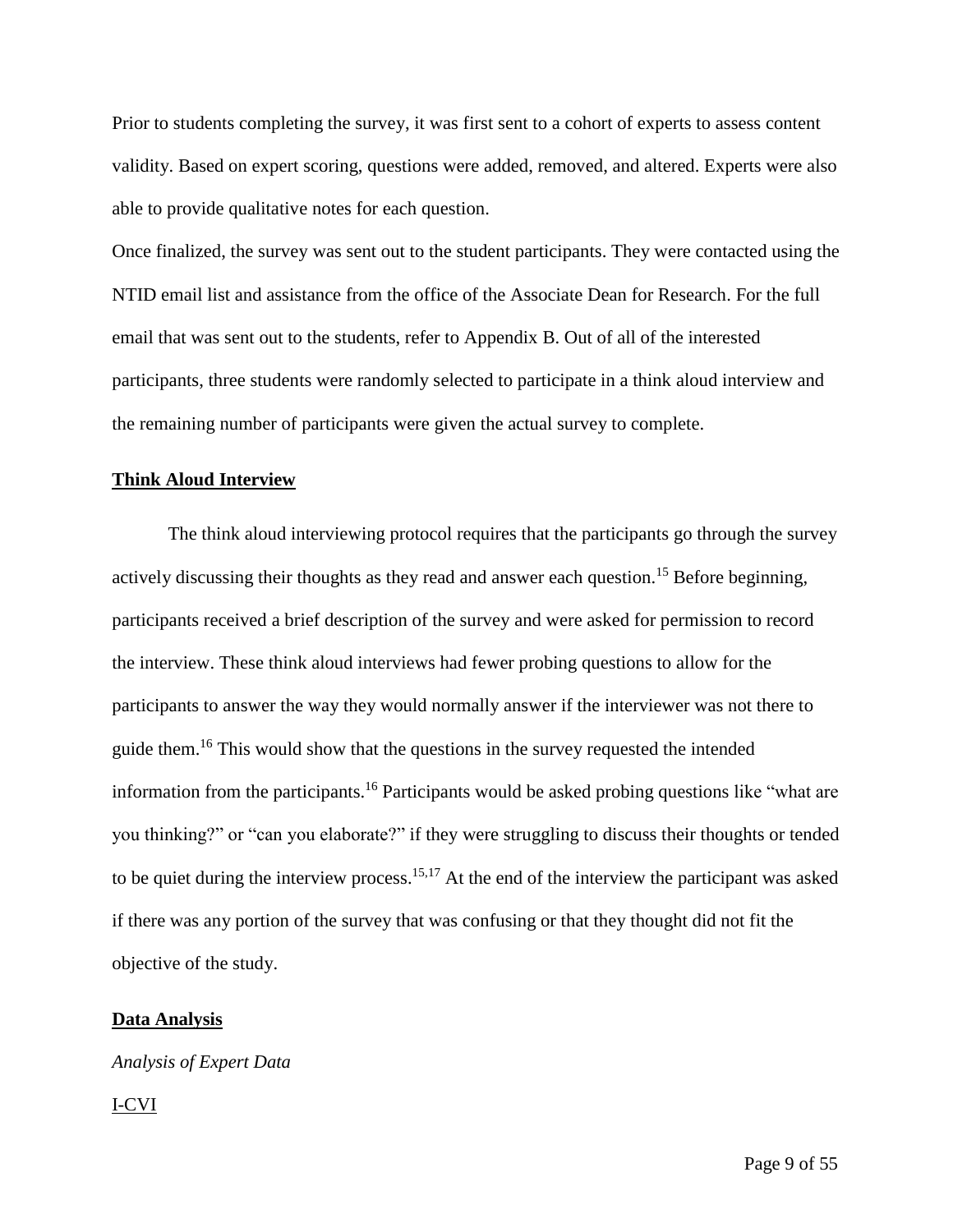The mean item-wise content validity score (I-CVI) for relevance and clarity were calculated for the questionnaire based off of the experts' ratings on a "grading form".<sup>18</sup> For the full grading sheet, refer to Appendix C. The I-CVI was calculated using the formula: (agreed items/number of experts). Agreed items refer to the number of experts that ranked the questions as having a relevance and clarity as a three or four. The I-CVI was used to express the agreement of relevancy of each item with respect to the number of experts, and this is given in a value between zero and one <sup>19, 20</sup> An I-CVI greater than 0.79 shows relevance, an I-CVI score between 0.70 and 0.79 means the question needs revision, and an I-CVI score below 0.70 means the item needs to be removed.19, 20 The I-CVI for clarity was used to assess which questions should be revised. For this evaluation, any question that had an I-CVI score less than 0.79 was revised according to expert suggestions. For the full updated survey, refer to Appendix D.

| Table 1. Scoring guide given to experts on grading sheet                                     |                                       |  |  |  |  |
|----------------------------------------------------------------------------------------------|---------------------------------------|--|--|--|--|
| Clarity<br>Relevance                                                                         |                                       |  |  |  |  |
| $1 = not$ relevant<br>$1 = not clear$                                                        |                                       |  |  |  |  |
| $2 =$ item needs some revision<br>$2 =$ item needs some revision                             |                                       |  |  |  |  |
| $3$ = relevant but needs minor revision                                                      | $3 =$ clear but needs minor revisions |  |  |  |  |
| $4 =$ very relevant<br>$4 =$ very clear                                                      |                                       |  |  |  |  |
| If a score of 2 or 3 is given please write a suggestion on how to change the question or the |                                       |  |  |  |  |
| choices                                                                                      |                                       |  |  |  |  |

## S-CVIave

The mean scale content validity (S-CVI) was also calculated for the entire questionnaire. Two methods can be used to calculate S-CVI, one is the Average CVI (S-CVI<sub>ave</sub>) and the second is Universal Agreement S-CVI (S-CVI<sub>UA</sub>).<sup>20</sup> The S-CVI<sub>ave</sub> was calculated using the following formula: (sum of all I-CVI values/total number of items). S-CVI is used to express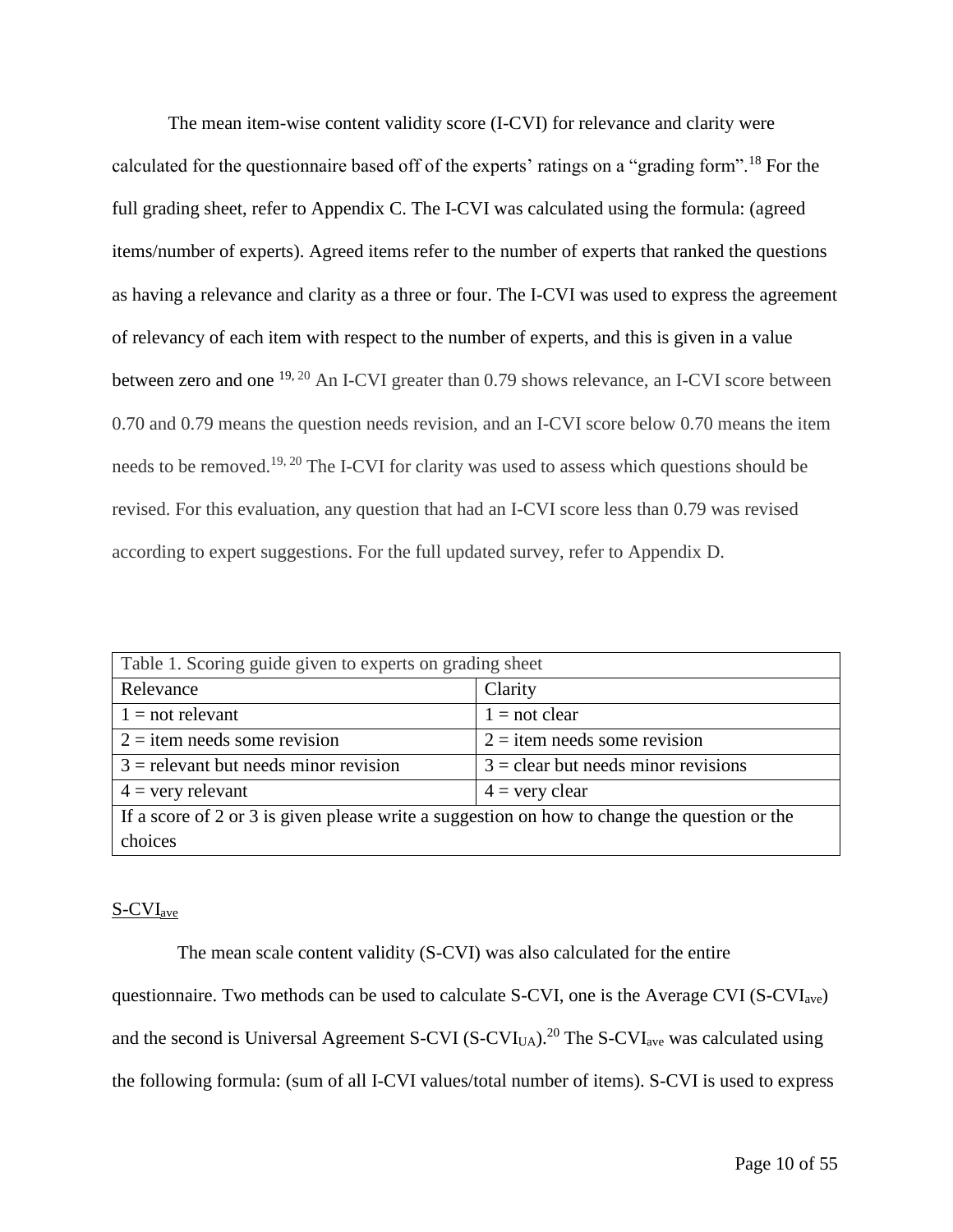the proportion of items within the survey that achieved a rating of a three or four by the experts.<sup>19</sup> An S-CVI<sub>ave</sub>  $\geq$  0.9 means that there is excellent content validity; however, the S-CVI<sub>ave</sub> is considered to be the less conservative method to calculate mean scale content, which is why it is usually accompanied by the S-CVI<sub>UA</sub>.<sup>20</sup>

## $S$ -CVI<sub>UA</sub>

The S-CVI<sub>UA</sub> was calculated using the following formula: (universal agreement score/total number of items). The universal agreement score is the number of questions in the survey with an I-CVI score of one, or all of the questions that experts scored as a three or four for relevance. For this calculation, a  $S-CVI<sub>UA</sub> \ge 0.8$  means that there is excellent universal agreement of content validity.<sup>20</sup>

## Modified Kappa

A Kappa analysis  $(k^*)$  was also done to test for the amount of agreement beyond chance between the professionals for each question, and the overall questionnaire. This was calculated using the formula:  $(I-CVI - Pc)/(1 - Pc)$ , where Pc is the probability of a chance agreement. Pc was calculated using the following formula: [N! /A! (N -A)!]\*0.5<sup>N</sup>, where N equaled the number of experts, and A equaled the number of experts who gave a score of three of four to an items. These calculations are identical to those done in previous studies to validate surveys.<sup>18,19</sup> Kappa was evaluated using the following criteria:  $k^* = 0.40$  is poor,  $k^* = 0.40$ -0.59 is fair,  $k^* = 0.60$  -0.74 is good, and  $k^* = \ge 0.74$  is excellent.<sup>21</sup>

#### Cronbach's Alpha

Cronbach's alpha is used to express the internal consistency of a group or scale of items, and is expressed as a value between negative one and one. Internal consistency measures how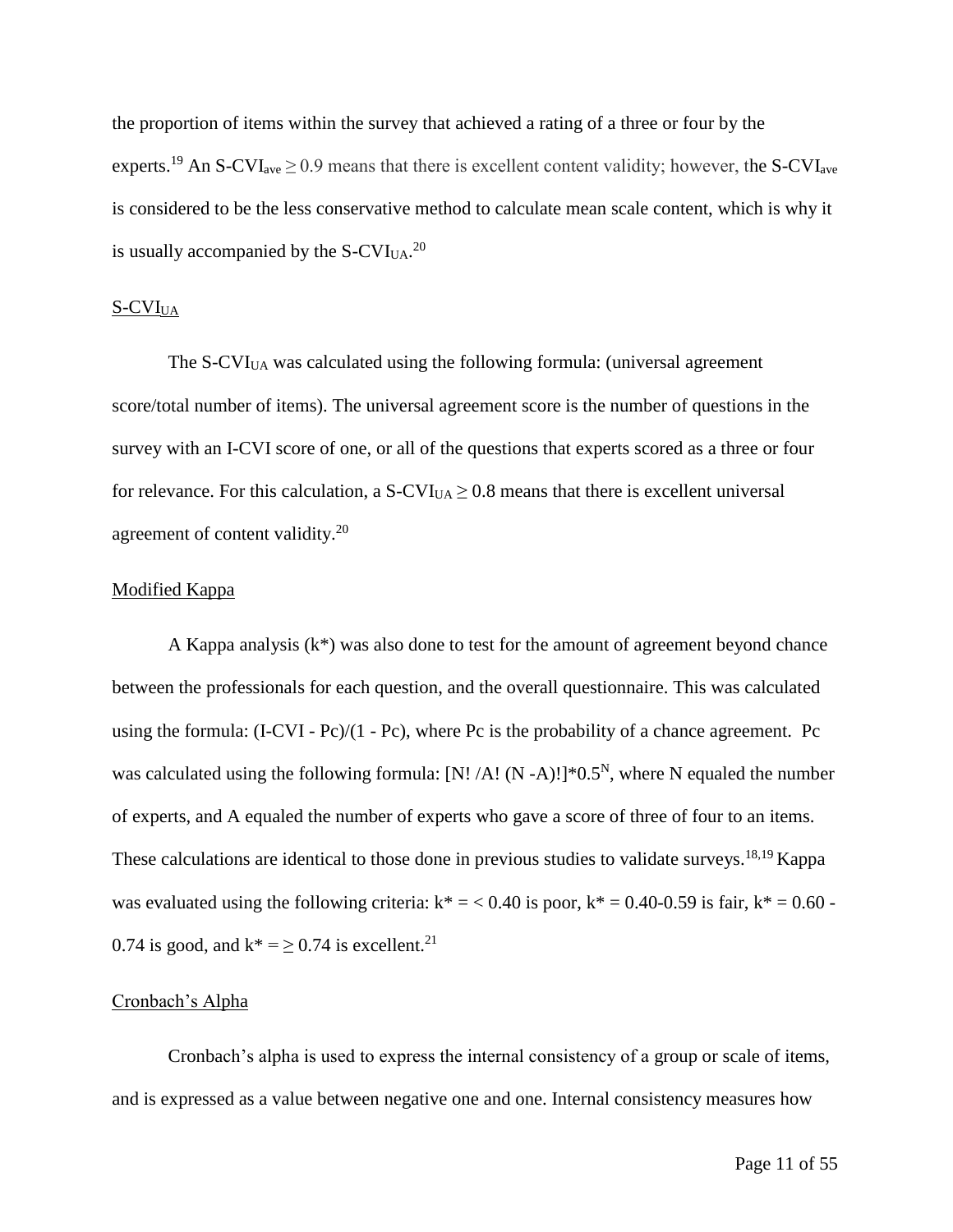well a grouping of questions in the survey measures the same concept.<sup>22</sup> Based on the number of items in each scale, a cutoff alpha value of 0.7 was utilized to evaluate the reliability of the items in the scale.<sup>22</sup> This calculation was done utilizing  $SPSS^{\circ}$  (Armonk, NY).

Questions from the survey were grouped based on their similarities and in total there were 5 groups: parental influence, adolescent activity levels, barriers, college access, and college activity levels. Points were assigned to student responses based on a linear scale. For instance, question nine asks whether a student's parents were physically active, with research indicating that children tend to be physically active if their parents were. Therefore, an answer of "yes" would receive one point, and "no" would receive no points. In the case of a question with more than two choices, the same scale was used. For example, question eight asks about parental hearing status. For this question, an answer of Deaf gave three points, Hard-of-hearing gave two points, one hearing and one deaf/hard of hearing gave one point, and hearing gave zero points. This point system was assigned in this manner as research has shown that children of parents who are deaf are significantly more likely to be involved in sports or have higher activity levels.<sup>8</sup>

## **RESULTS**

## **Expert Data**

Overall, five experts participated in this study, with four in the field of deaf education and one in physical activity/physical education. From the I-CVI relevance scores, no questions were eliminated, and from the I-CVI clarity scores, eight questions were revised to increase overall clarity of the survey. See Table 2. for full details of I-CVI scoring

| Table 2. Calculation of I-CVI for relevance and clarity with the interpretations of scores <sup>19</sup> |                                      |  |                                                                                    |                                 |  |  |
|----------------------------------------------------------------------------------------------------------|--------------------------------------|--|------------------------------------------------------------------------------------|---------------------------------|--|--|
|                                                                                                          | Items   Relevance   Clarity<br>I-CVI |  | l I-CVI                                                                            | Interpretations based off I-CVI |  |  |
|                                                                                                          |                                      |  | $\int$ (number of $\int$ (number $\int$ (Relevance) $\int$ (Clarity) $\int$ scores |                                 |  |  |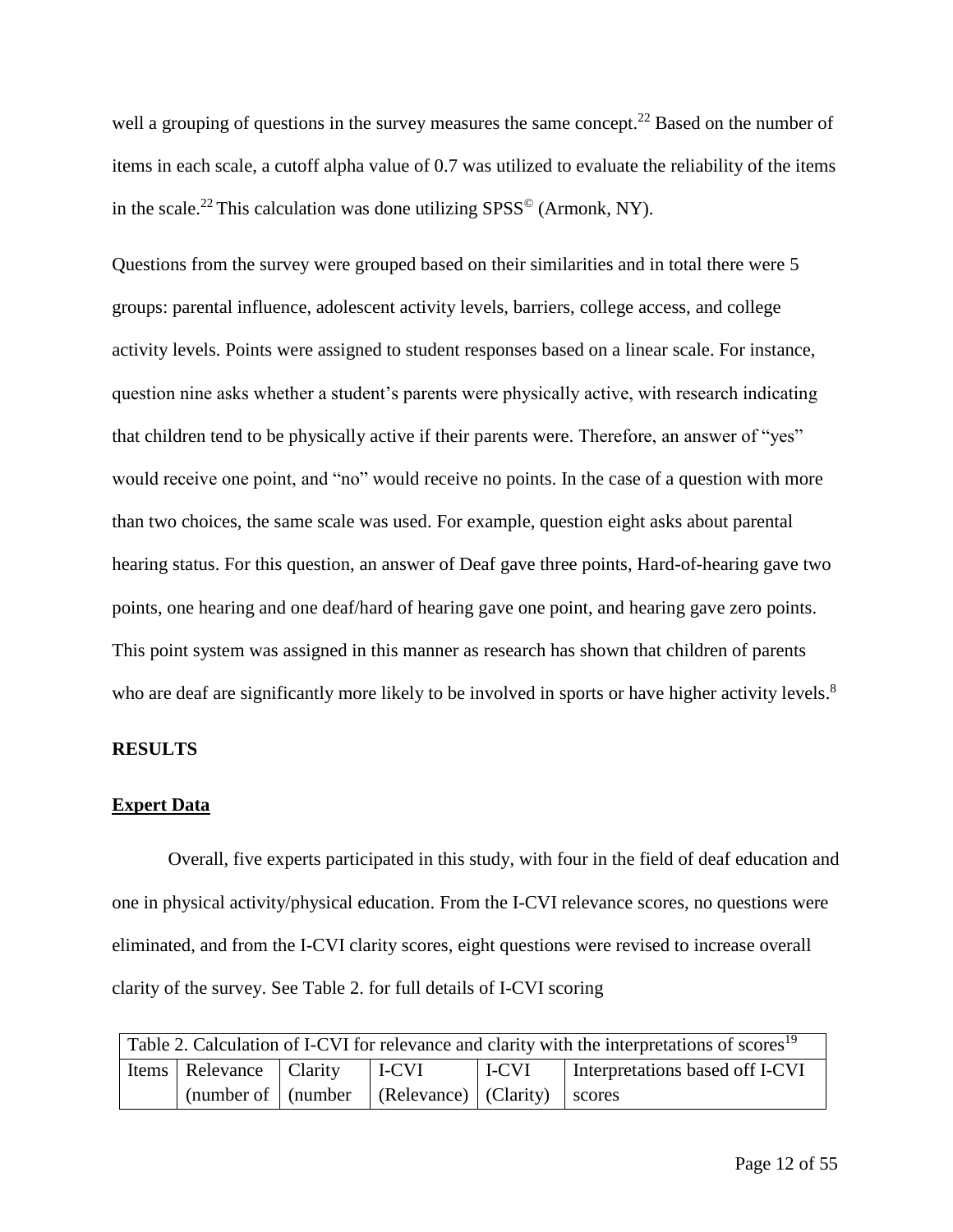|                | experts                                                              | of               |              |              |                                                                                             |  |  |
|----------------|----------------------------------------------------------------------|------------------|--------------|--------------|---------------------------------------------------------------------------------------------|--|--|
|                | rating of 3                                                          | experts          |              |              |                                                                                             |  |  |
|                | or $4)$                                                              | rating of        |              |              |                                                                                             |  |  |
|                |                                                                      | $3$ or 4)        |              |              |                                                                                             |  |  |
| 1              | 5                                                                    | $\overline{0}$   | $\mathbf{1}$ | 1            | Appropriate                                                                                 |  |  |
| $\overline{c}$ | 5                                                                    | $3*$             | $\mathbf{1}$ | 0.75         | Appropriate, but needs revisions                                                            |  |  |
| 3              | 5                                                                    | $\boldsymbol{0}$ | $\mathbf{1}$ | 1            | Appropriate                                                                                 |  |  |
| $\overline{4}$ | 5                                                                    | $\boldsymbol{0}$ | 1            | $\mathbf{1}$ | Appropriate                                                                                 |  |  |
| 5              | 5                                                                    | $\boldsymbol{0}$ | $\mathbf{1}$ | $\mathbf{1}$ | Appropriate                                                                                 |  |  |
| 6              | 5                                                                    | $\boldsymbol{0}$ | $\mathbf{1}$ | $\mathbf{1}$ | Appropriate                                                                                 |  |  |
| 7              | $\overline{4}$                                                       | $\overline{4}$   | 0.80         | 0.80         | Appropriate                                                                                 |  |  |
| 8              | 5                                                                    | $\boldsymbol{0}$ | 1            | 1            | Appropriate                                                                                 |  |  |
| 9              | 5                                                                    | $\boldsymbol{0}$ | $\mathbf{1}$ | $\mathbf{1}$ | Appropriate                                                                                 |  |  |
| 10             | 5                                                                    | $\overline{0}$   | $\mathbf{1}$ | $\mathbf{1}$ | Appropriate                                                                                 |  |  |
| 11             | 5                                                                    | $3*$             | $\mathbf{1}$ | 0.75         | Appropriate, but needs revisions                                                            |  |  |
| 12             | 5                                                                    | $\boldsymbol{0}$ | $\mathbf{1}$ | 1            | Appropriate                                                                                 |  |  |
| 13             | 5                                                                    | $2*$             | 1            | 0.50         | Appropriate, but needs revisions                                                            |  |  |
| 14             | $4*$                                                                 | $0*$             | $\mathbf{1}$ | $\mathbf{1}$ | Appropriate                                                                                 |  |  |
| 15             | 5                                                                    | $\boldsymbol{0}$ | 1            | $\mathbf{1}$ | Appropriate                                                                                 |  |  |
| 16             | 5                                                                    | 3                | $\mathbf{1}$ | 0.60         | Appropriate, but needs revisions                                                            |  |  |
| 17             | 5                                                                    | 3                | $\mathbf{1}$ | 0.60         | Appropriate, but needs revisions                                                            |  |  |
| 18             | 5                                                                    | $\boldsymbol{0}$ | 1            | 1            | Appropriate                                                                                 |  |  |
| 19             | 5                                                                    | 3                | $\mathbf{1}$ | 0.60         | Appropriate, but needs revisions                                                            |  |  |
| 20             | 5                                                                    | $\overline{4}$   | $\mathbf{1}$ | 0.80         | Appropriate                                                                                 |  |  |
| 21             | 5                                                                    | 3                | 1            | 0.60         | Appropriate, but needs revisions                                                            |  |  |
| 22             | 5                                                                    | $\overline{4}$   | $\mathbf{1}$ | 0.80         | Appropriate                                                                                 |  |  |
| 23             | 5                                                                    | $\boldsymbol{0}$ | $\mathbf{1}$ | $\mathbf 1$  | Appropriate                                                                                 |  |  |
| 24             | 5                                                                    | $\overline{0}$   | $\mathbf{1}$ | $\mathbf{1}$ | Appropriate                                                                                 |  |  |
| 25             | 5                                                                    | $\overline{4}$   | $\mathbf{1}$ | 0.80         | Appropriate                                                                                 |  |  |
| 26             | 5                                                                    | $\boldsymbol{0}$ | $\mathbf{1}$ | 1            | Appropriate                                                                                 |  |  |
| 27             | $4*$                                                                 | $3*$             | $\mathbf{1}$ | 0.75         | Appropriate, but needs revisions                                                            |  |  |
| $28\,$         | 5                                                                    | $\boldsymbol{0}$ | $\mathbf{1}$ | 1            | Appropriate                                                                                 |  |  |
| 29             | $4*$                                                                 | 3                | $\mathbf{1}$ | $\mathbf{1}$ | Appropriate                                                                                 |  |  |
| 30             | $4*$                                                                 | $\boldsymbol{0}$ | 1            | 1            | Appropriate                                                                                 |  |  |
| 31             | $4*$                                                                 | $\boldsymbol{0}$ | $\mathbf{1}$ | 1            | Appropriate                                                                                 |  |  |
| 32             | $4*$                                                                 | $\overline{0}$   | 1            |              | Appropriate                                                                                 |  |  |
|                |                                                                      |                  |              |              | *For these questions, one individual left the scoring blank which did not affect the I-CVI, |  |  |
|                | the number of experts who answered the question was decreased by one |                  |              |              |                                                                                             |  |  |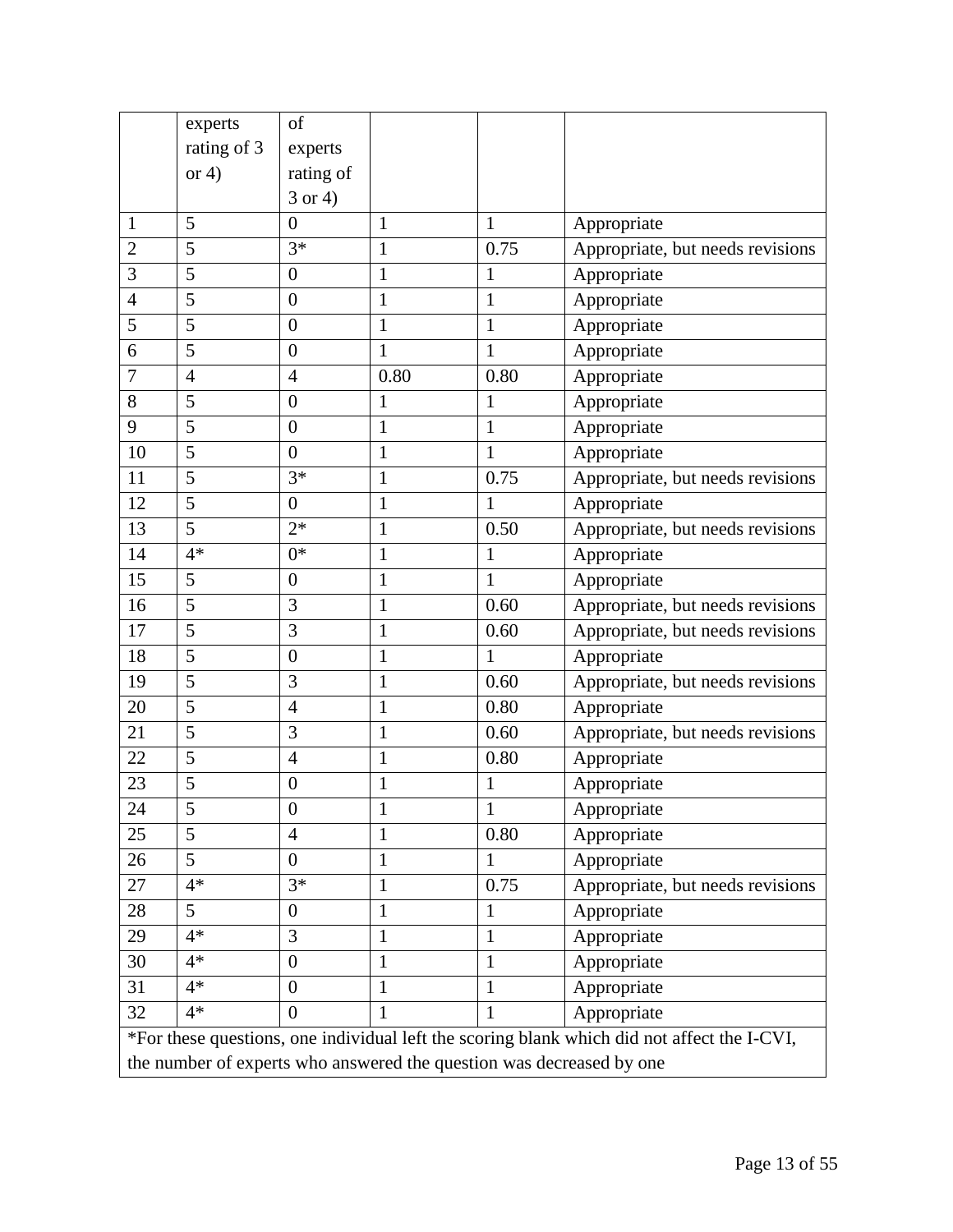Based on the kappa results, 31 out of 32 questions were ranked as excellent and all questions were relevant to the study. The survey overall received a S-CVI<sub>UA</sub> score of 0.96 and a S-CVI<sub>ave</sub> score of 0.99 which both indicate excellent content validity. The probability of chance agreement (Pc) for five questions was 0.3125 and the remaining 27 was 0.0313 which means that the probability of the experts agreeing randomly was low. Table 3. has full details. Updated survey questions can be seen in Appendix D

|                | Table 3. Evaluation of content validity |                |                |                  |         |              |            |
|----------------|-----------------------------------------|----------------|----------------|------------------|---------|--------------|------------|
| Items          |                                         | <b>Experts</b> | Expert         | $I-$             | $P_c^b$ | $k^{*c}$     | Evaluation |
|                |                                         | (n)            | rating         | CVI <sup>a</sup> |         |              | of $k^*$   |
|                |                                         |                | of 3 or        |                  |         |              |            |
|                |                                         |                | 4              |                  |         |              |            |
| $\mathbf{1}$   | What is your age?                       | 5              | 5              | $\mathbf{1}$     | 0.0313  | $\mathbf{1}$ | Excellent  |
| $\overline{2}$ | What sex do you identify                | 5              | 5              | $\mathbf{1}$     | 0.0313  | $\mathbf{1}$ | Excellent  |
|                | with?                                   |                |                |                  |         |              |            |
| $\overline{3}$ | What is your height?                    | $\overline{5}$ | 5              | $\mathbf{1}$     | 0.0313  | $\mathbf{1}$ | Excellent  |
|                | (feet and inches)                       |                |                |                  |         |              |            |
| $\overline{4}$ | What is your estimated                  | 5              | 5              | $\mathbf{1}$     | 0.0313  | $\mathbf{1}$ | Excellent  |
|                | weight? (in pounds)                     |                |                |                  |         |              |            |
| 5              | Are you a Deaf or Hard                  | 5              | 5              | $\mathbf{1}$     | 0.0313  | $\mathbf{1}$ | Excellent  |
|                | of Hearing individual?                  |                |                |                  |         |              |            |
| 6              | Was it identified that you              | $\overline{5}$ | 5              | $\mathbf{1}$     | 0.0313  | $\mathbf{1}$ | Excellent  |
|                | were deaf or Hard of                    |                |                |                  |         |              |            |
|                | hearing after the age of                |                |                |                  |         |              |            |
|                | 3?                                      |                |                |                  |         |              |            |
| $\overline{7}$ | What city and state did                 | 5              | $\overline{4}$ | 0.80             | 0.3125  | 0.709        | Good       |
|                | you live in during your                 |                |                |                  |         |              |            |
|                | adolescence?                            |                |                |                  |         |              |            |
| 8              | What is the hearing                     | 5              | 5              | $\mathbf{1}$     | 0.0313  | $\mathbf{1}$ | Excellent  |
|                | status of your parents?                 |                |                |                  |         |              |            |
| 9              | During your                             | $\overline{5}$ | $\overline{5}$ | $\mathbf{1}$     | 0.0313  | $\mathbf{1}$ | Excellent  |
|                | adolescence, were your                  |                |                |                  |         |              |            |
|                | parents physically                      |                |                |                  |         |              |            |
|                | active?                                 |                |                |                  |         |              |            |
| 10             | During your                             | 5              | 5              | 1                | 0.0313  | $\mathbf{1}$ | Excellent  |
|                | adolescence, did your                   |                |                |                  |         |              |            |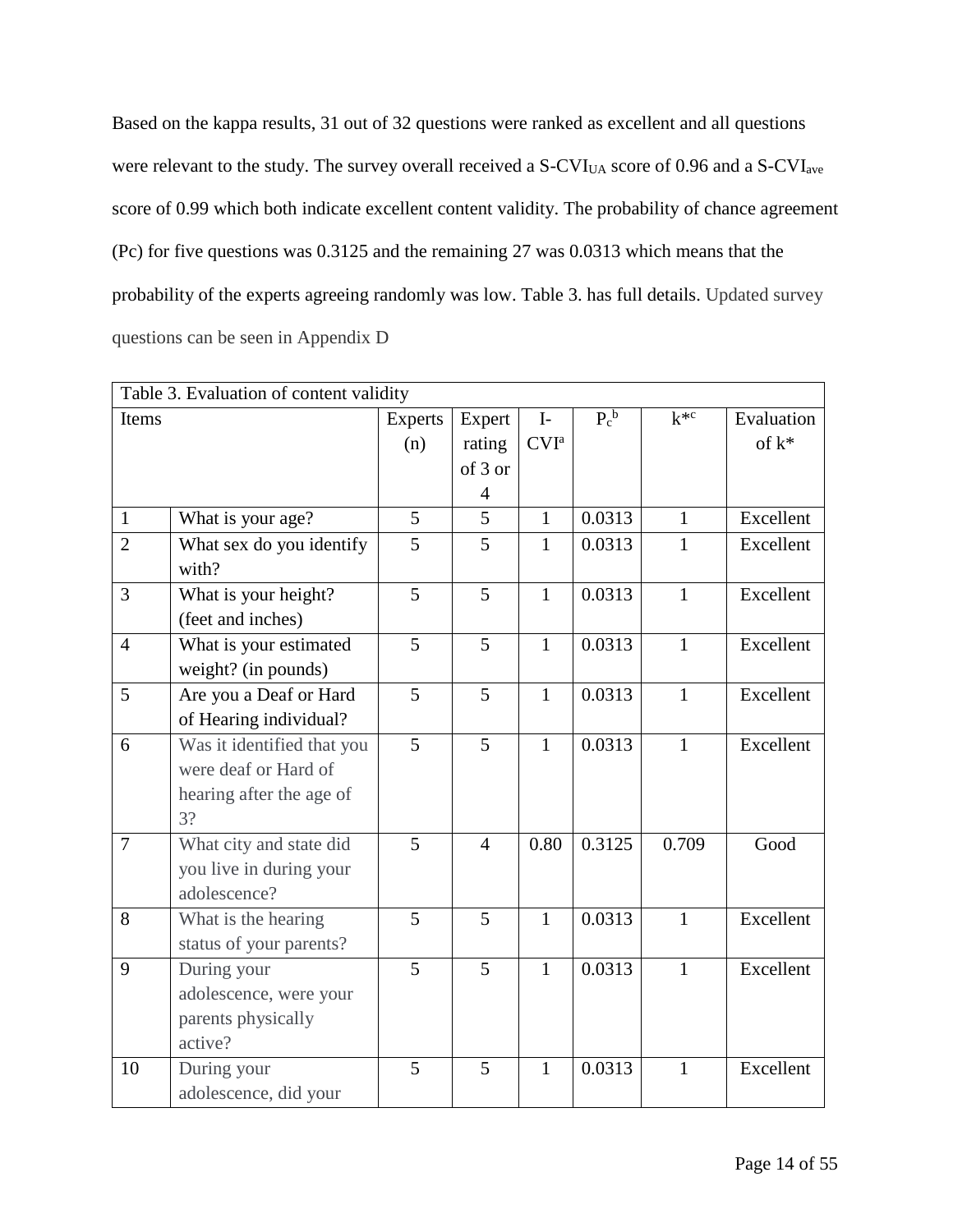|    | parents encourage you to        |                |                |              |        |              |           |
|----|---------------------------------|----------------|----------------|--------------|--------|--------------|-----------|
|    | play sports? (i.e. soccer,      |                |                |              |        |              |           |
|    | football, lacrosse,             |                |                |              |        |              |           |
|    | hockey, etc.)                   |                |                |              |        |              |           |
| 11 | During your                     | 5              | 5              | $\mathbf{1}$ | 0.0313 | $\mathbf{1}$ | Excellent |
|    | adolescence, did you            |                |                |              |        |              |           |
|    | participate in physical         |                |                |              |        |              |           |
|    | activities? (i.e. running,      |                |                |              |        |              |           |
|    | dancing, jump rope, etc.)       |                |                |              |        |              |           |
| 12 | Select all of the               | 5              | 5              | $\mathbf{1}$ | 0.0313 | $\mathbf{1}$ | Excellent |
|    | following activities that       |                |                |              |        |              |           |
|    | you participated in             |                |                |              |        |              |           |
|    | during adolescence              |                |                |              |        |              |           |
| 13 | Did you need an                 | 5              | 5              | $\mathbf{1}$ | 0.0313 | $\mathbf{1}$ | Excellent |
|    | interpreter present to          |                |                |              |        |              |           |
|    | participate in these            |                |                |              |        |              |           |
|    | fitness activities?             |                |                |              |        |              |           |
| 14 | Did you have                    | $\overline{4}$ | $\overline{4}$ | $\mathbf{1}$ | 0.3125 | $\mathbf{1}$ | Excellent |
|    | interpreting services           |                |                |              |        |              |           |
|    | available during these          |                |                |              |        |              |           |
|    | fitness activities?             |                |                |              |        |              |           |
| 15 | How did you                     | 5              | 5              | $\mathbf{1}$ | 0.0313 | $\mathbf{1}$ | Excellent |
|    | communicate with the            |                |                |              |        |              |           |
|    | other participants?             |                |                |              |        |              |           |
| 16 | Select all of the               | 5              | 5              | $\mathbf{1}$ | 0.0313 | $\mathbf{1}$ | Excellent |
|    | following that were             |                |                |              |        |              |           |
|    | barriers to physical            |                |                |              |        |              |           |
|    | activity for you                |                |                |              |        |              |           |
| 17 | During the last 7 days,         | 5              | 5              | 1            | 0.0313 | 1            | Excellent |
|    | how much time did you           |                |                |              |        |              |           |
|    | spend sitting? (in              |                |                |              |        |              |           |
|    | minutes)                        |                |                |              |        |              |           |
| 18 | During the last 7 days,         | $\overline{5}$ | 5              | $\mathbf{1}$ | 0.0313 | $\mathbf{1}$ | Excellent |
|    | on how many days did            |                |                |              |        |              |           |
|    | you walk for <b>at least 10</b> |                |                |              |        |              |           |
|    | minutes at a time?              |                |                |              |        |              |           |
| 19 | On average, how many            | 5              | 5              | $\mathbf{1}$ | 0.0313 | $\mathbf{1}$ | Excellent |
|    | minutes of walking did          |                |                |              |        |              |           |
|    | you perform on the days         |                |                |              |        |              |           |
|    | you were active?                |                |                |              |        |              |           |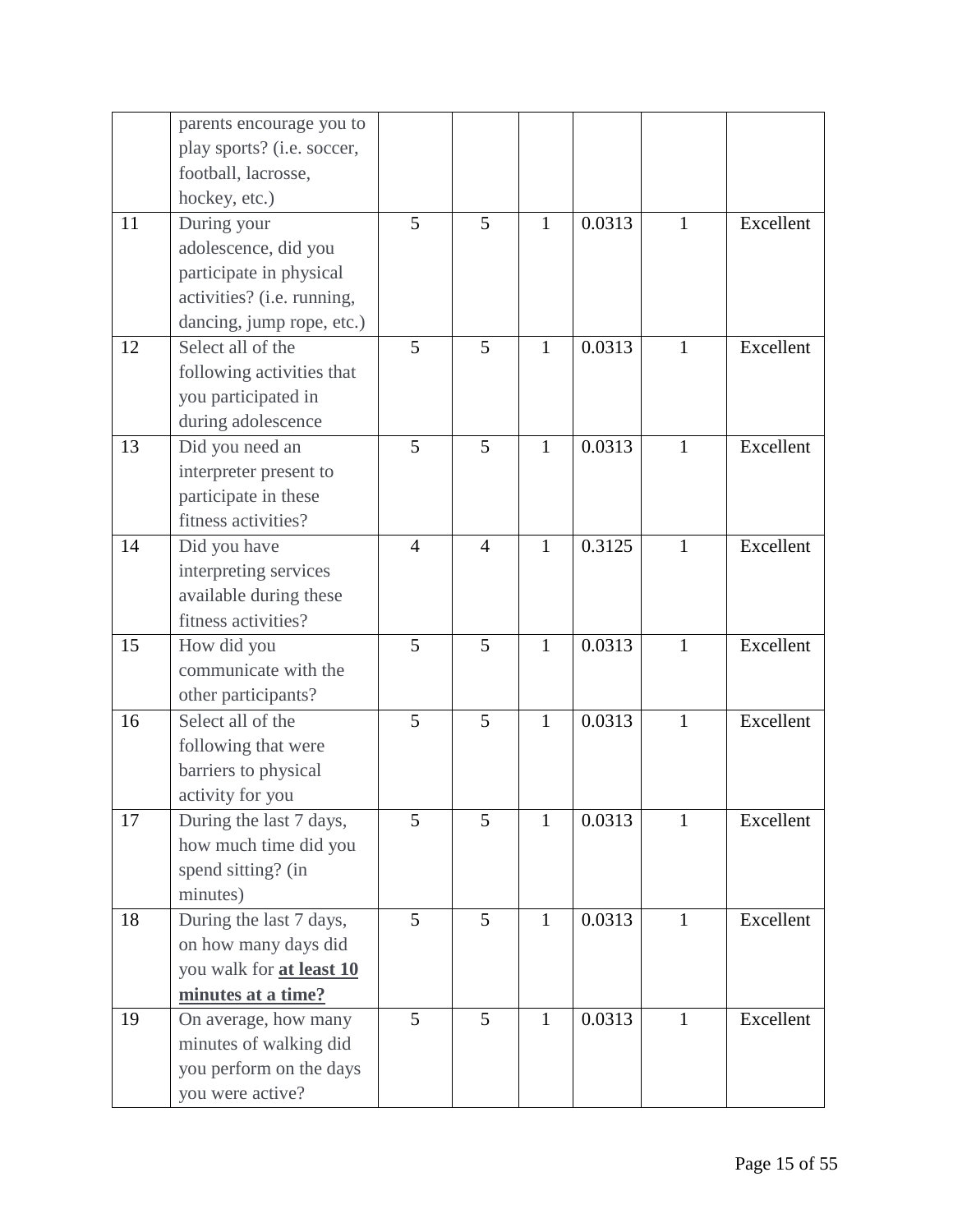| 20<br>21 | During the last 7 days,<br>on how many days did<br>you do moderate<br>physical activities like<br>gardening, cleaning,<br>bicycling at a regular<br>pace, swimming, or other<br>fitness activities.<br>On average, how many<br>minutes of moderate<br>physical activity did you | 5<br>5         | 5<br>5 | 1<br>$\mathbf{1}$ | 0.0313<br>0.0313 | 1<br>$\mathbf{1}$ | Excellent<br>Excellent |
|----------|---------------------------------------------------------------------------------------------------------------------------------------------------------------------------------------------------------------------------------------------------------------------------------|----------------|--------|-------------------|------------------|-------------------|------------------------|
|          | perform on the days you<br>were active?                                                                                                                                                                                                                                         |                |        |                   |                  |                   |                        |
| 22       | During the last 7 days,<br>on how many days did<br>you do vigorous physical<br>activities<br>like heavy lifting,<br>heavier garden or<br>construction work,<br>chopping woods,<br>aerobics,<br>jogging/running or fast<br>bicycling?                                            | 5              | 5      | $\mathbf{1}$      | 0.0313           | $\mathbf{1}$      | Excellent              |
| 23       | On average, how many<br>minutes of vigorous<br>physical activity did you<br>perform on the days you<br>were active?                                                                                                                                                             | 5              | 5      | 1                 | 0.0313           | $\mathbf{1}$      | Excellent              |
| 24       | What types of organized<br>fitness do<br>you currently participate<br>in? Select all that apply.                                                                                                                                                                                | 5              | 5      | 1                 | 0.0313           | 1                 | Excellent              |
| 25       | When are interpreting<br>services available to you<br>during NCAA sport<br>participation?                                                                                                                                                                                       | $\overline{5}$ | 5      | $\mathbf{1}$      | 0.0313           | $\mathbf{1}$      | Excellent              |
| 26       | Do you have to request<br>interpreting services for<br>each game/practice/etc.?                                                                                                                                                                                                 | 5              | 5      | 1                 | 0.0313           | $\mathbf{1}$      | Excellent              |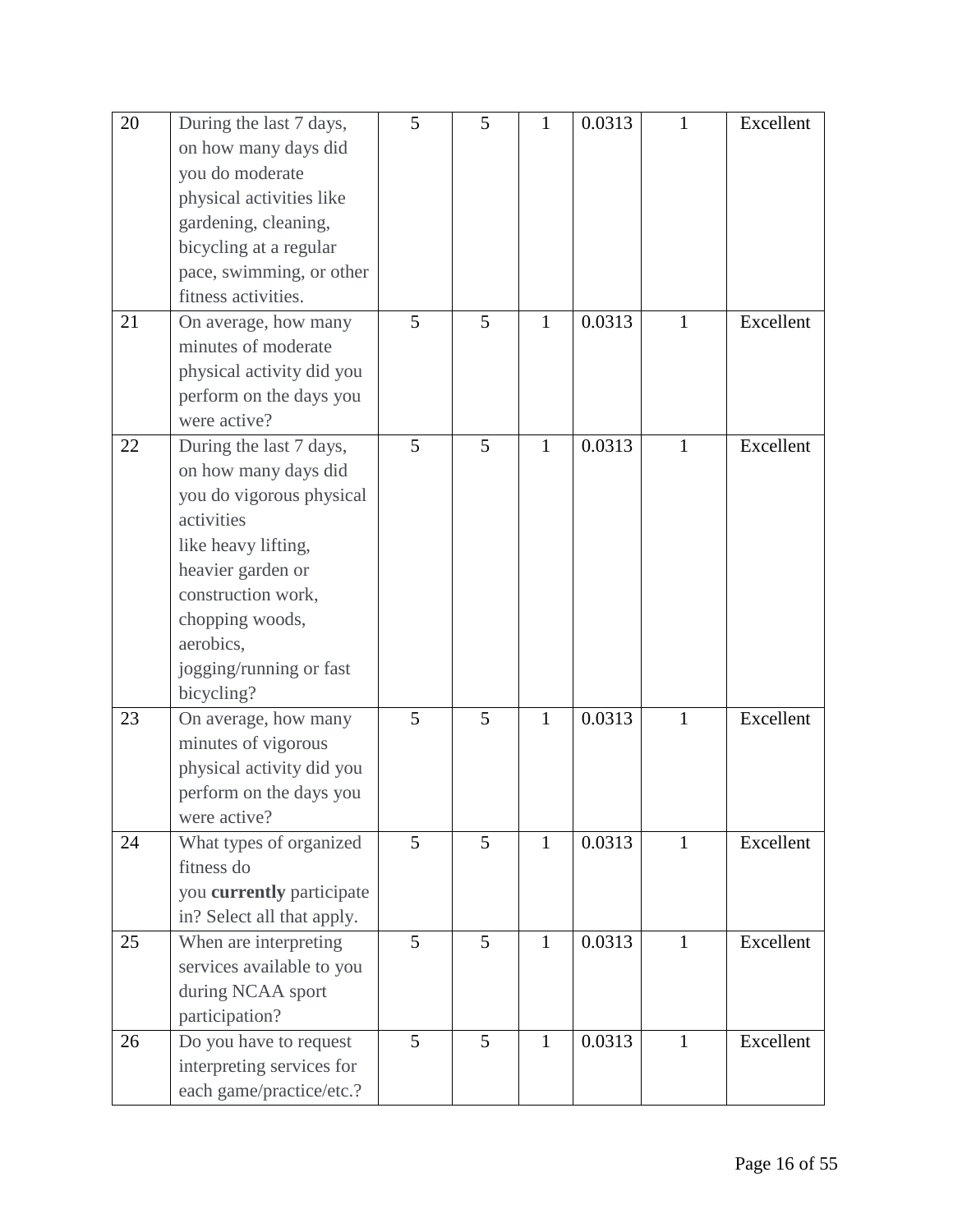| $\overline{27}$ | Are interpreting services<br>available to you during                                                                      | $\overline{4}$ | $\overline{4}$ | $\mathbf{1}$ | 0.3125 | 1            | Excellent |
|-----------------|---------------------------------------------------------------------------------------------------------------------------|----------------|----------------|--------------|--------|--------------|-----------|
|                 | fitness classes?                                                                                                          |                |                |              |        |              |           |
| 28              | Do you have to request                                                                                                    | 5              | 5              | $\mathbf{1}$ | 0.0313 | $\mathbf{1}$ | Excellent |
|                 | interpreting services for<br>each class?                                                                                  |                |                |              |        |              |           |
| 29              | When are interpreting                                                                                                     | $\overline{4}$ | $\overline{4}$ | 1            | 0.3125 | $\mathbf{1}$ | Excellent |
|                 | services available to you<br>during club sports?                                                                          |                |                |              |        |              |           |
| 30              | Do you have to request                                                                                                    | $\overline{4}$ | $\overline{4}$ | 1            | 0.0313 | $\mathbf{1}$ | Excellent |
|                 | interpreting services for                                                                                                 |                |                |              |        |              |           |
|                 | each game/practice/etc.?                                                                                                  |                |                |              |        |              |           |
| 31              | When are interpreting                                                                                                     | $\overline{4}$ | $\overline{4}$ | $\mathbf{1}$ | 0.3125 | $\mathbf{1}$ | Excellent |
|                 | services available to you                                                                                                 |                |                |              |        |              |           |
|                 | during intramural sports?                                                                                                 |                |                |              |        |              |           |
| 32              | Do you have to request                                                                                                    | $\overline{4}$ | $\overline{4}$ | $\mathbf{1}$ | 0.3125 | $\mathbf{1}$ | Excellent |
|                 | interpreting services for                                                                                                 |                |                |              |        |              |           |
|                 | each intramural game?                                                                                                     |                |                |              |        |              |           |
|                 | <sup>a</sup> I-CVI (content validity index) = (number of experts rating the item a three or four)/(total                  |                |                |              |        |              |           |
|                 | number of experts)                                                                                                        |                |                |              |        |              |           |
|                 | <sup>b</sup> P <sub>c</sub> (probability of chance occurrence) = [N! /A! (N -A)!]*0.5 <sup>N</sup> , N=number of experts, |                |                |              |        |              |           |
|                 | A=number that scored item three or four                                                                                   |                |                |              |        |              |           |
|                 | $c^k$ k*=kappa relevance agreement: (I-CVI -Pc)/(1-Pc)                                                                    |                |                |              |        |              |           |
|                 | <sup>d</sup> Evaluation of k <sup>*</sup> . scale: < 0.40=poor, 0.40-0.59=fair, 0.60-0.74=good, and >                     |                |                |              |        |              |           |
|                 | $0.74$ =excellent <sup>21</sup>                                                                                           |                |                |              |        |              |           |

## *Think Aloud interviews*

Overall, the three interviewers did not find any questions to be confusing, misleading, or offensive. The interviewers all agreed that the questions in the survey were all relevant and addressed the topic appropriately. One interviewee stated that it was very difficult to play sports during their adolescence with an interpreter because the interpreter was not able to be on the field with the deaf players and they had to run on to the field anytime there was a break or when strategy was being discussed. Another interviewee mentioned that a current barrier to them participating in physical activity is that they recently had a surgery. An additional barrier to the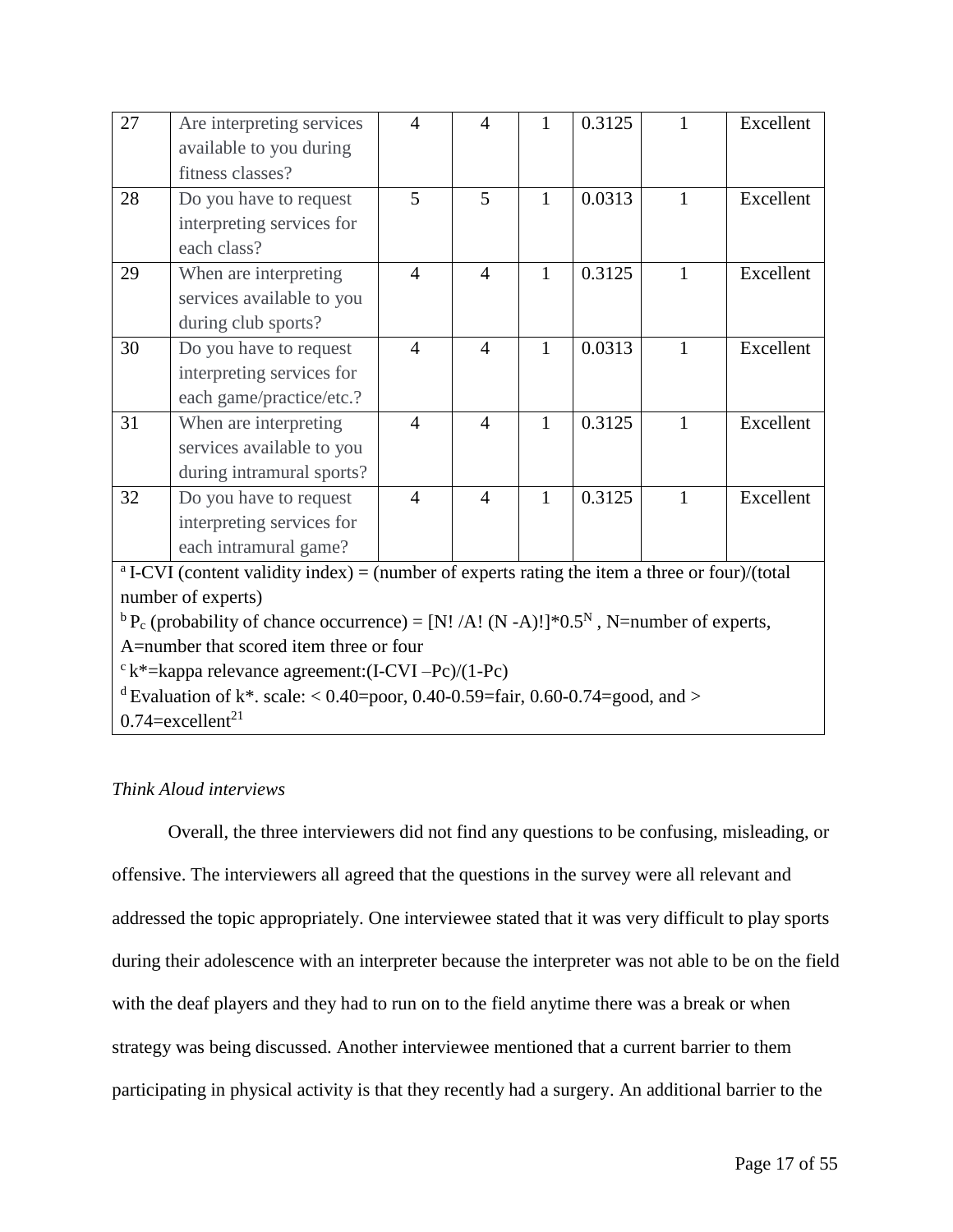interviewees' current physical activity is that there is a lack of interpreters available. The interviewee stated that they have requested interpreters previously for classes and they have not shown up.

### *Student Data (Cronbach)*

Twelve students took the survey anonymously; however, ten out of the 12 did not fit the target group. The main reasons that the survey participants did not meet the target group were either based on age or hearing status. Since there as only two survey responses that went all of the way through, the Cronbach was not able to be calculated.

#### **DISCUSSION**

The purpose of this study was to create, adapt, and validate a survey that retrospectively assesses how both parental hearing status and the number of barriers experienced by a deaf individual affect their level of activity while in college. Five experts reviewed and scored both the relevance and clarity of each question of the original survey, and from there the appropriate edits were made. Based on the scoring and suggestions of the experts, no questions were removed or added, but eight were revised for clarity and ease of interpretation. Further evaluation using a  $S-CVI<sub>UA</sub>$  and a  $S-CVI<sub>ave</sub>$  showed excellent content validity of each question and the survey as a whole. The probability of chance agreement for each question indicated that there was a low probability of all of the experts agreeing randomly. The only question that did not receive an evaluation of "Excellent" was the question pertaining to what city and state did an individual grow up in. This question was added to allow for the researcher to see a possible connection between the number of barriers and the population of the area that a deaf individual grew up in. A possible reason that this question was given a lower score from the experts is that the larger aim of the study was not made clear or communicated properly to them.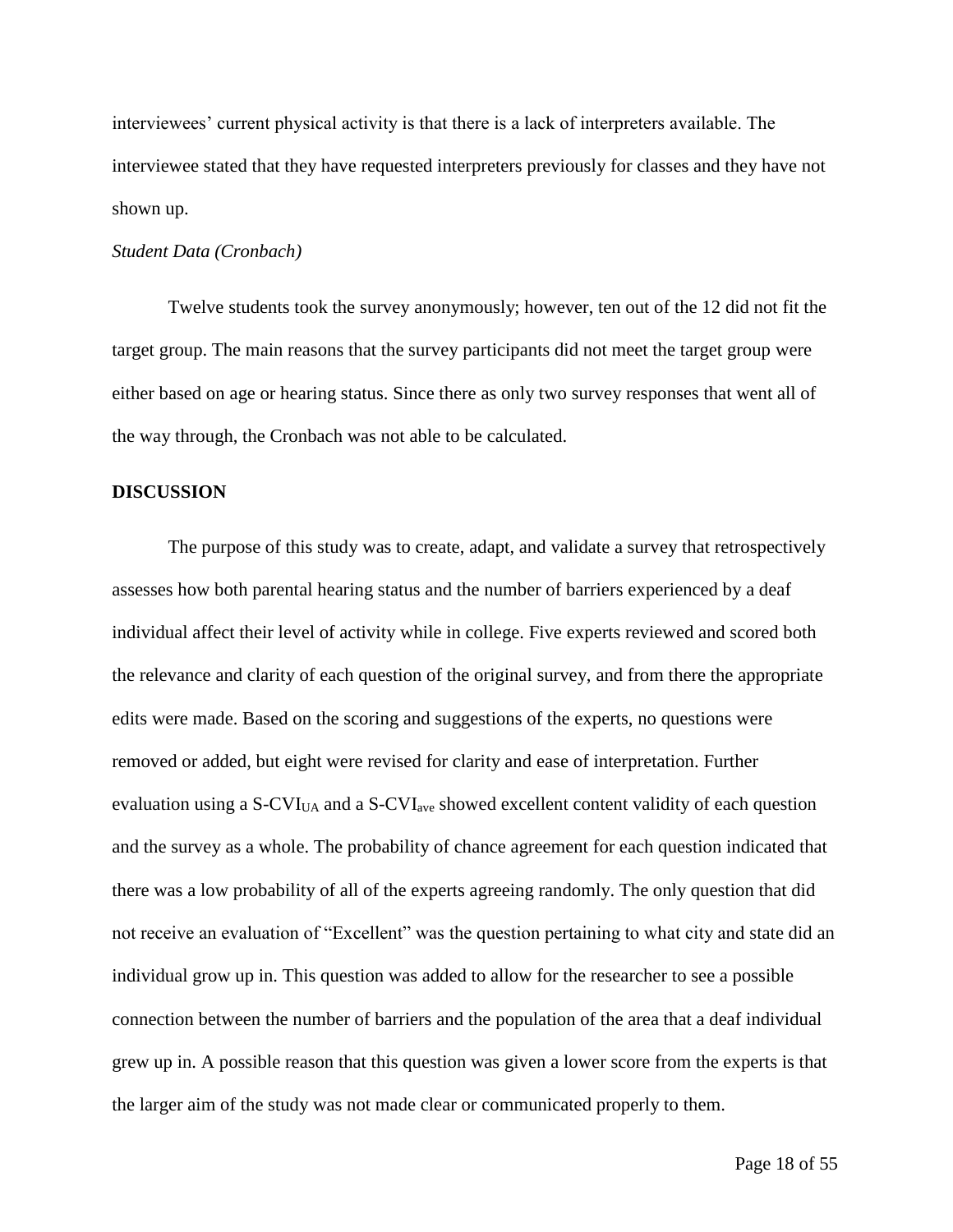Overall, the survey scored well but it is not perfect. When it comes to barriers to physical activity, only physical barriers like environmental factors were assessed. There are other barriers to the deaf community that were not assessed like barriers to access to health information to individuals in the deaf community.<sup>23</sup> These barriers can include lack of health knowledge, communication challenges, and marginalization of individuals in the deaf community.<sup>24</sup> An additional barrier that was not accessed was the ethnicity of the students who were taking the survey. Individuals of different ethnicities may experience different barriers that are based on their ethnicity or may have a different understanding of the importance of physical activity.<sup>25,26</sup>

Similar to Zamanzadeh et al., the expert feedback that was received is subjective which means that the expert reviews are subject to bias.<sup>19</sup> This bias was limited as much as possible by having multiple experts review the survey. Other biases like subjective bias were also limited by the use of an anonymous method for the experts to submit their grading and comments. Only five experts were used in this study, which is not a large number when compared to the study done by Zamanzadeh et al. where there were 15 experts and the study done by Roth that had 30 participants.  $19, 27$  With the typical number of experts involved in the initial review of a survey being between five to seven individuals  $28$ , and with similar studies having a larger number of experts, this survey would benefit from having five to seven experts from each field to review the survey. If this study were to be completed again, the number of experts should be increased by five to seven additional experts to ensure that the effects of personal biases are minimal. On top of the number of experts needing to be increased, the method that the experts analyzed the survey should also be revised. In this study, experts reviewed all of the questions within the survey and not just the ones that were relevant to their field. For this study, it would have been more beneficial to have the experts only review the questions that were relevant to their field.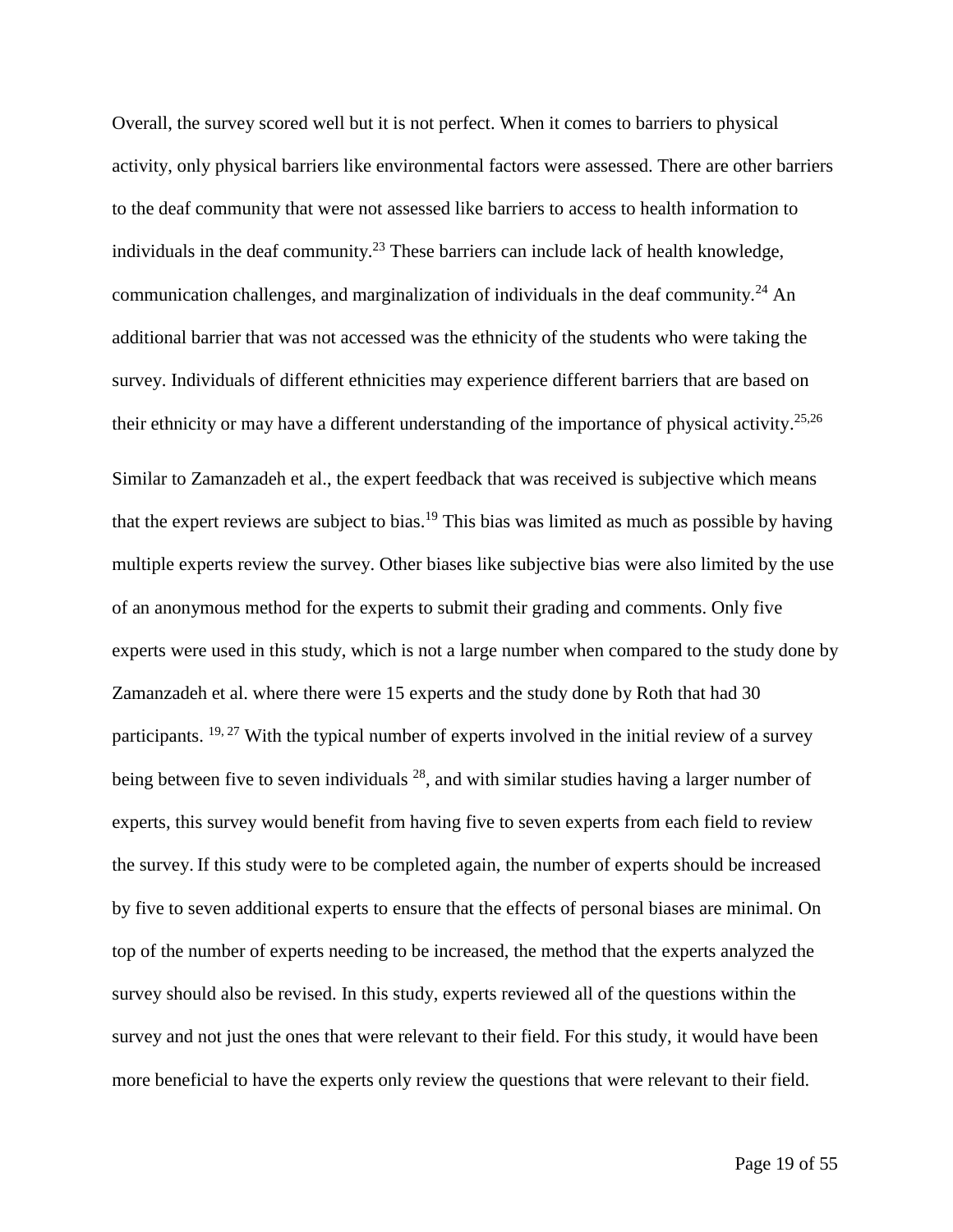Dong this would minimize confounding variables and the variation in background characteristics between the experts.<sup>29</sup> Overall, this leads to higher quality survey questions and the data retrieved from the survey.

The sample size for the students taking the survey was low, there were only 12 individuals who took the survey and only two of them fit the criteria to answer the entire survey. Previous studies have utilized larger sample sizes from the target population when compared to the sample size used in this study. The minimum according to a literature review done by Tsang et al. should be 50 respondents for a ten item survey.<sup>30</sup> Based on this number there should have been a little over 150 responders for the survey created in this study. This would have ensured that enough participants fit the criteria to calculate a Cronbach's alpha for this study.

Three individuals participated in the think-aloud interviews for this study. All of the participants identified as male and were spread out throughout the age range for this study. Since there were only participants who identified as male give their responses, the female perspective of the survey was absent. In the deaf community, deaf women have different experiences from deaf men.<sup>31,32</sup> For example, deaf women experience inequalities in access to health care when compared to deaf men.<sup>31</sup> This lack of access to health care could be an additional boundary to physical activity that was not assessed in this study. Furthermore, a lack of access to health care means that women could go undiagnosed with various health issues that could lead to a lack of participation in physical activity.

On top of only having male interview participants, having only three participants is not enough to comfortably confirm that the questions within the survey assess the appropriate aspects. In most studies, it is common for the number of interviews to fall between five and 15.<sup>34</sup> So, more participants should be interviewed to ensure the content validity of this survey.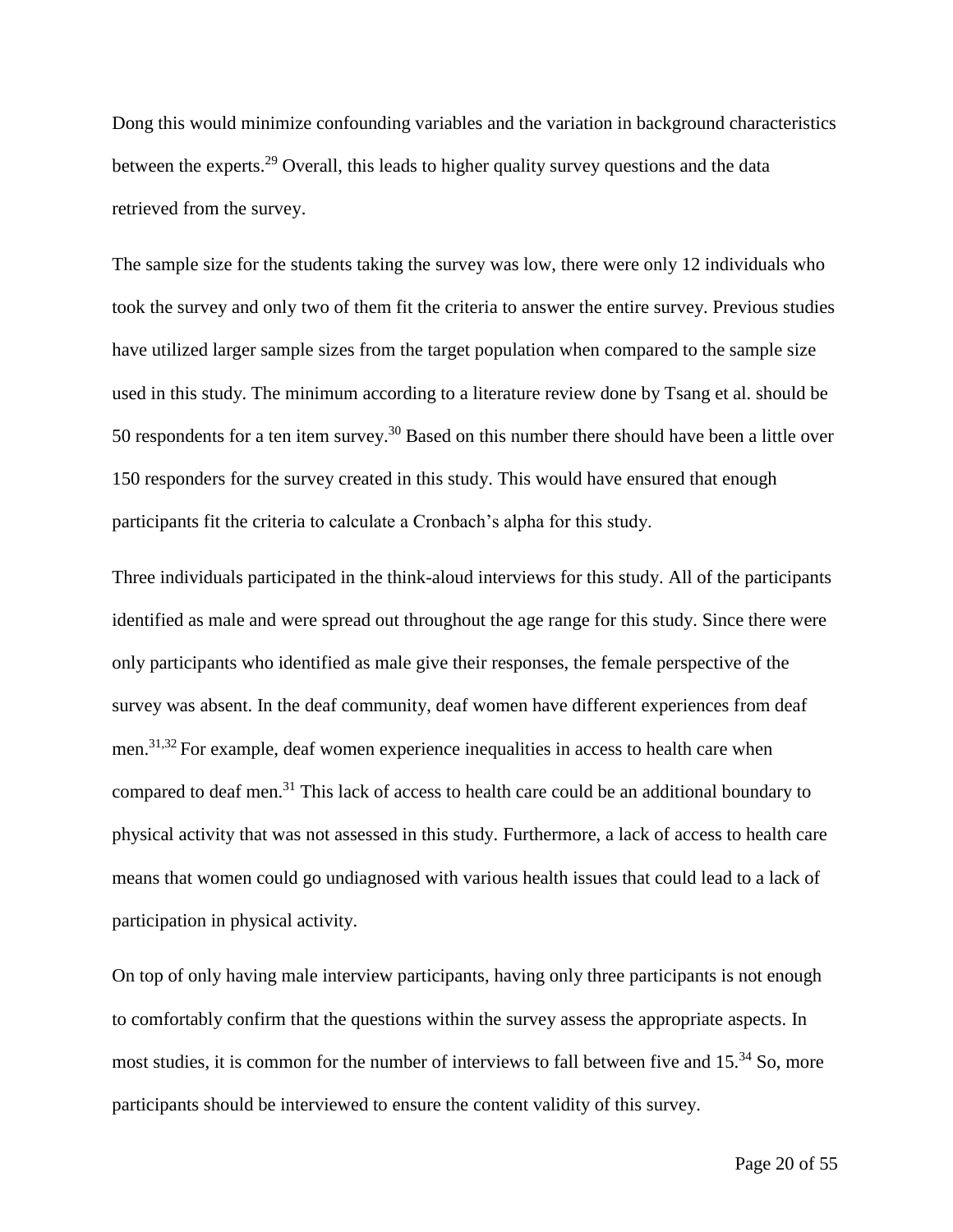One strength of this study is that it utilized expertise from individuals who are experts in either the field of deaf education or physical activity/physical education. As mentioned previously, the method of how the experts analyzed the survey should be changed to allow for a more beneficial analysis. Once this change is made, utilizing individuals from both fields will allow for both main aspects of the survey to be evaluated appropriately. Another strength of this study is that questions from an already validated tool, the IPAQ, were utilized to assess the current physical activity of the participants. A third strength of this study was the utilization of think-aloud interviews to get a deeper understanding of how different individuals received each question. This was also a way to discover if any questions were confusing, offensive, etc. from the target audience's perspective.

One limitation of this study is that expert ratings are subjective, so there is a chance of bias in their rankings, and with only having five experts who participated, the sample size of experts is another limitation. Another limitation would be the number of physical education experts, there was only one expert who was an expert in the field of physical education compared to the four experts in deaf education. A third limitation was the sample size of student participants who took the survey all of the way through, without a sufficient number the Cronbach alpha was not able to be calculated.

#### **CONCLUSION**

This survey validation study used a systematic and multiple stage process. This process showed that the created survey will need to be tested again with more experts and a larger number of think-aloud interviews. Without this, there is not enough data to show that the created survey is useful and adequately assesses how both parental hearing status and the number of barriers experienced by a deaf individual affects their level of activity while in college.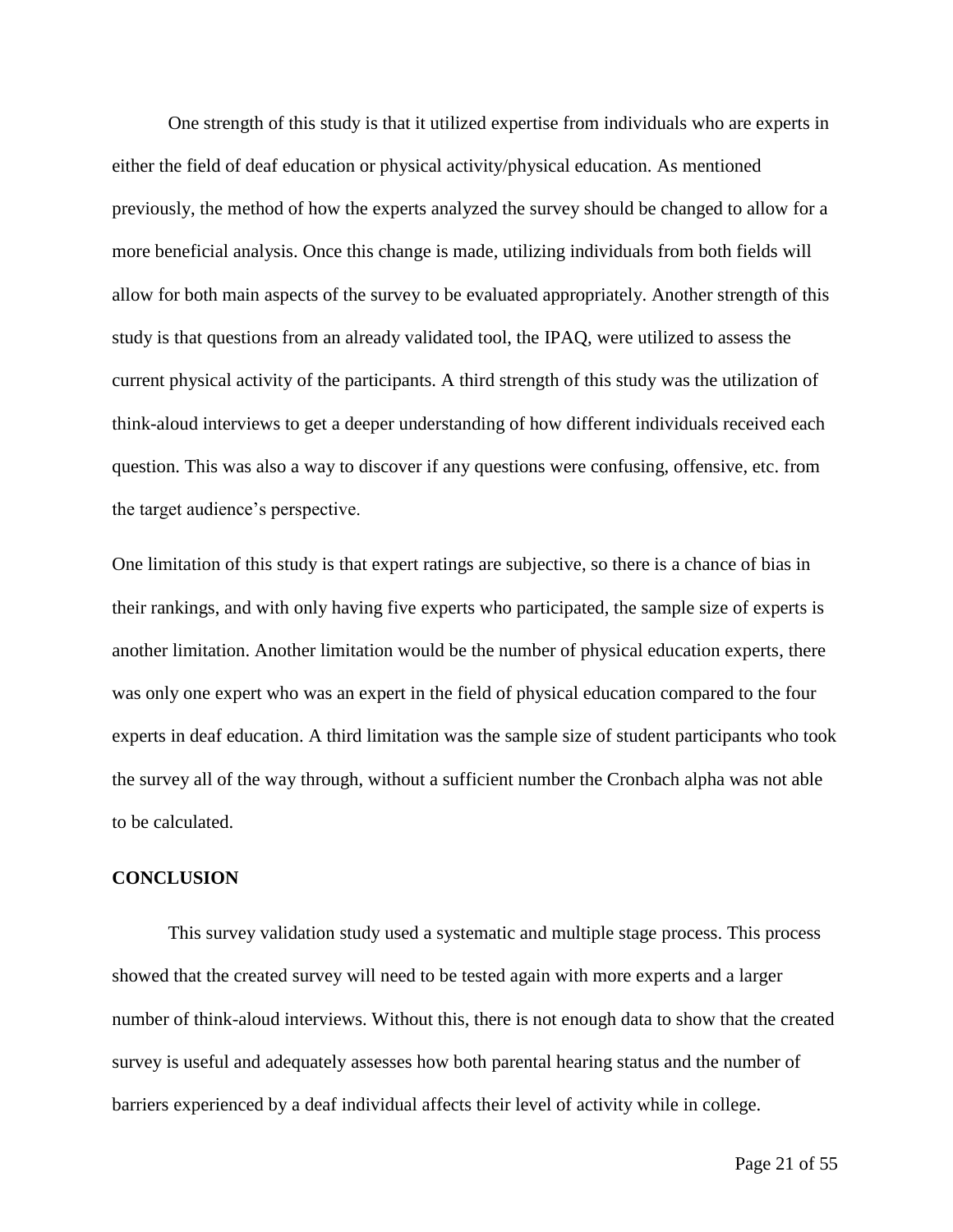## **REFERENCES**

- 1. CDC Maps America's High Levels of Inactivity. CDC. Published January 1, 2016. Accessed October 21, 2021. https://www.cdc.gov/media/releases/2020/0116-americasinactivity.html
- 2. Lack of exercise, not diet, linked to rise in obesity, Stanford research shows. News Center. Published July 7, 2014. Accessed October 21, 2021. https://med.stanford.edu/news/all-news/2014/07/lack-of-exercise--not-diet--linked-torise-in-obesity--stanford-.html
- 3. Overview. NIMHD. Published 2019. Accessed October 15, 2021. <https://www.nimhd.nih.gov/about/overview/>
- 4. Barnett S, Cuculick J, Dewindt L, Matthews, Sutter E. National Center for Deaf Health Research, CBPR with deaf communities. In: Wallerstein N, Duran B, Oetzel J, Minkler M eds. *Community-Based Participatory Research for Health, Advancing Social and Health Equity.* San Francisco, CA: Jossey-Bass; 2018:157-174.
- 5. Centers for Disease Control and Prevention (CDC). [Identifying infants with hearing loss -](https://www.cdc.gov/mmwr/preview/mmwrhtml/mm5908a2.htm) [United States, 1999-2007.](https://www.cdc.gov/mmwr/preview/mmwrhtml/mm5908a2.htm) MMWR Morb Mortal Wkly Rep. 59(8): 220-223. Vohr B. [Overview: infants and children with hearing loss—part I.](https://www.ncbi.nlm.nih.gov/pubmed/12784222) Ment Retard Dev Disabil Res Rev. 2003;9:62–64.
- 6. Mitchell RE, Karchmer MA. [Chasing the mythical ten percent: Parental hearing status of](https://research.gallaudet.edu/Demographics/SLS_Paper.pdf)  [deaf and hard of hearing students in the United States.](https://research.gallaudet.edu/Demographics/SLS_Paper.pdf) [\(PDF\)](https://www.nidcd.nih.gov/health/statistics/quick-statistics-hearing#pdf) Sign Language Studies. 2004;4(2):138-163.
- 7. Barnett S, McKee M, Smith SR, Pearson TA. Deaf sign language users, health inequities, and public health: opportunity for social justice. *Prev Chronic Dis*. 2011;8(2):A45.
- 8. M. Kathleen Ellis, Lauren J. Lieberman, Gail M. Dummer, Parent Influences on Physical Activity Participation and Physical Fitness of Deaf Children, *The Journal of Deaf Studies and Deaf Education*, Volume 19, Issue 2, April 2014, Pages 270– 281, <https://doi.org/10.1093/deafed/ent033>
- 9. Ellis K, Butterfield SA, Lehnhard RA. Grip-strength performances by 6- to 19-yr.-old children with and without hearing impairments. *Percept Mot Skills*. 2000;90(1):279-282. doi:10.2466/pms.2000.90.1.279
- 10. Dair J, Ellis MK, Lieberman LJ. PREVALENCE OF OVERWEIGHT AMONG DEAF CHILDREN. *Am Ann Deaf*. 2006;151(3):318-26. https://ezproxy.rit.edu/login?url=https://www-proquest-com.ezproxy.rit.edu/scholarlyjournals/prevalence-overweight-among-deaf-children/docview/214481357/se-2?accountid=108. doi: [http://dx.doi.org.ezproxy.rit.edu/10.1353/aad.2006.0034.](http://dx.doi.org.ezproxy.rit.edu/10.1353/aad.2006.0034)
- 11. Age Distribution of Undergraduate Students, by Type of Institution | The Hamilton Project. Hamiltonproject.org. Published 2021. Accessed April 28, 2021. https://www.hamiltonproject.org/charts/age\_distribution\_of\_undergraduate\_students\_by\_ type\_of\_institution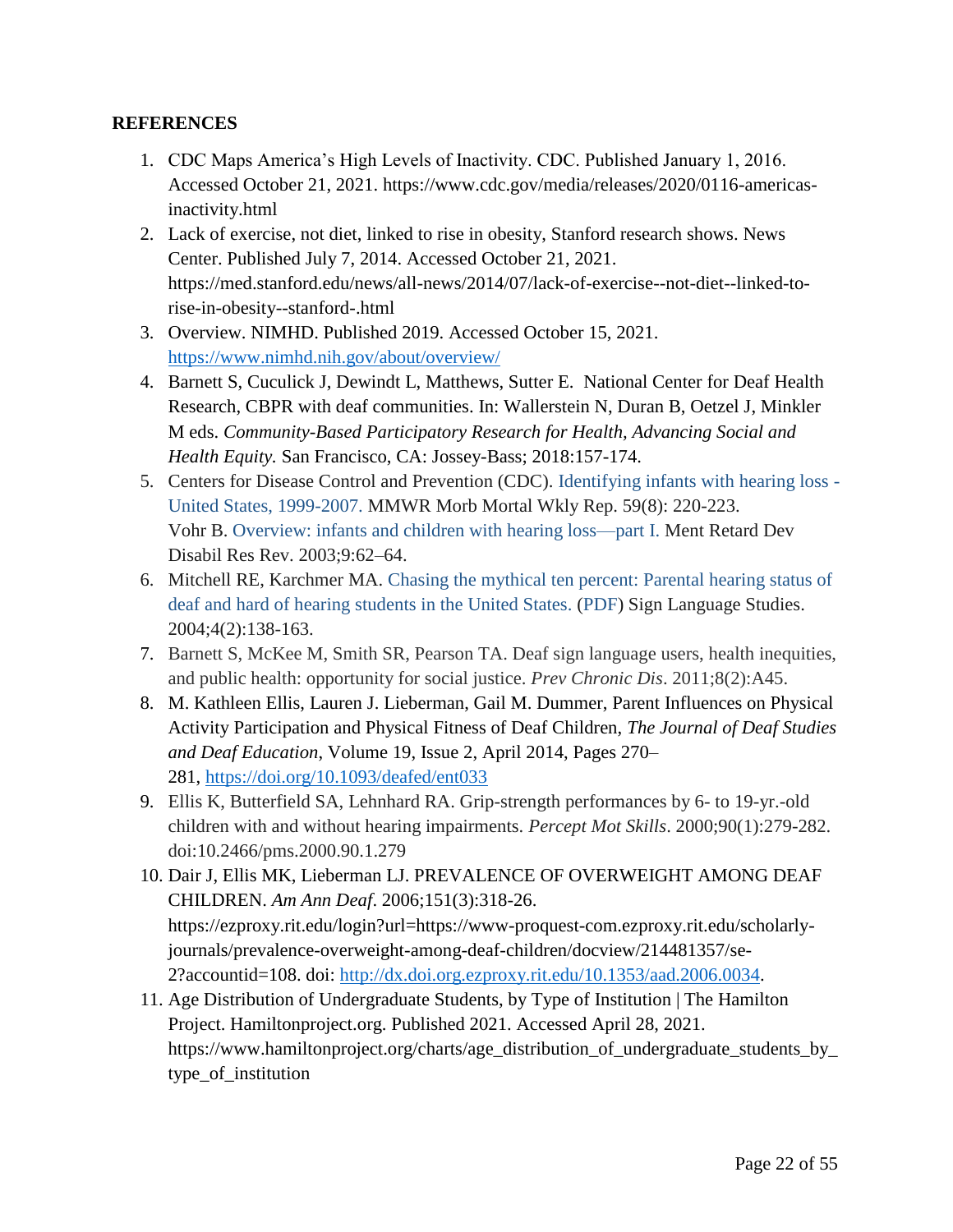- 12. CDC. Screening and Diagnosis of Hearing Loss. Centers for Disease Control and Prevention. Published September 11, 2020. Accessed April 1, 2021. https://www.cdc.gov/ncbddd/hearingloss/screening.html
- 13. IPAQ scoring protocol International Physical Activity Questionnaire. IPAQ scoring protocol - International Physical Activity Questionnaire. Google.com. Published 2016. Accessed April 28, 2021.<https://sites.google.com/site/theipaq/scoring-protocol>
- 14. International Physical Activity Questionnaire Long Form. Shirley Ryan AbilityLab. Published September 4, 2015. Accessed December 9, 2021. https://www.sralab.org/rehabilitation-measures/international-physical-activityquestionnaire-long-form
- 15. Willis GB, Artino AR. What Do Our Respondents Think We're Asking? Using Cognitive Interviewing to Improve Medical Education Surveys. *Journal of Graduate Medical Education*. 2013;5(3):353-356. doi:10.4300/jgme-d-13-00154.1
- 16. Adams, W. K., & Wieman, C. E. (2011). Development and validation of instruments to measure learning of expert-like thinking. *International Journal of Science Education*, *33*(9), 1289–1312. doi[:10.1080/09500693.2010.512369](https://doi.org/10.1080/09500693.2010.512369)
- 17. Howlett O, McKinstry C, Lannin NA. Using the cognitive interviewing process to improve survey design by allied health: A qualitative study. *Aust Occup Ther J*. 2018;65(2):126-134. doi:10.1111/1440-1630.12445
- 18. Singh N, Ponde V, Jagannathan B, Rao PB, Dixit A, Agarwal G. Development and validation of a Questionnaire to study practices and diversities in Plexus and Peripheral nerve blocks. *Indian J Anaesth*. 2021;65(3):197-201. doi:10.4103/ija.IJA\_1161\_20
- 19. Zamanzadeh V, Ghahramanian A, Rassouli M, Abbaszadeh A, Alavi-Majd H, Nikanfar A-R. Design and Implementation Content Validity Study: Development of an instrument for measuring Patient-Centered Communication. *J Caring Sci*. 2015;4(2):165-178. doi:10.15171/jcs.2015.017
- 20. Rodrigues, I.B., Adachi, J.D., Beattie, K.A. *et al.* Development and validation of a new tool to measure the facilitators, barriers and preferences to exercise in people with osteoporosis. *BMC Musculoskelet Disord* **18,** 540 (2017). [https://doi.org/10.1186/s12891-](https://doi.org/10.1186/s12891-017-1914-5) [017-1914-5](https://doi.org/10.1186/s12891-017-1914-5)
- 21. Arat S, Van den Zegel A, Van Rillaer M, et al. Development and preliminary evaluation of the validity and reliability of a revised illness perception questionnaire for healthcare professionals. *BMC Nurs*. 2016;15(1):1-9. doi:10.1186/s12912-016-0156-4
- 22. Tavakol M, Dennick R. Making sense of Cronbach's alpha. *Int J Med Educ*. 2011;2:53- 55. Published 2011 Jun 27. doi:10.5116/ijme.4dfb.8dfd
- 23. Naseribooriabadi T, Sadoughi F, Sheikhtaheri A. Barriers and Facilitators of Health Literacy among D/deaf Individuals: A Review Article. *Iran J Public Health*. 2017;46(11):1465-1474.
- 24. Alexa Kuenburg, Paul Fellinger, Johannes Fellinger, Health Care Access Among Deaf People, *The Journal of Deaf Studies and Deaf Education*, Volume 21, Issue 1, January 2016, Pages 1–10, <https://doi.org/10.1093/deafed/env042>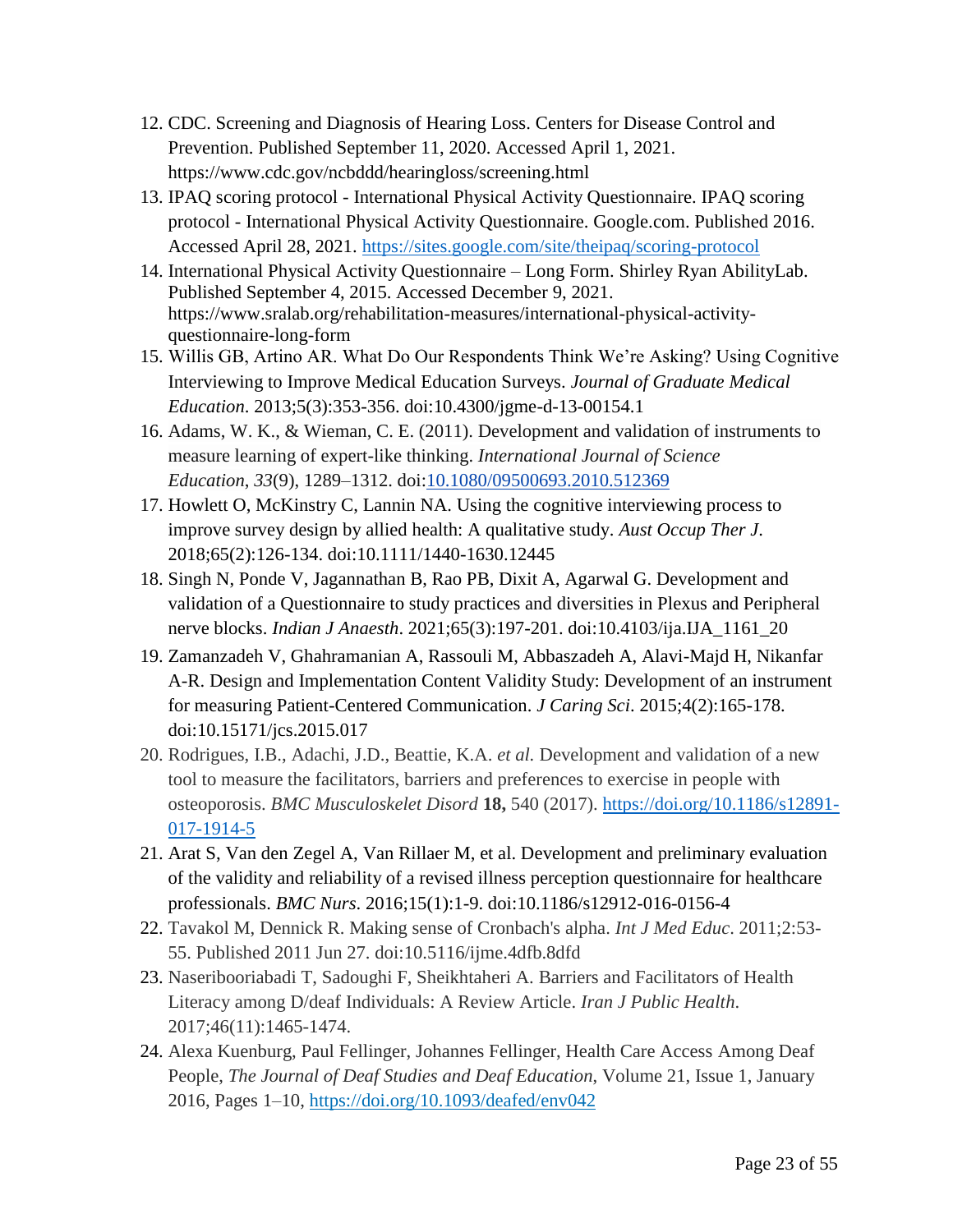- 25. Hornbuckle LM. Running while Black: A distinctive safety concern and barrier to exercise in White neighborhoods. *Prev Med Rep*. 2021;22:101378. Published 2021 Apr 20. doi:10.1016/j.pmedr.2021.101378
- 26. Saint Onge JM, Krueger PM. Education and racial-ethnic differences in types of exercise in the United States. *J Health Soc Behav*. 2011;52(2):197-211. doi:10.1177/0022146510394862
- 27. Roth M. Validating the use of Internet survey techniques in visual landscape assessment—An empirical study from Germany. *Landscape and Urban Planning*. 2006;78(3):179-192. doi:10.1016/j.landurbplan.2005.07.005
- 28. Boateng GO, Neilands TB, Frongillo EA, Melgar-Quiñonez HR, Young SL. Best Practices for Developing and Validating Scales for Health, Social, and Behavioral Research: A Primer. *Front Public Health*. 2018;6:149. Published 2018 Jun 11. doi:10.3389/fpubh.2018.00149
- 29. Olson K. An Examination of Questionnaire Evaluation by Expert Reviewers. *Field Methods*. 2010;22(4):295-318. doi[:10.1177/1525822X10379795](https://doi.org/10.1177/1525822X10379795)
- 30. Tsang S, Royse CF, Terkawi AS. Guidelines for developing, translating, and validating a questionnaire in perioperative and pain medicine. *Saudi J Anaesth*. 2017;11(Suppl 1):S80-S89. doi:10.4103/sja.SJA\_203\_17
- 31. Celebrate Deaf Women: A Discussion About Navigating Barriers and Building Success. National Deaf Center. Published March 22, 2021. Accessed November 21, 2021. [https://www.nationaldeafcenter.org/news/celebrate-deaf-women-discussion-about](https://www.nationaldeafcenter.org/news/celebrate-deaf-women-discussion-about-navigating-barriers-and-building-success)[navigating-barriers-and-building-success](https://www.nationaldeafcenter.org/news/celebrate-deaf-women-discussion-about-navigating-barriers-and-building-success)
- 32. Stauffer LK, Long G. A comparison of sex-role attitudes of hearing and deaf young men and women. *J Am Deaf Rehabil Assoc*. 1990;24(1):7-11. [http://search.ebscohost.com/login.aspx?direct=true&db=psyh&AN=1997-71229-](http://search.ebscohost.com/login.aspx?direct=true&db=psyh&AN=1997-71229-001&site=ehost-live&scope=site) [001&site=ehost-live&scope=site](http://search.ebscohost.com/login.aspx?direct=true&db=psyh&AN=1997-71229-001&site=ehost-live&scope=site)
- 33. Ubido J, Huntington J, Warburton D. Inequalities in access to healthcare faced by women who are deaf. *Health Soc Care Community*. 2002;10(4):247-253. doi:10.1046/j.1365- 2524.2002.00365.x
- 34. Paul C. Beatty, Gordon B. Willis, Research Synthesis: The Practice of Cognitive Interviewing, *Public Opinion Quarterly*, Volume 71, Issue 2, Summer 2007, Pages 287– 311, <https://doi.org/10.1093/poq/nfm006>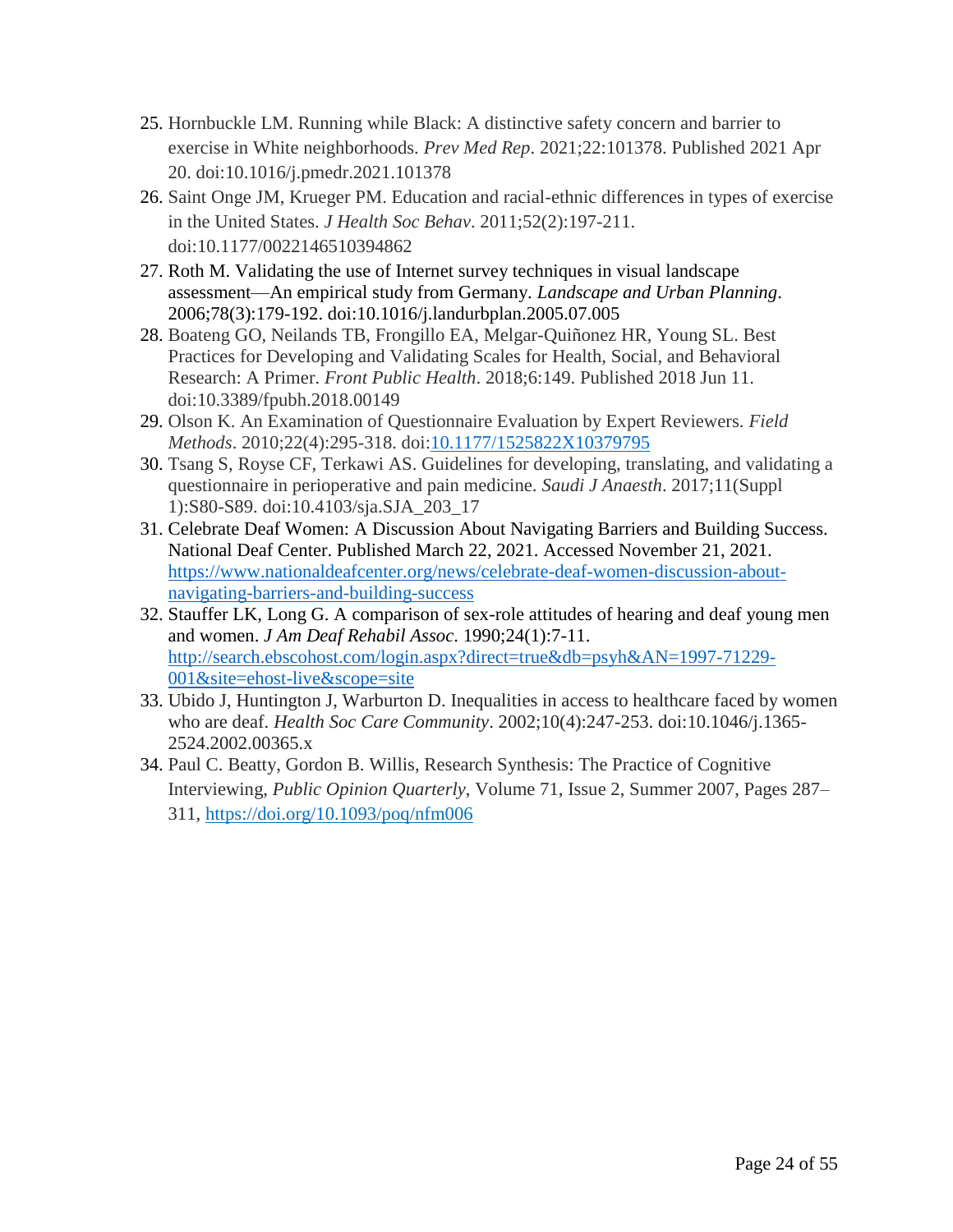## **Appendix A**

## **Start of Block: Consent Question and Exclusion Questions**

## Q32 **Title of research study:**

Access to Physical Activity: Influence of physical activity during adolescence on the activity levels of deaf and hard of hearing college students?

**Investigator and Department:** Kenly Ciampaglione, Wegmans School of Health and Nutrition, Rochester Institute of

Technology Dr. Zachary Bevilacqua, Wegmans School of Health and Nutrition, Rochester Institute of Technology

Why are we doing this research? There is currently a gap in the literature on how barrier to physical activity during adolescence affects the activity level of deaf and hard of hearing individuals once they are college aged. These barriers include: lack of interpreting services, inability to communicate with other participants, transportation barriers, local crime levels, pollution, and financial barriers. Therefore, the aim of this study is to gather data regarding access to physical activity during adolescence and the current activity level of deaf and hard of hearing individuals on the Rochester Institute of Technology campus.

## **Why are you being invited to take part in this research study?**

We have invited you to take part in this survey study because you are a student at the Rochester Institute of Technology.

## **Who can I talk to?**

If you have questions, concerns, or complaints, contact Dr. Zachary Bevilacqua, Wegmans School of Health and Nutrition, Rochester Institute of Technology, zwbihst@rit.edu.

This research has been reviewed and approved by an Institutional Review Board (Protocol #XXXXXXX). You may talk to them at (585) 475-7673 or e-mail them at: hmfsrs@rit.edu for any of the following: Your questions, concerns, or complaints are not being answered by the research team.

- You cannot reach the research team.
- · You want to talk to someone besides the research team.
- · You have questions about your rights as a research subject.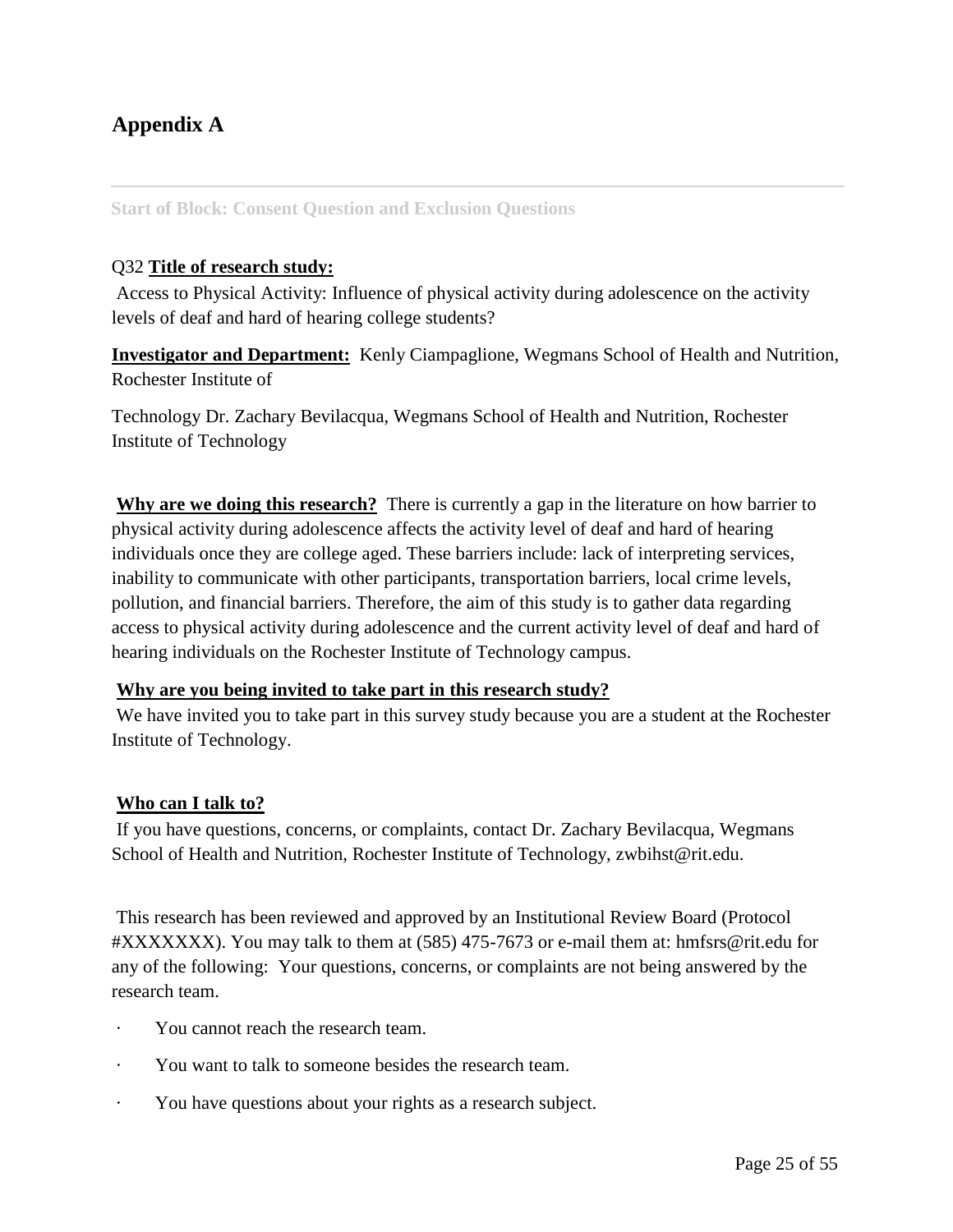You want to get information or provide input about this research.

**How long does this survey last?** It takes approximately 5 minutes, and asks simple questions about demographics, past access to physical activity, and current activity level.

## **What are my responsibilities if I take part in this research**

There will be no responsibility regarding participation as this is **voluntary**, but if you wish to participate in this study, we would appreciate if you answer all survey questions accurately.

## **What happens if I say no, I do not want to be in this research?**

If you decide not to take part in the research, there will be no penalty.

## **What happens if I say yes, but I change my mind later?**

If you agree to take the survey but change your mind, there will be no penalty.

**What happens to the information we collect? The survey uses an anonymous link, which means your email address and name are not linked to your responses**. All information you provide will help create hypotheses on how different levels of access to physical activity can lead to different activity levels in college age students. All data will be kept on the Qualtrics server, and data will only be reported in terms of group differences.

Consent Do you consent to completing this questionnaire?

o Yes, I consent

o I do not consent

*Skip To: End of Survey If Do you consent to completing this questionnaire? = I do not consent* 

## Q31 What is your age?

 $\blacktriangledown$  17 (1) ... 26 (10)

*Skip To: End of Survey If What is your age? = 17*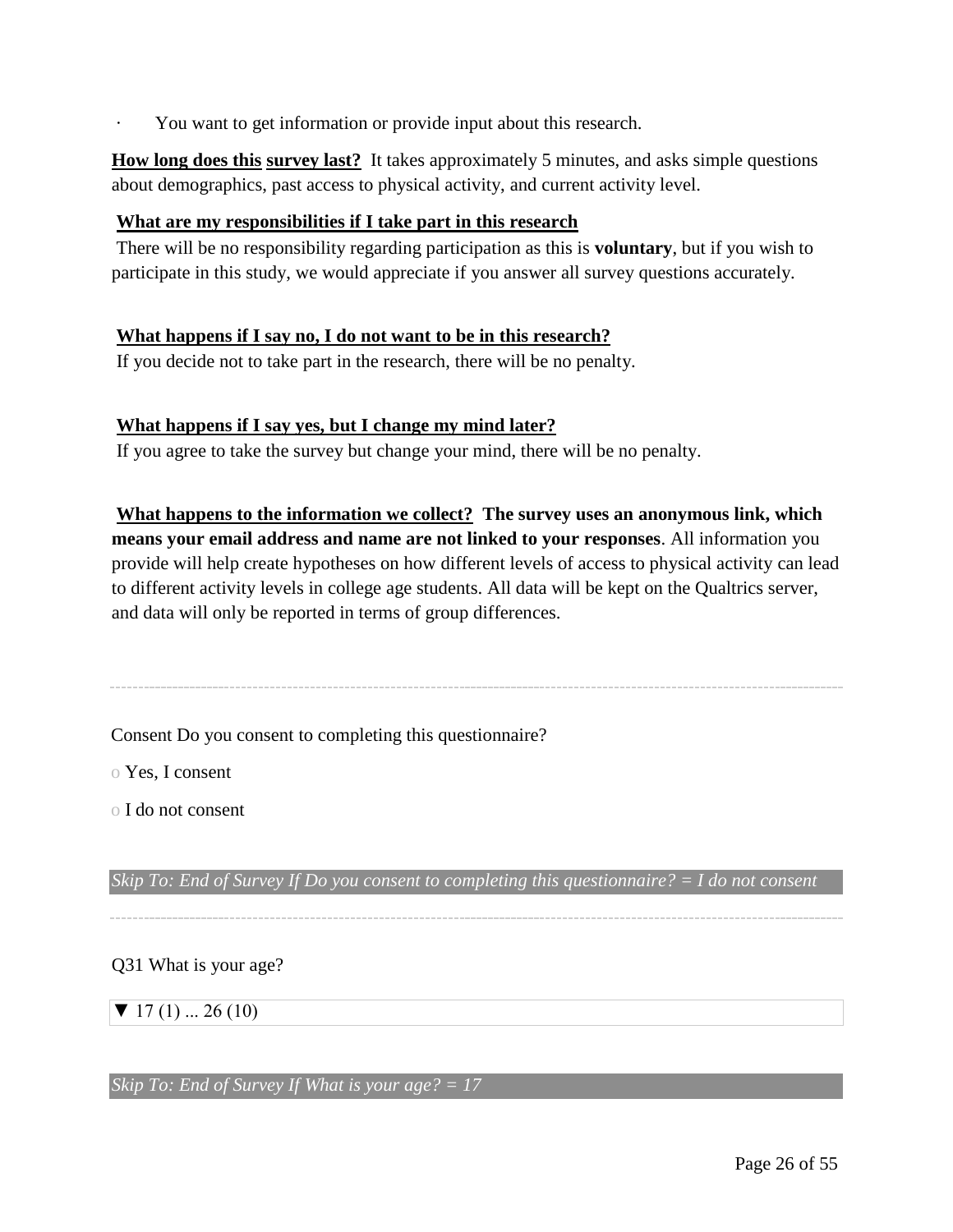*Skip To: End of Survey If What is your age? = 26* 

Q32 What is your sex? o Male (1) o Female (2) o Non-binary / third gender (3) o Prefer not to say (4) Q33 What is your height, in inches? \_\_\_\_\_\_\_\_\_\_\_\_\_\_\_\_\_\_\_\_\_\_\_\_\_\_\_\_\_\_\_\_\_\_\_\_\_\_\_\_\_\_\_\_\_\_\_\_\_\_\_\_\_\_\_\_\_\_\_\_\_\_\_\_ Q34 What is your weight, in pounds? \_\_\_\_\_\_\_\_\_\_\_\_\_\_\_\_\_\_\_\_\_\_\_\_\_\_\_\_\_\_\_\_\_\_\_\_\_\_\_\_\_\_\_\_\_\_\_\_\_\_\_\_\_\_\_\_\_\_\_\_\_\_\_\_ Q1 Are you a Deaf or Hard of Hearing individual? o Yes (1)  $\bigcirc$  No (2) *Skip To: End of Survey If Are you a Deaf or Hard of Hearing individual? = No* 

Q2 Were you diagnosed as deaf or Hard of hearing after the age of 3?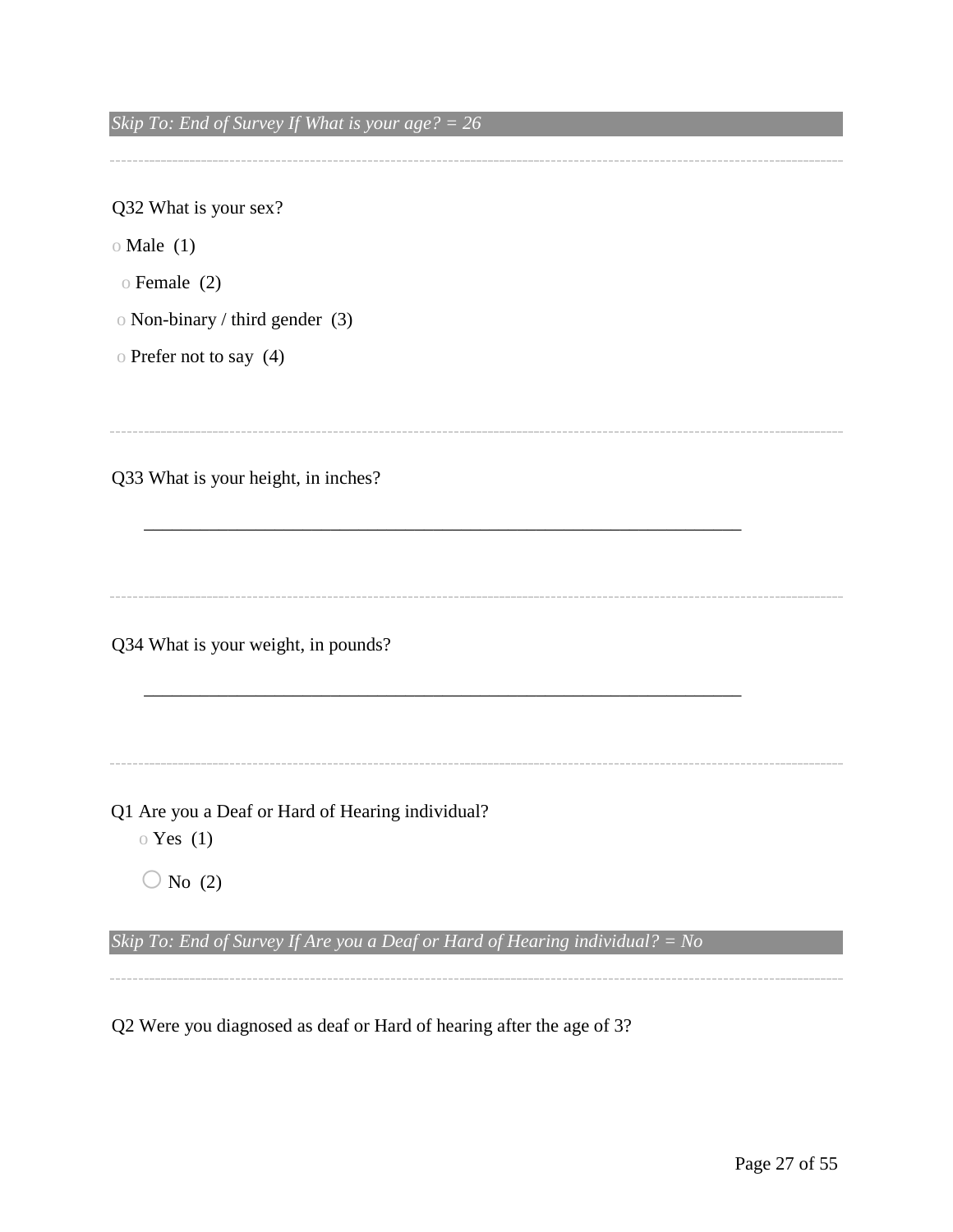$\bigcirc$  Yes (1)

 $\bigcirc$  No (2)

|     | Skip To: End of Survey If Were you diagnosed as deaf or Hard of hearing after the age of $3$ ? = |  |  |  |  |
|-----|--------------------------------------------------------------------------------------------------|--|--|--|--|
| Yes |                                                                                                  |  |  |  |  |

Q3 What city and state did you live in during your adolescence?

| Q4 What is the hearing status of your parents?                   |
|------------------------------------------------------------------|
| $\circ$ Deaf $(1)$                                               |
| o Hard-of-hearing (2)                                            |
| o Hearing (3)                                                    |
| o One hearing parent, and one deaf or hard of hearing parent (4) |
|                                                                  |
|                                                                  |
|                                                                  |
| Q5 During your adolescence, were your parents physically active? |
|                                                                  |
|                                                                  |
| Yes $(1)$                                                        |
| No $(2)$                                                         |
|                                                                  |
|                                                                  |

Q6 During your adolescence, did your parents encourage you to play sports?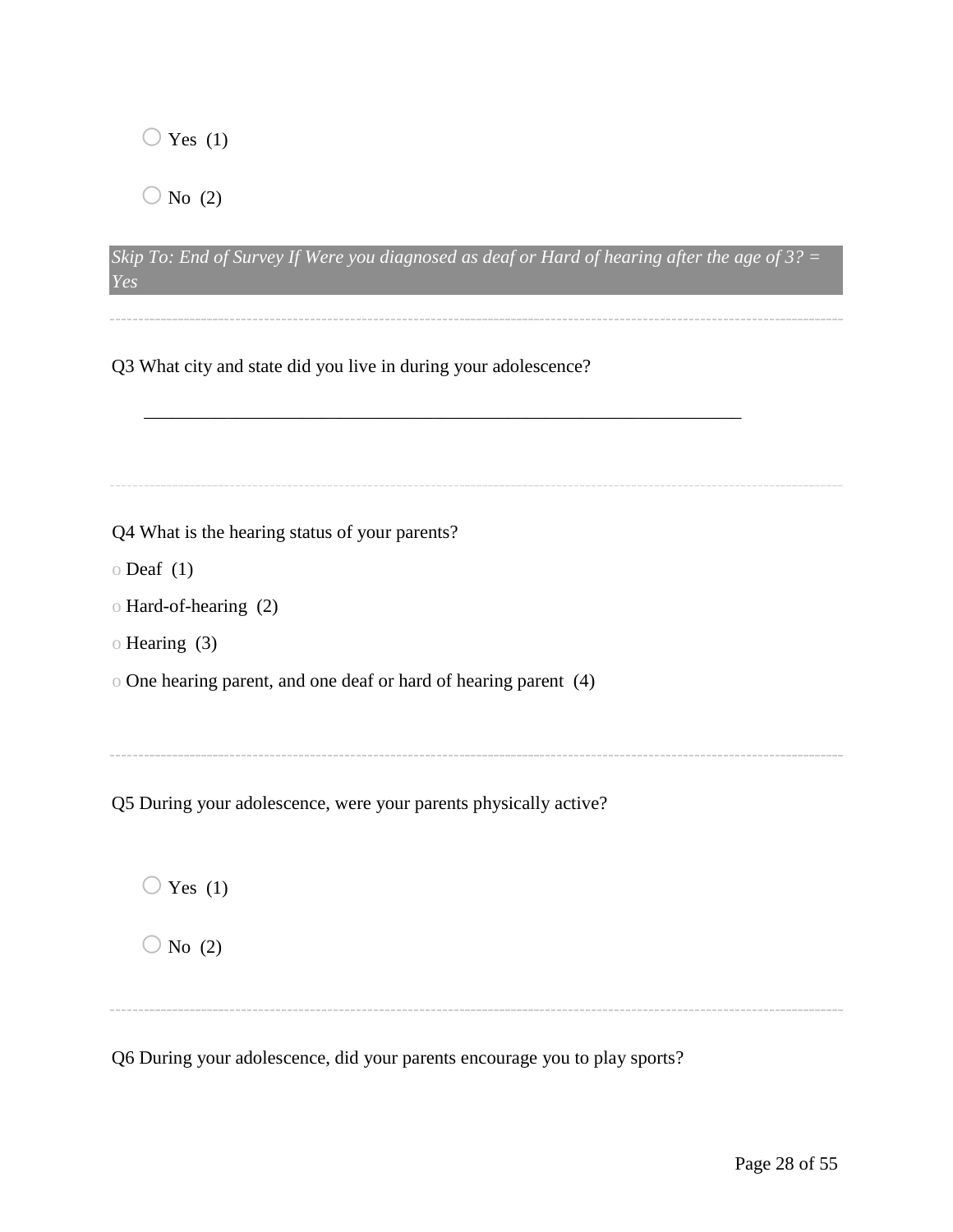| Yes $(1)$                                                               |
|-------------------------------------------------------------------------|
| No $(2)$                                                                |
|                                                                         |
| Q7 During your adolescence, did you participate in physical activities? |
|                                                                         |
| $\bigcirc$ Yes (1)                                                      |
| No (2)                                                                  |

*Skip To: Q30 If During your adolescence, did you participate in physical activities? = No* 

Q8 Select all of the following activities that you participated in during adolescence:

| School sport team (1)                                                          |
|--------------------------------------------------------------------------------|
| Travel sports team $(2)$                                                       |
| Dance groups $(3)$                                                             |
| Individual exercise (like swimming, walking, running, weightlifting, etc.) (4) |
|                                                                                |

Q29 Did you need interpreting services during these fitness activities?

 $\bigcirc$  Yes (1)  $\bigcirc$  No (2)

-------------------------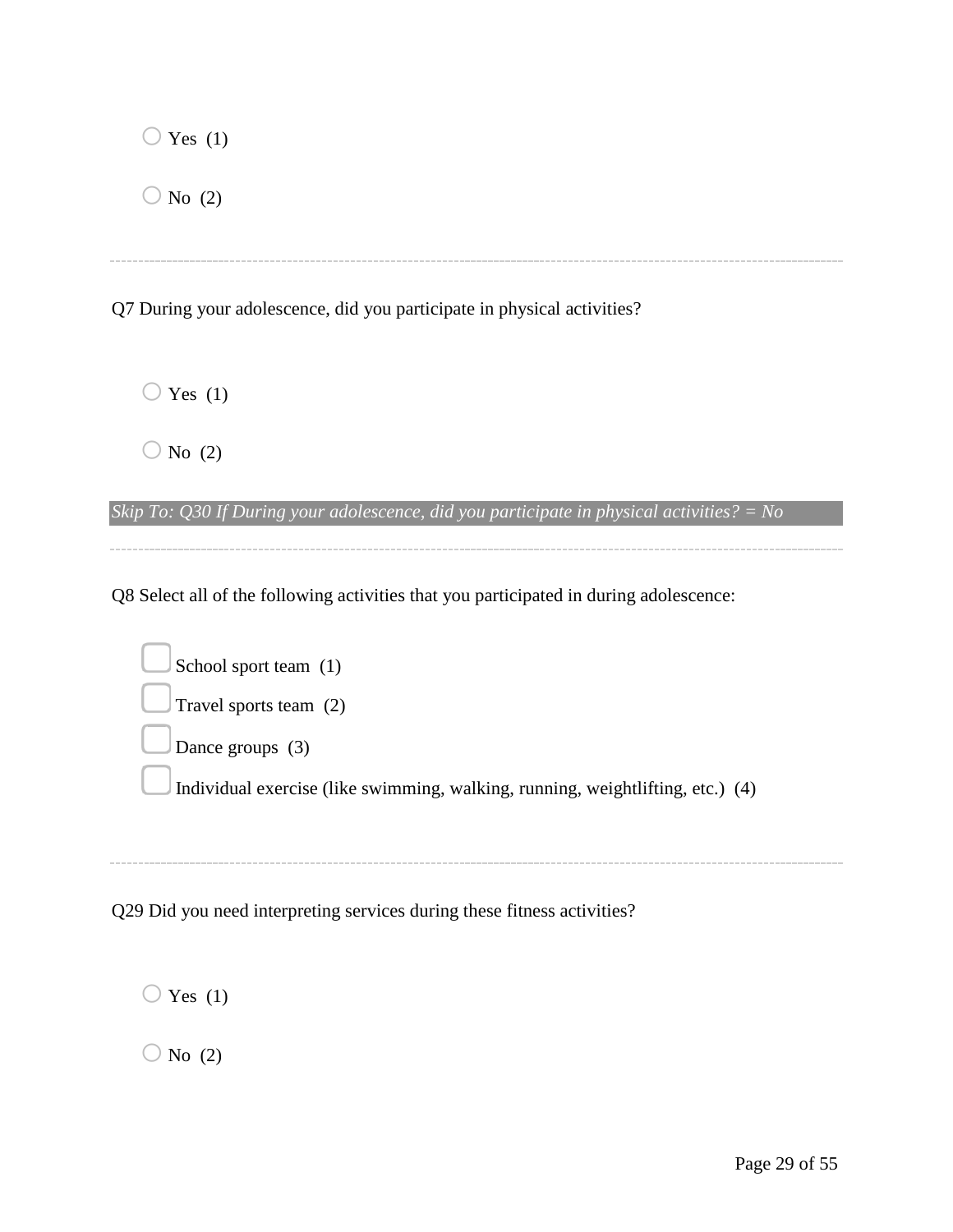*Skip To: Q10 If Did you need interpreting services during these fitness activities? = No* 

Q9 Did you have interpreting services available during these fitness activities?

 $\bigcirc$  Yes (1)

 $\bigcirc$  No (2)

*Skip To: End of Block If Did you have interpreting services available during these fitness activities? = Yes* 

Q10 How did you communicate with the other participants?

o They were deaf/hoh and used American Sign Language (1)

o They were Hearing and used American Sign Language (2)

- o Lip reading/speaking (3)
- o Other (4) \_\_\_\_\_\_\_\_\_\_\_\_\_\_\_\_\_\_\_\_\_\_\_\_\_\_\_\_\_\_\_\_\_\_\_\_\_\_\_\_\_\_\_\_\_\_\_\_

## *Display This Question:*

*If During your adolescence, did you participate in physical activities? = No* 

Q30 Select all of the following that were barriers to physical activity for you:

Crime or fear for your personal safety (1) Pollution (2) Lack of interpreting services (3) Lack of money (4) I had no barriers (5)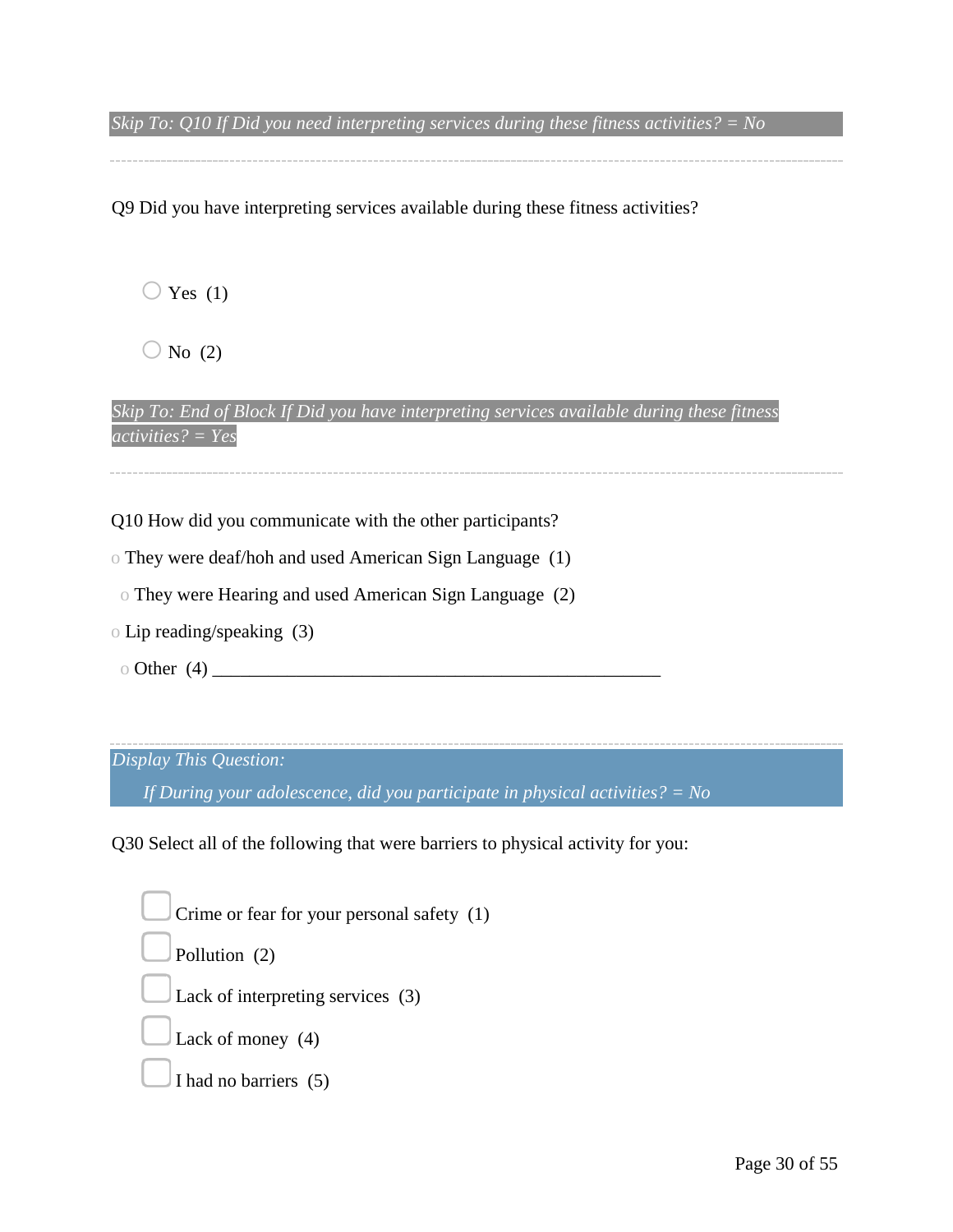Other (6) \_\_\_\_\_\_\_\_\_\_\_\_\_\_\_\_\_\_\_\_\_\_\_\_\_\_\_\_\_\_\_\_\_\_\_\_\_\_\_\_\_\_\_\_\_\_\_\_

**End of Block: Consent Question and Exclusion Qestions** 

**Start of Block: IPAQ-Short (Current Physical Activity levels)** 

## Q15

During the last 7 days, how much time did you spend sitting? (in minutes).

Include time spent at work, at home, while doing course work and during leisure time. This may include time spent sitting at a desk, visiting friends, reading, or sitting or lying down to watch television.

\_\_\_\_\_\_\_\_\_\_\_\_\_\_\_\_\_\_\_\_\_\_\_\_\_\_\_\_\_\_\_\_\_\_\_\_\_\_\_\_\_\_\_\_\_\_\_\_\_\_\_\_\_\_\_\_\_\_\_\_\_\_\_\_

## Q16

During the last 7 days, on how many days did you walk for **at least 10 minutes at a time?**

Include time at work and at home, walking to travel from place to place, and any other walking that you might do solely for recreation, sport, exercise, or leisure.

| Days of walking () |  |  |  |  |
|--------------------|--|--|--|--|

*Skip To: Q18 If During the last 7 days, on how many days did you walk for at least 10 minutes at a time? Includ... [ Days of walking ] =*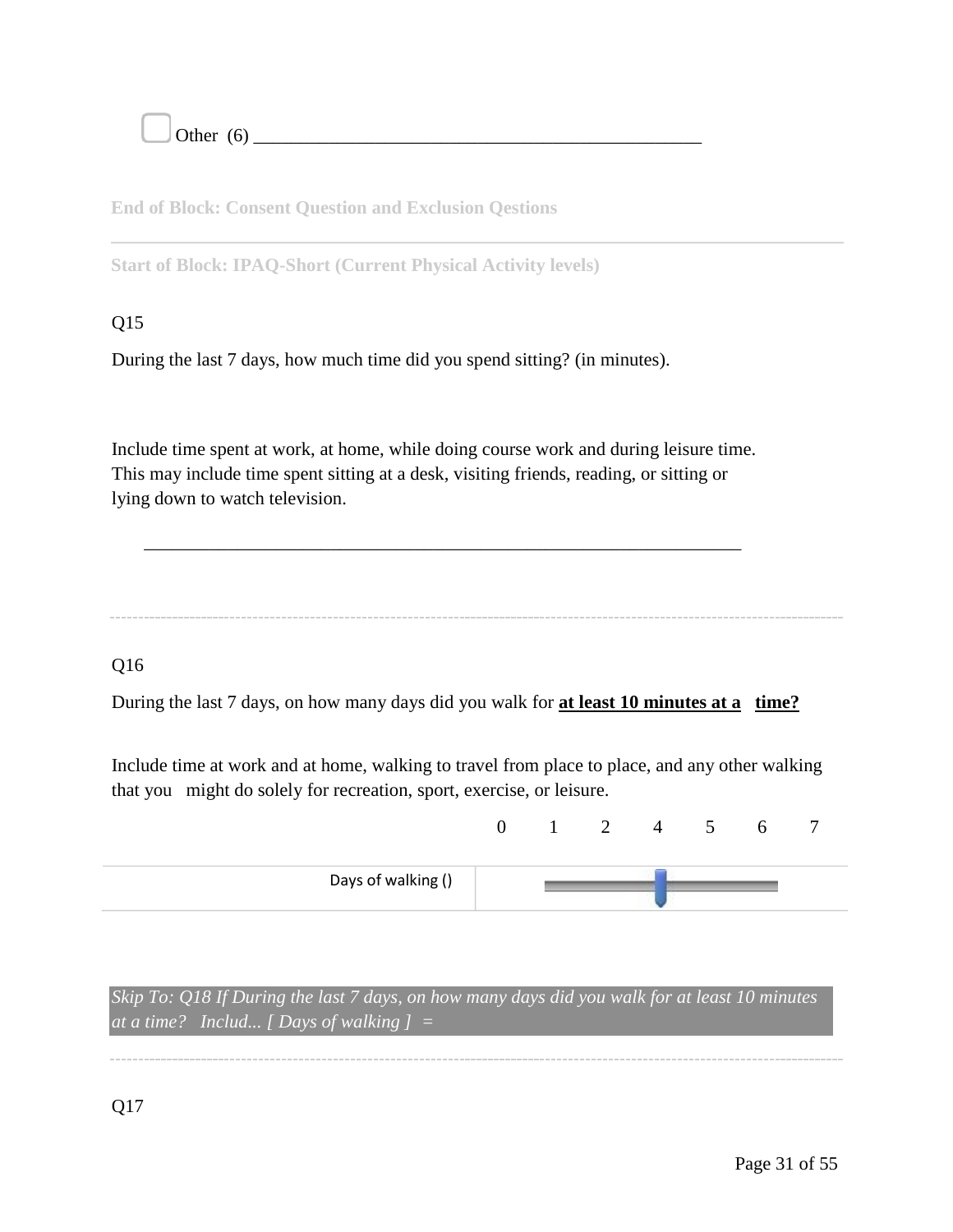On average, how many minutes of walking did you perform on the days you were active?

\_\_\_\_\_\_\_\_\_\_\_\_\_\_\_\_\_\_\_\_\_\_\_\_\_\_\_\_\_\_\_\_\_\_\_\_\_\_\_\_\_\_\_\_\_\_\_\_\_\_\_\_\_\_\_\_\_\_\_\_\_\_\_\_

Q18

During the last 7 days, on how many days did you do moderate physical activities like gardening, cleaning, bicycling at a regular pace, swimming or other fitness activities.

Think only about those physical activities that you did for at least 10 minutes at a time. Do not include walking.

| Days of moderate physical activity () |  |  |  |  |
|---------------------------------------|--|--|--|--|

*Skip To: Q20 If During the last 7 days, on how many days did you do moderate physical activities like gardening,... [ Days of moderate physical activity ] =* 

Q19 On average, how many minutes of moderate physical activity did you perform on the days you were active?

\_\_\_\_\_\_\_\_\_\_\_\_\_\_\_\_\_\_\_\_\_\_\_\_\_\_\_\_\_\_\_\_\_\_\_\_\_\_\_\_\_\_\_\_\_\_\_\_\_\_\_\_\_\_\_\_\_\_\_\_\_\_\_\_

Q20

During the last 7 days, on how many days did you do vigorous physical activities like heavy lifting, heavier garden or construction work, chopping woods, aerobics, jogging/running or fast bicycling?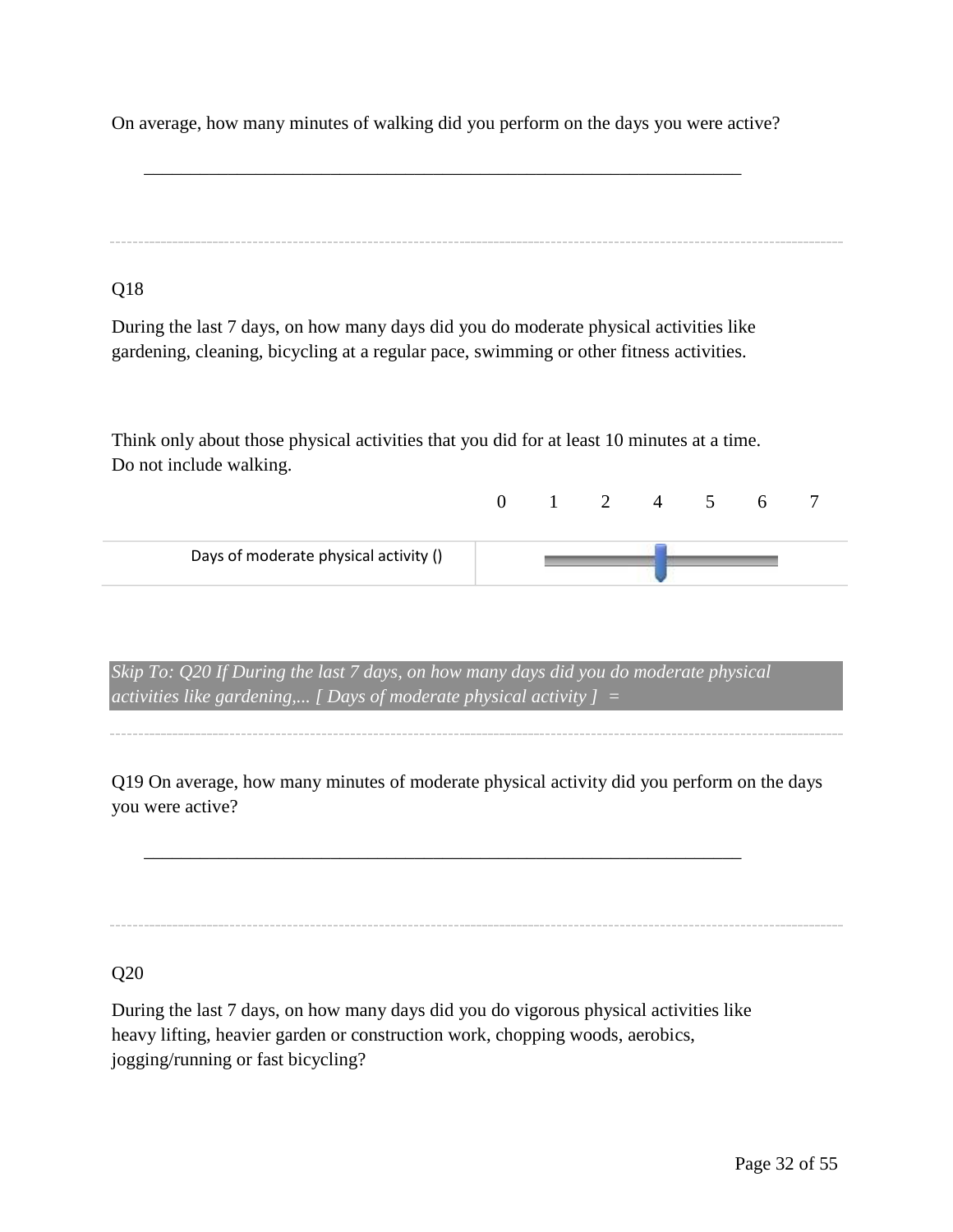Think only about those physical activities that you did for at least 10 minutes at a time.



*Skip To: End of Block If During the last 7 days, on how many days did you do vigorous physical activities like heavy lifti... [ Days of vigorous physical activity ] =* 

## Q21

On average, how many minutes of vigorous physical activity did you perform on the days you were active?

\_\_\_\_\_\_\_\_\_\_\_\_\_\_\_\_\_\_\_\_\_\_\_\_\_\_\_\_\_\_\_\_\_\_\_\_\_\_\_\_\_\_\_\_\_\_\_\_\_\_\_\_\_\_\_\_\_\_\_\_\_\_\_\_

**End of Block: IPAQ-Short (Current Physical Activity levels)** 

Q33 What types of organized fitness do you **currently** participate in? Select all that apply.

| RIT NCAA sports team (1)                       |
|------------------------------------------------|
| RIT intramural sports team (2)                 |
| RIT club sports team $(3)$                     |
| Fitness classes at the Student Life Center (4) |
| Other $(6)$                                    |
| None                                           |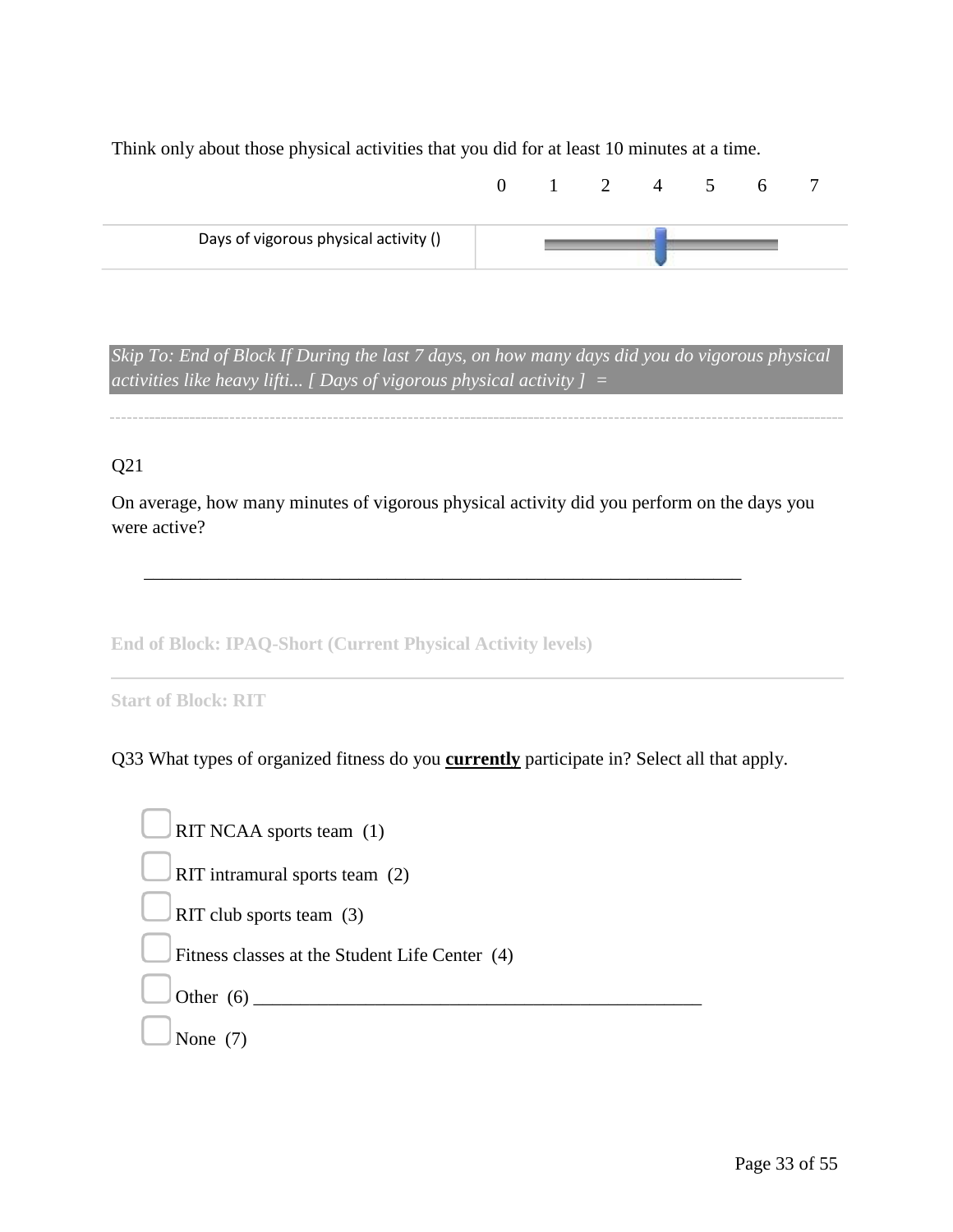*Skip To: End of Survey If What types of organized fitness do you currently participate in? Select all that apply. = None* 

*Display This Question:* 

If What types of organized fitness do you currently participate in? Select all that apply. = *RIT NCAA sports team* 

Q34 When are interpreting services available to you during NCAA sport participation? Select all that apply.

 $\bigcirc$  Weight training sessions (1)

 $\bigcirc$  Games (2) o Practices (3) o Locker room (4) o Other (5)  $\circ$  Interpreting services are not available (6) o I have not inquired about interpreting services (7)

*Display This Question:* 

*If When are interpreting services available to you during NCAA sport participation? Select all that... =* 

*Weight training sessions* 

*Or When are interpreting services available to you during NCAA sport participation? Select all that...* 

*= Games* 

*Or When are interpreting services available to you during NCAA sport participation? Select all that...* 

*= Practices* 

*Or When are interpreting services available to you during NCAA sport participation? Select all that... = Locker room* 

Q35 Do you have to request interpreting services for each game/practice/etc.?

 $\bigcirc$  Yes (1)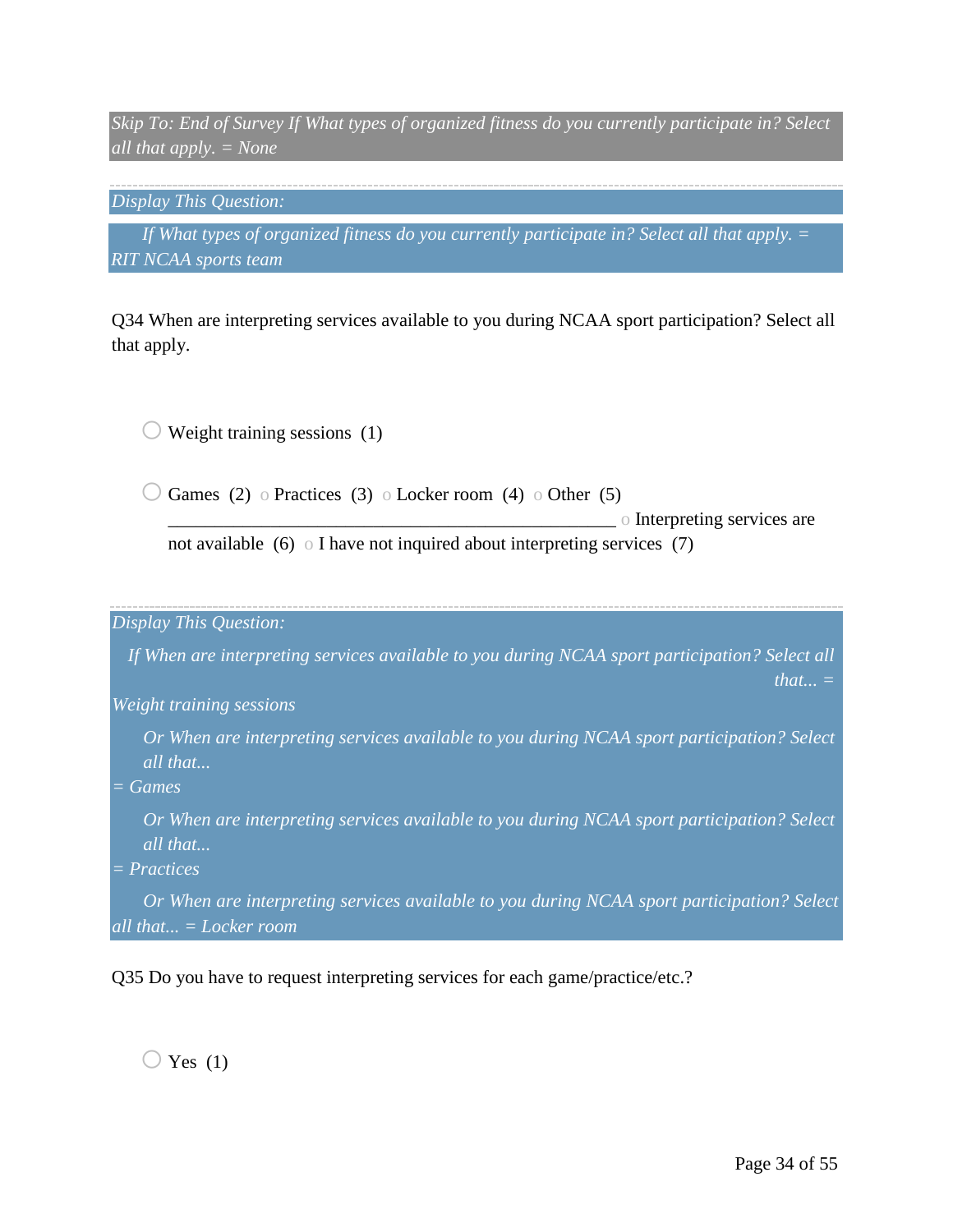# $\bigcirc$  No (2)

**End of Block: RIT** 

**Start of Block: RIT SLC classes**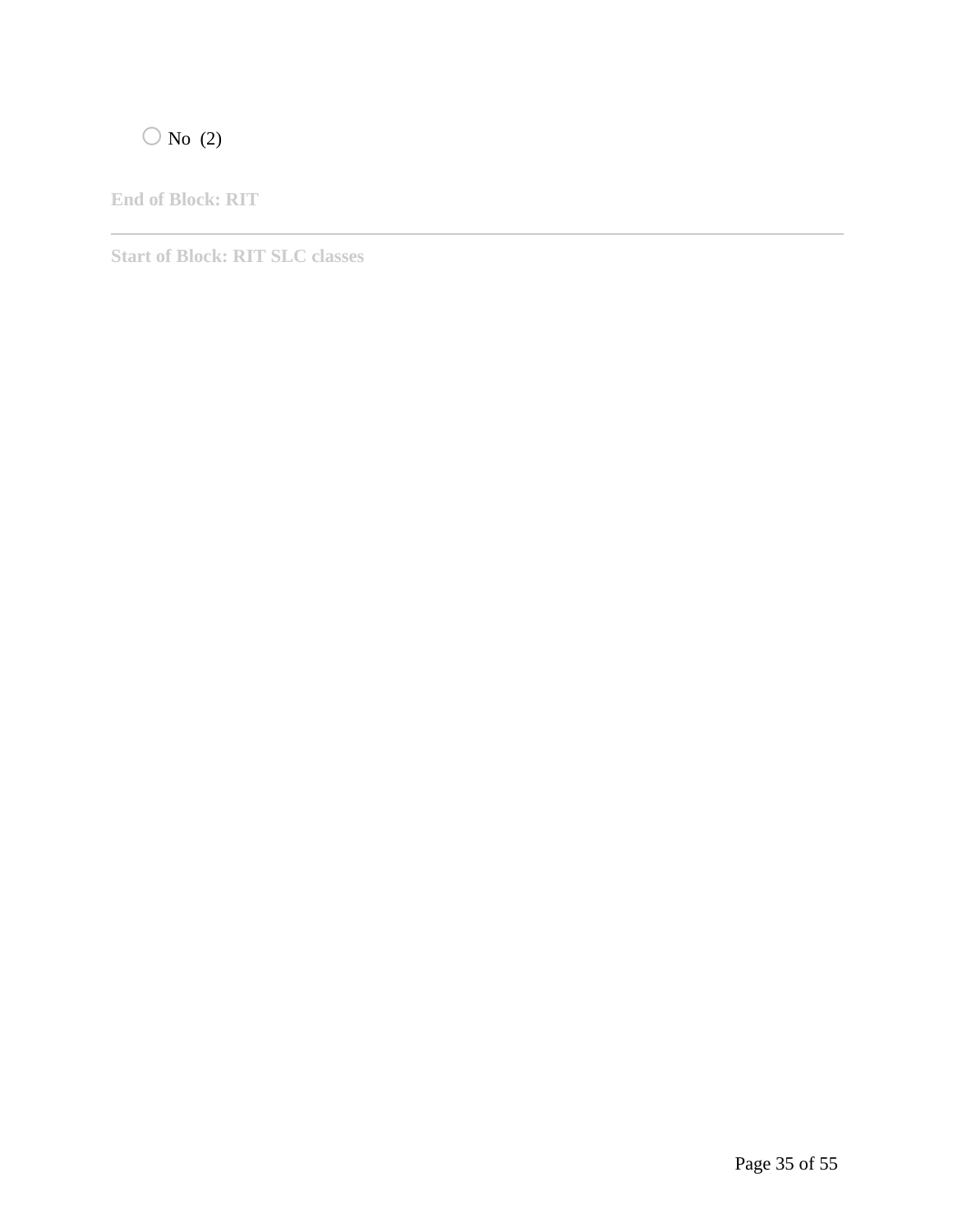*Display This Question:* 

*If What types of organized fitness do you currently participate in? Select all that apply.* = *Fitness classes at the Student Life Center* 

Q38 Are interpreting services available to you during fitness classes?

 $\overline{O}$  Yes (1)  $\circ$  No (3)  $\circ$  I have not inquired about interpreting services (4)

*Display This Question:* 

*If Are interpreting services available to you during fitness classes? = Yes* 

Q45 Do you have to request interpreting services for each class?

 $\bigcirc$  Yes (4)

 $\bigcirc$  No (5)

*Display This Question:* 

*If What types of organized fitness do you currently participate in? Select all that apply. = RIT club sports team* 

Q43 When are interpreting services available to you during club sports? Select all that apply.

| Weight training sessions (1) |  |
|------------------------------|--|
| Games (2)                    |  |
| Practices (3)                |  |
| Locker room $(4)$            |  |
| Other $(5)$                  |  |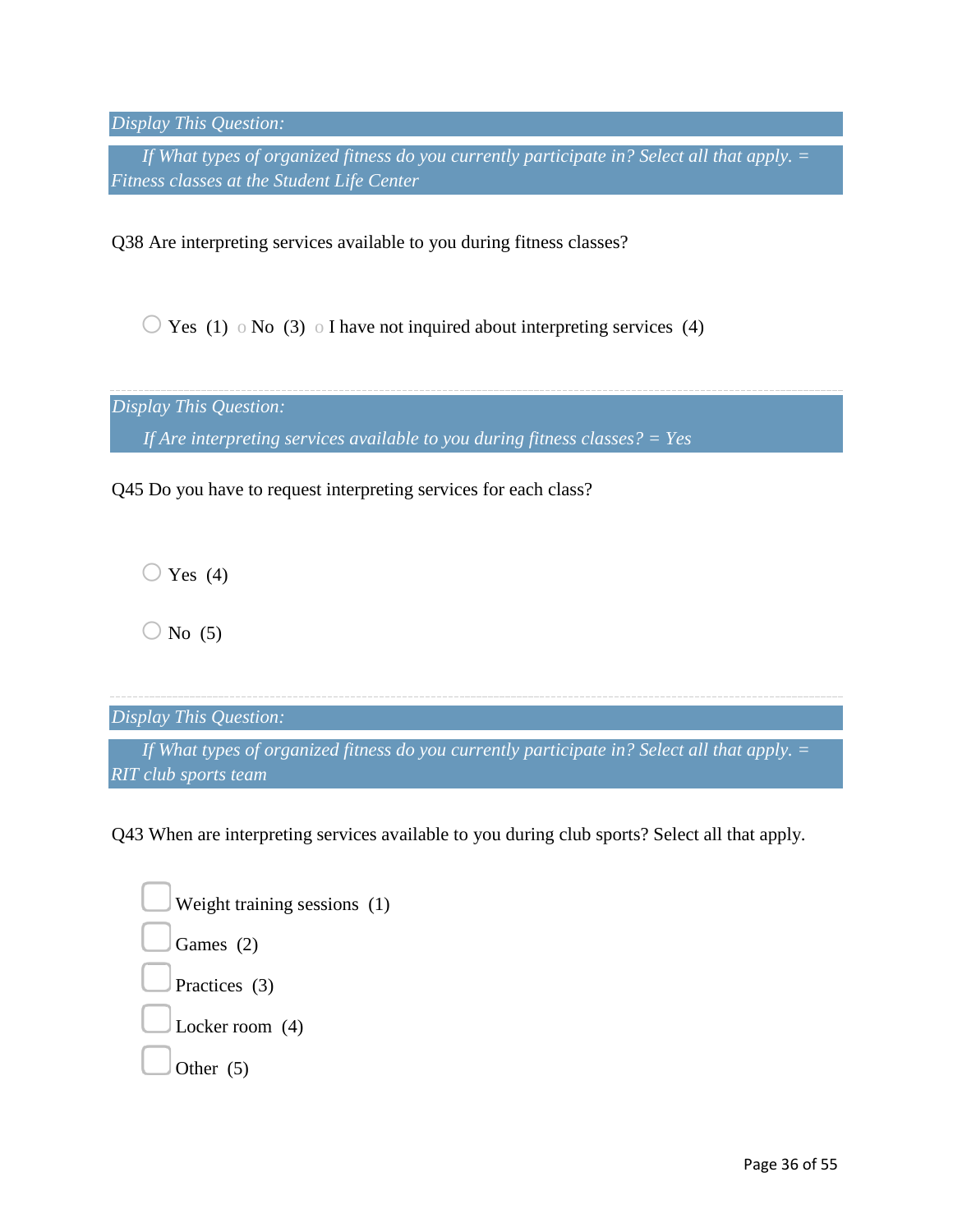Interpreting services are not available (6)

I have not inquired about interpreting services (7)

## *Display This Question:*

*If When are interpreting services available to you during club sports? Select all that apply. = Weight training sessions* 

*Or When are interpreting services available to you during club sports? Select all that apply. = Games* 

*Or When are interpreting services available to you during club sports? Select all that apply.* 

*Practices* 

*Or When are interpreting services available to you during club sports? Select all that apply. = Locker room* 

Q46 Do you have to request interpreting services for each game/practice/etc.? o Yes

(4)

 $\bigcirc$  No (5)

*Display This Question:* 

*If What types of organized fitness do you currently participate in? Select all that apply. = RIT intramural sports team* 

Q44 When are interpreting services available to you during intramural sports? Select all that apply.

 $\bigcirc$  Games (1) o Interpreting services are not available (2) o I have not inquired about interpreting services (3)

*Display This Question:*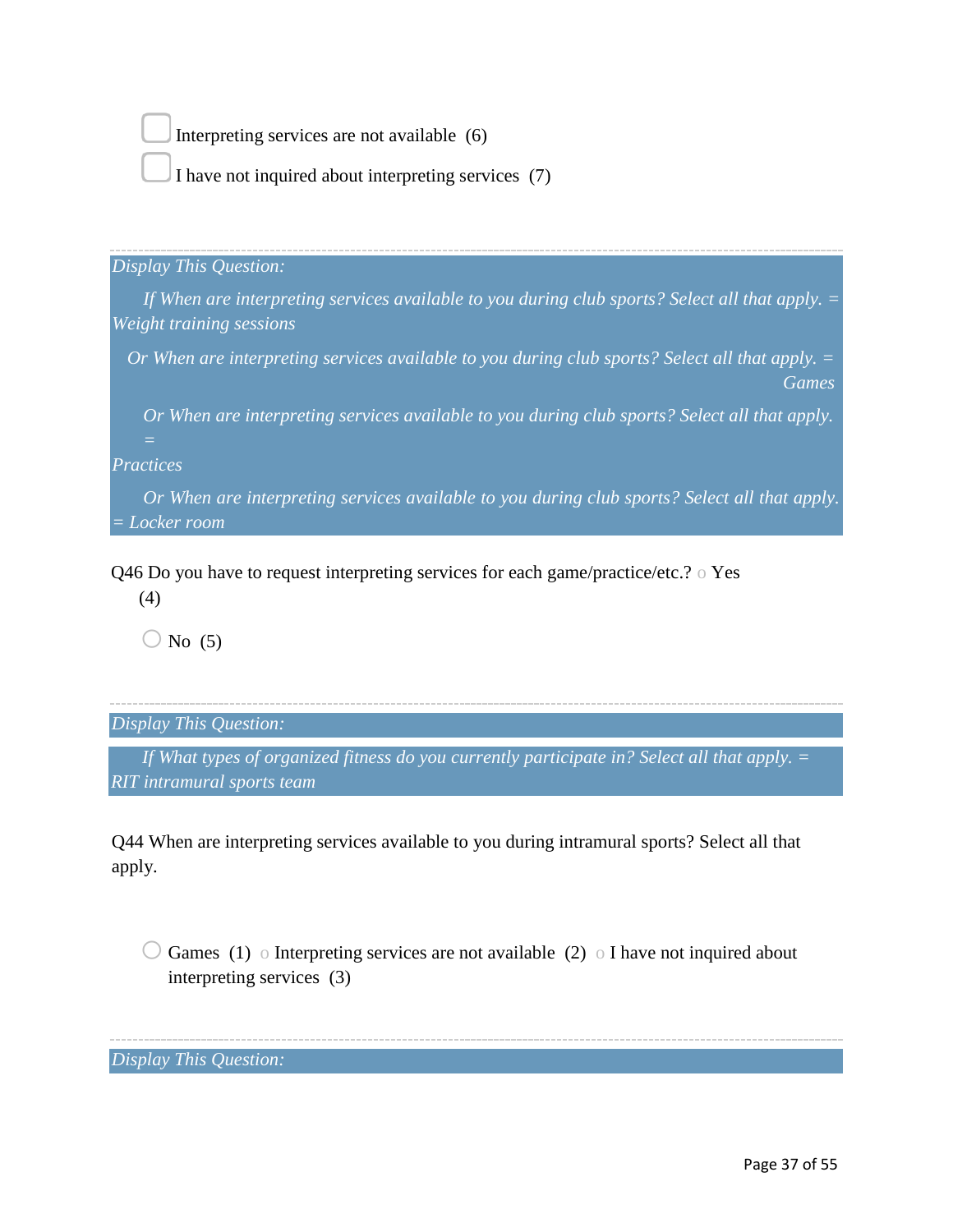*If When are interpreting services available to you during intramural sports? Select all that apply. = Games* 

Q47 Do you have to request interpreting services for each intramural game?

 $\bigcirc$  Yes (1)

 $\bigcirc$  No (2)

**End of Block: RIT SLC classes**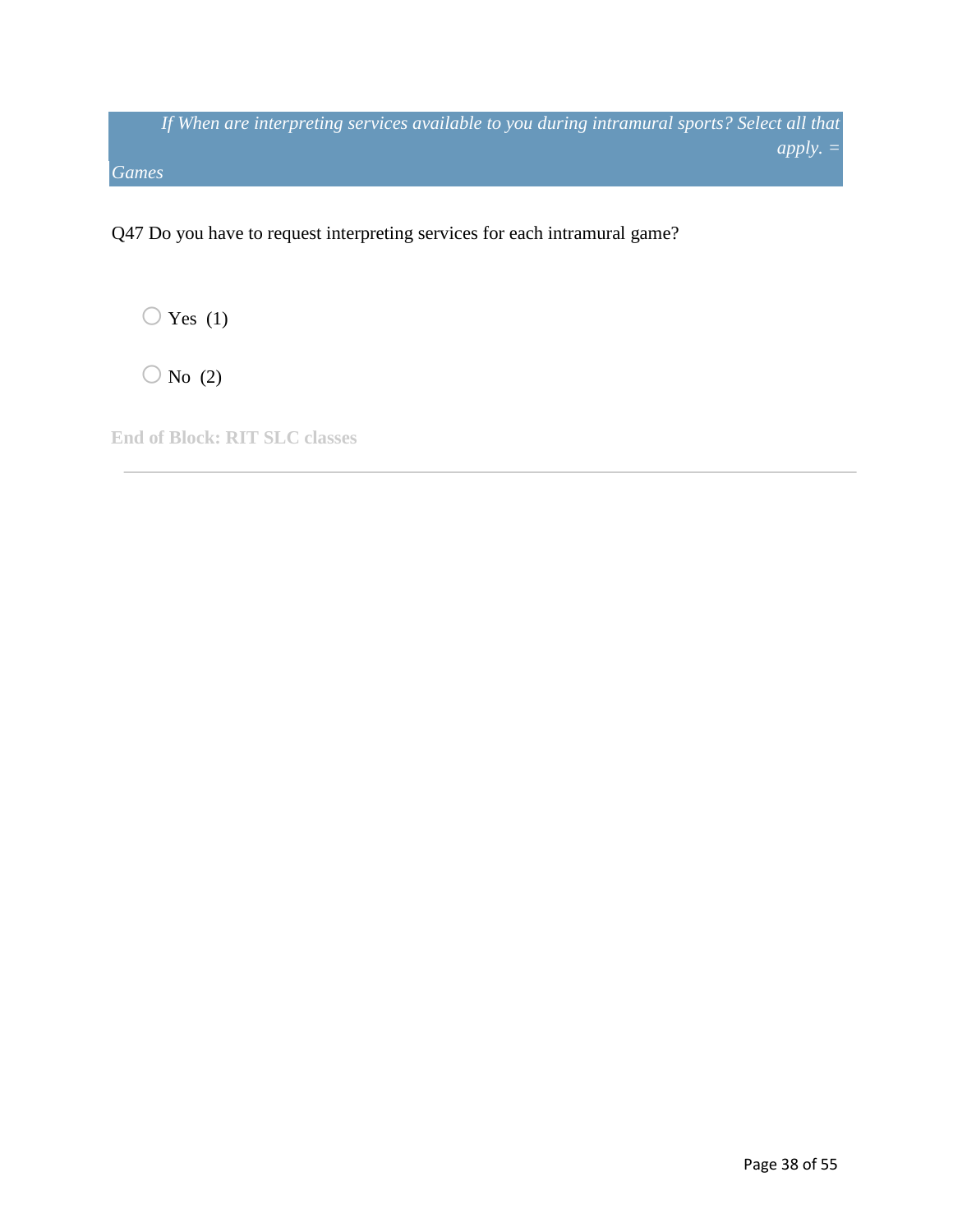## **Appendix B**

## Hello,

My name is Kenly Ciampaglione, I am a Graduate Student completing my Masters of Science in Health and Well-being Management here at the Rochester Institute of Technology. You are receiving this email because you are being invited to participate in a study that is being done through the Wegmans School of Health and Nutrition. Currently, little is known on how access to physical activity during adolescence will influence the current physical activity levels of deaf and hard-of-hearing students. Therefore, we are surveying deaf and hard-of-hearing individuals at RIT as a method to determine this relationship.

On top of taking the survey, there is a separate 1 on 1 interview component, which should not take longer than 30 minutes. If you would like to participate please reach out to me via email at kxc8523@rit.edu.

We greatly appreciate your participation. As such, all participants will receive a \$30 amazon gift card as a thank you for volunteering their time.

This study has been approved by the Rochester Institute of Technology Institutional Review Board, protocol #01061121.

Thank you for your time,

Kenly Ciampaglione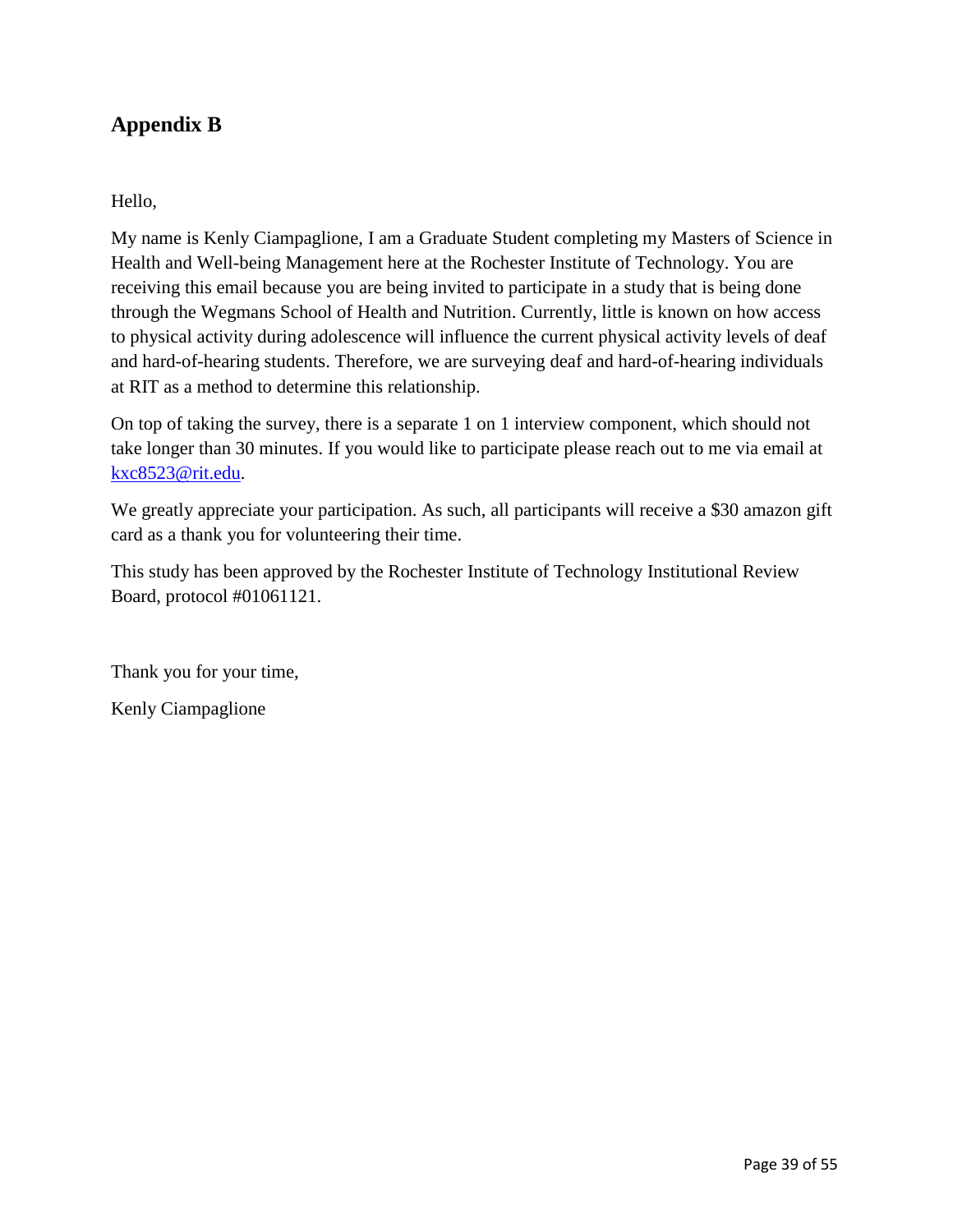## **Appendix C**

## **Grading Sheet**

## **Relevance**

- $1 = not$  relevant
- $2 =$  item needs some revision
- $3$  = relevant but needs minor revision

 $4 =$  very relevant

## **Clarity**

- $1 = not clear$
- $2 =$  item needs some revision
- $3 =$  clear but needs minor revisions

 $4 =$  very clear

If a score of 2 or 3 is given please write a suggestion on how to change the question or the choices

|                  | Question Relevance | Clarity | Comments |
|------------------|--------------------|---------|----------|
| $\mathbf{1}$     |                    |         |          |
| $\mathbf{2}$     |                    |         |          |
| $\mathfrak{Z}$   |                    |         |          |
| $\overline{4}$   |                    |         |          |
| $\mathfrak{S}$   |                    |         |          |
| $\sqrt{6}$       |                    |         |          |
| $\boldsymbol{7}$ |                    |         |          |
| $8\,$            |                    |         |          |
| $\overline{9}$   |                    |         |          |
| $10\,$           |                    |         |          |
| $11\,$           |                    |         |          |
| 12               |                    |         |          |
| 13               |                    |         |          |
| $14\,$           |                    |         |          |
| $\overline{15}$  |                    |         |          |
| $16\,$           |                    |         |          |
| $\overline{17}$  |                    |         |          |
| $18\,$           |                    |         |          |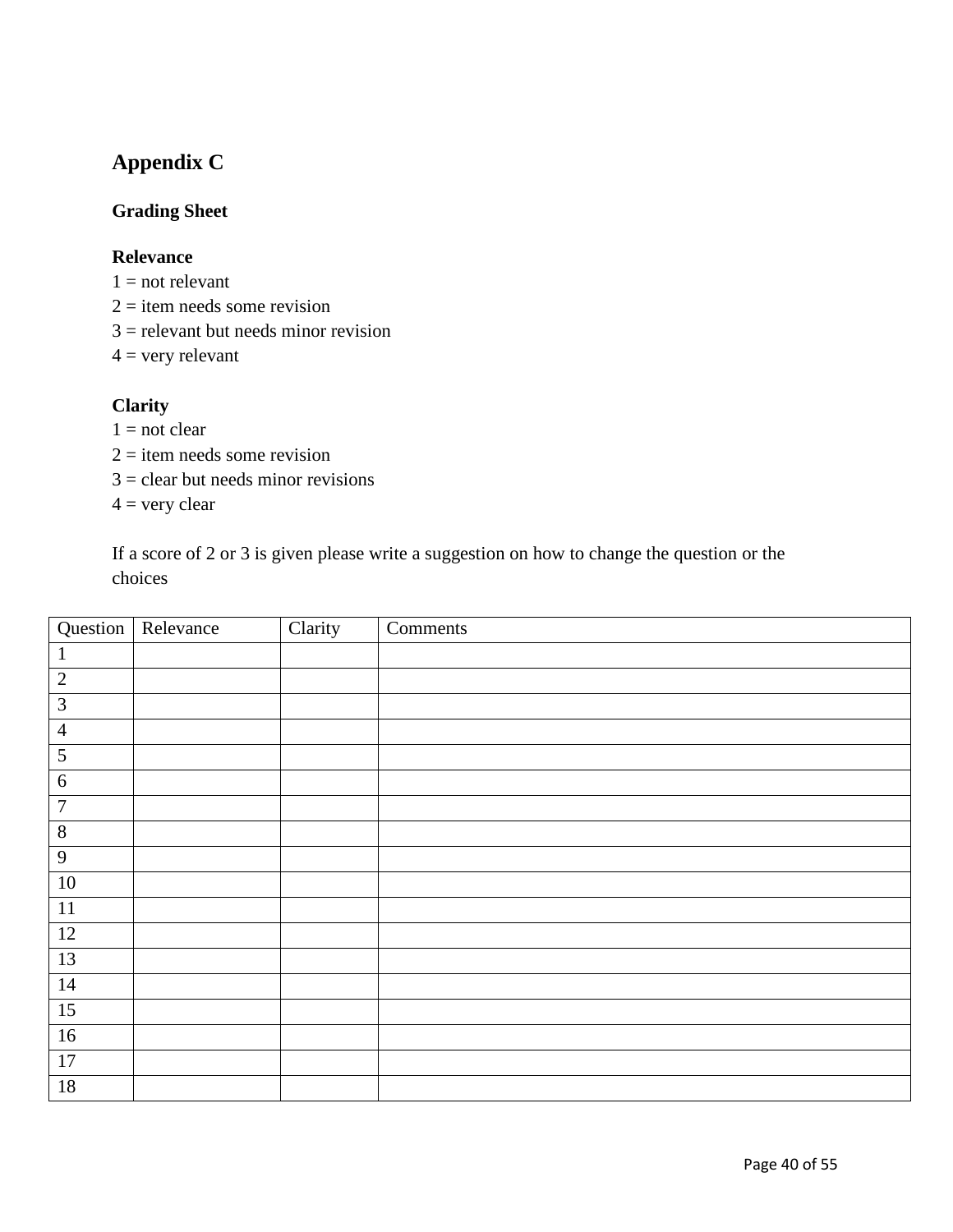| 19              |  |  |
|-----------------|--|--|
| 20              |  |  |
| 21              |  |  |
| $\overline{22}$ |  |  |
| 23              |  |  |
| 24              |  |  |
| 25              |  |  |
| 26              |  |  |
| $27\,$          |  |  |
| 28              |  |  |
| 29              |  |  |
| 30              |  |  |
| 31              |  |  |
| 32              |  |  |
| 33              |  |  |
| 34              |  |  |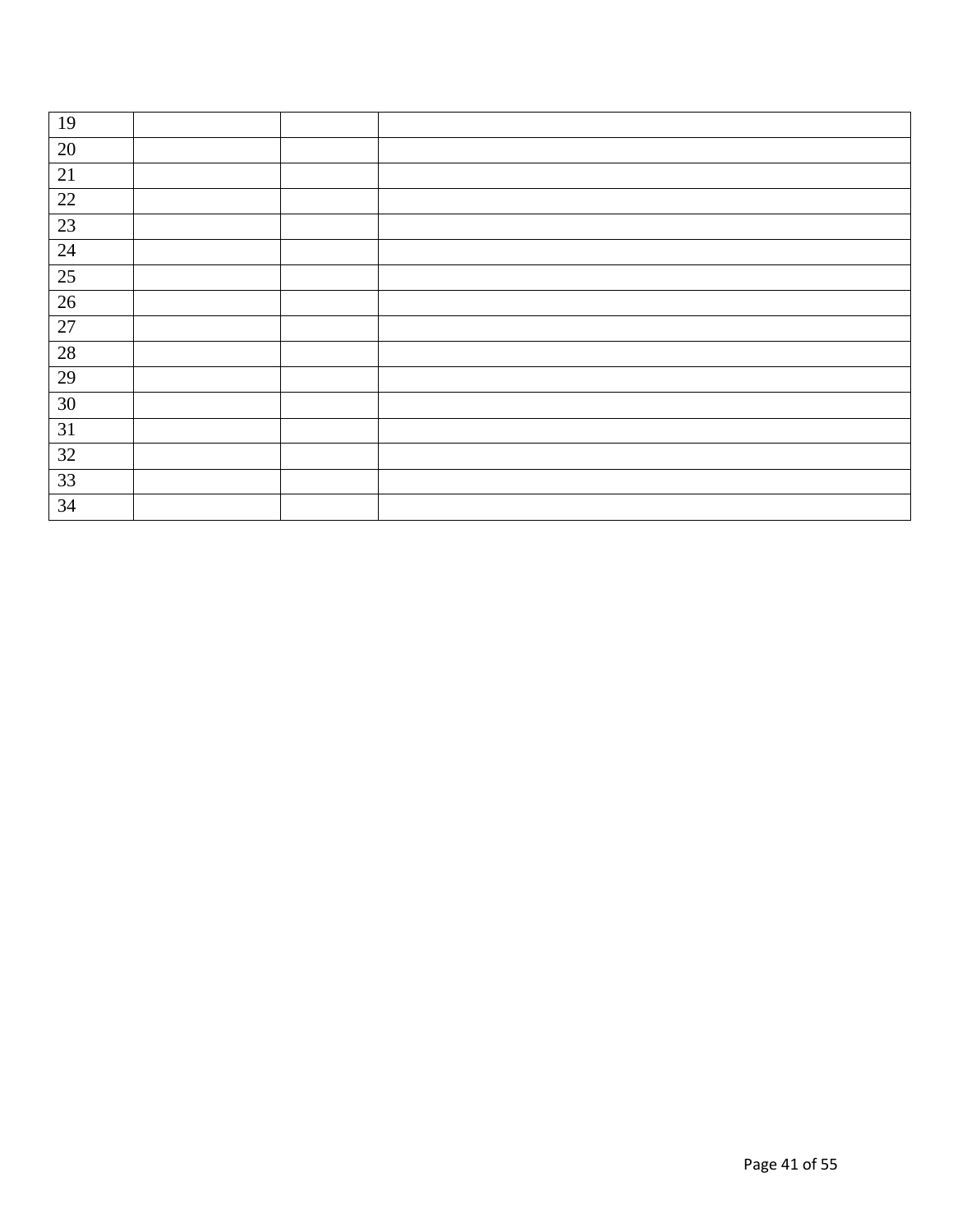## **Appendix D**

## **Start of Block: Consent Question and Exclusion Qestions**

## Consent Reading **Title of research study:**

Access to Physical Activity: Influence of physical activity during adolescence on the activity levels of deaf and hard of hearing college students? **Investigator and Department:** Kenly Ciampaglione, Wegmans School of Health and Nutrition, Rochester Institute of

TechnologyDr. Zachary Bevilacqua, Wegmans School of Health and Nutrition, Rochester Institute of Technology

**Why are we doing this research?** There is currently a gap in the literature on how barrier to physical activity during adolescence affects the activity level of deaf and hard of hearing individuals once they are college aged. These barriers include: lack of interpreting services, inability to communicate with other participants, transportation barriers, local crime levels, pollution, and financial barriers. Therefore, the aim of this study is to gather data regarding access to physical activity during adolescence and the current activity level of deaf and hard of hearing individuals on the Rochester Institute of Technology campus.

#### **Why are you being invited to take part in this research study?**

We have invited you to take part in this survey study because you are a student at the Rochester Institute of Technology.

## **Who can I talk to?**

If you have questions, concerns, or complaints, contact Dr. Zachary Bevilacqua, Wegmans School of Health and Nutrition, Rochester Institute of Technology, zwbihst@rit.edu.

This research has been reviewed and approved by an Institutional Review Board (Protocol #XXXXXXX). You may talk to them at (585) 475-7673 or e-mail them at: hmfsrs@rit.edu for any of the following: · Your questions, concerns, or complaints are not being answered by the research team.

- You cannot reach the research team.
- · You want to talk to someone besides the research team.
- · You have questions about your rights as a research subject.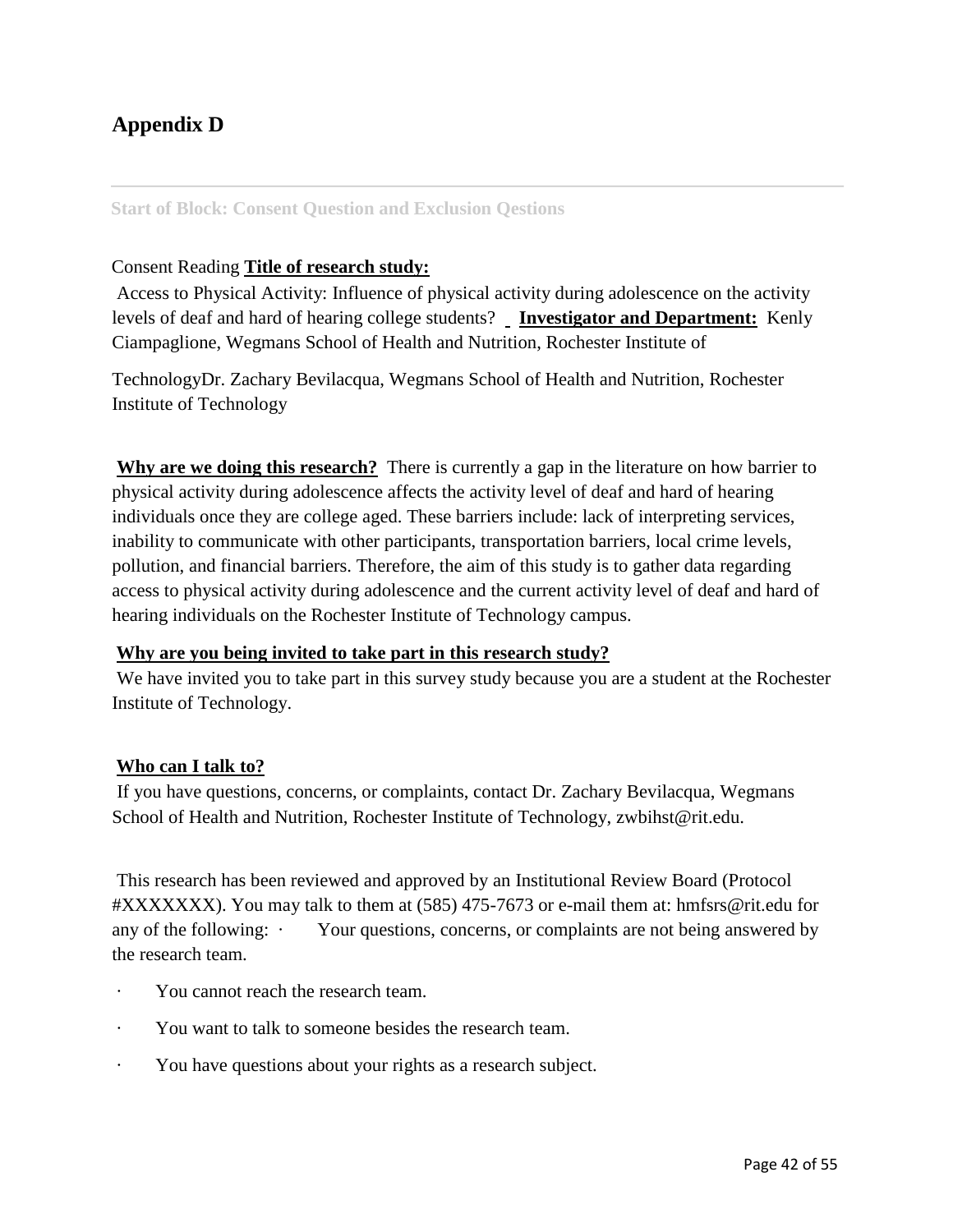You want to get information or provide input about this research. **How long does this survey last?** It takes approximately 5 minutes, and asks simple questions about demographics, past access to physical activity, and current activity level.

## **What are my responsibilities if I take part in this research**

There will be no responsibility regarding participation as this is **voluntary**, but if you wish to participate in this study, we would appreciate if you answer all survey questions accurately.

## **What happens if I say no, I do not want to be in this research?**

If you decide not to take part in the research there will be no penalty.

## **What happens if I say yes, but I change my mind later?**

If you agree to take the survey but change your mind, there will be no penalty.

**What happens to the information we collect? The survey uses an anonymous link, which means your email address and name are not linked to your responses**. All information you provide will help create hypotheses on how different levels of access to physical activity can lead to different activity levels in college age students. All data will be kept on the Qualtrics server, and data will only be reported in terms of group differences.

Consent Do you consent to completing this questionnaire?

o Yes, I consent (6)

o I do not consent (7)

*Skip To: End of Survey If Do you consent to completing this questionnaire? = I do not consent* 

## 1 What is your age?

## $\blacktriangledown$  17 (1) ... 26 (10)

*Skip To: End of Survey If What is your age? = 17 Skip To: End of Survey If What is your age? = 26*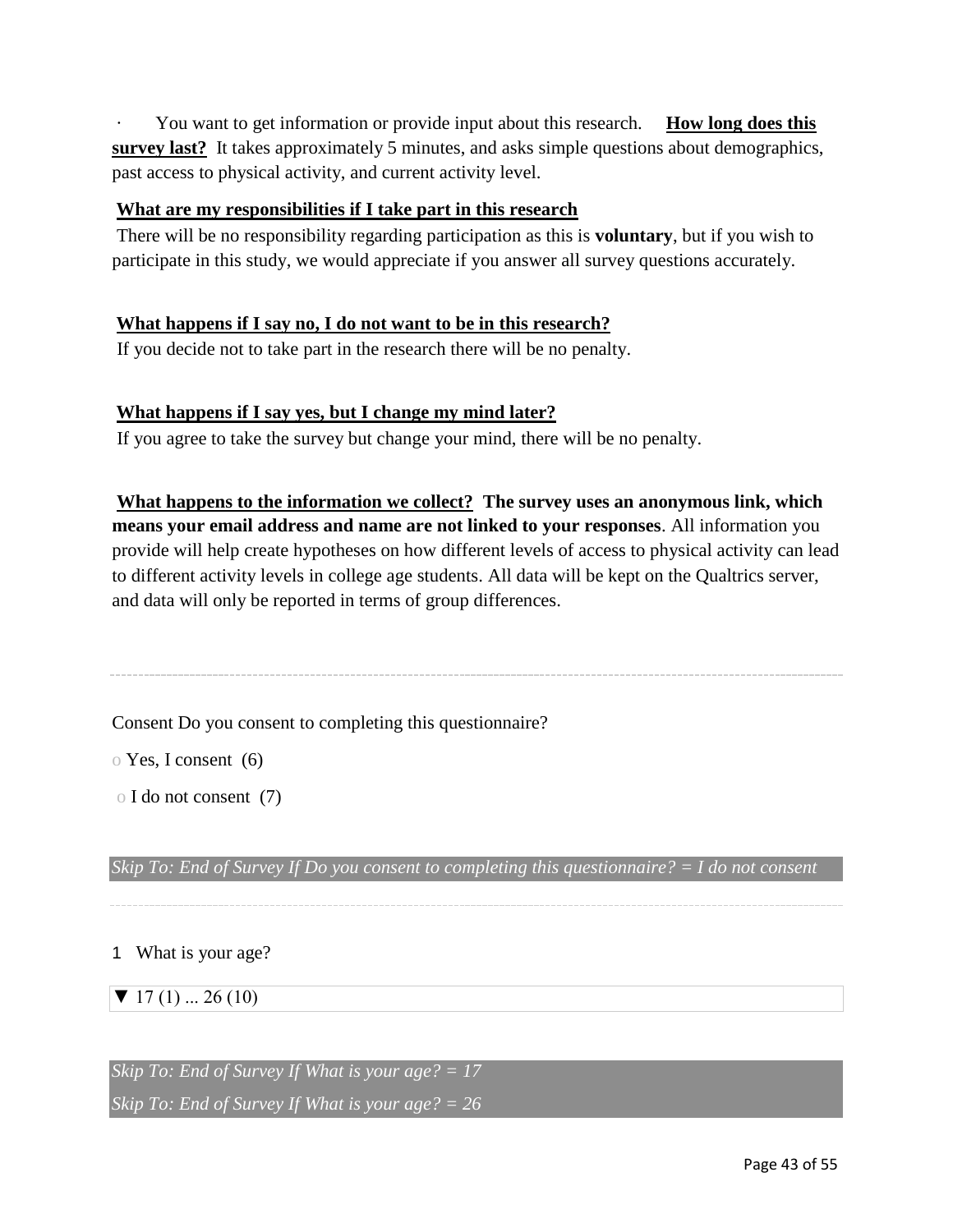|                | 2 What sex do you identify with?                                                    |
|----------------|-------------------------------------------------------------------------------------|
|                | Male $(1)$<br>$\circ$ Female (2)<br>o Prefer not to say (4)                         |
| 3              | What is your height? (feet and inches)                                              |
|                | 4 What is your estimated weight? (in pounds)                                        |
| 5 <sup>5</sup> | Are you a Deaf or Hard of Hearing individual?<br>$\circ$ Yes (1)<br>$\sqrt{N_0(2)}$ |
|                | Skip To: End of Survey If Are you a Deaf or Hard of Hearing individual? = No        |

6 Was it identified that you were deaf or Hard of hearing after the age of 3?

 $\bigcirc$  Yes (1)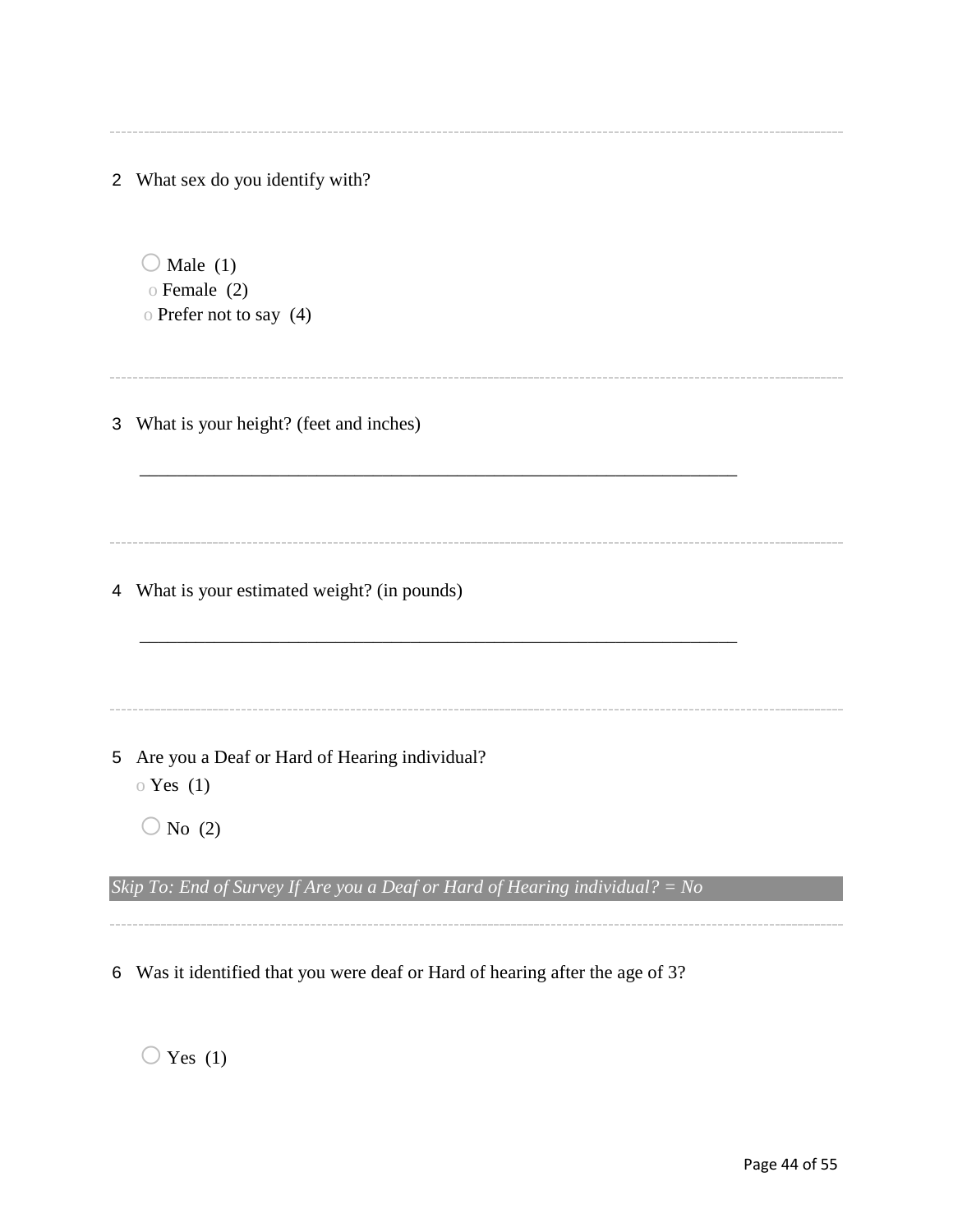$\bigcirc$  No (2)

| $3? = Yes$                                                     |
|----------------------------------------------------------------|
| 7 What city and state did you live in during your adolescence? |
|                                                                |

*Skip To: End of Survey If Was it identified that you were deaf or Hard of hearing after the age of* 

8 What is the hearing status of your parents?  $\circ$  Deaf (1) o Hard-of-hearing (2) o Hearing (3) o One hearing parent, and one deaf or hard of hearing parent (4) 9 During your adolescence, were your parents physically active?  $\bigcirc$  Yes (1)  $\bigcirc$  No (2) 10 During your adolescence, did your parents encourage you to play sports? (i.e. soccer, football, lacrosse, hockey, etc.) o Yes (1)  $\bigcirc$  No (2)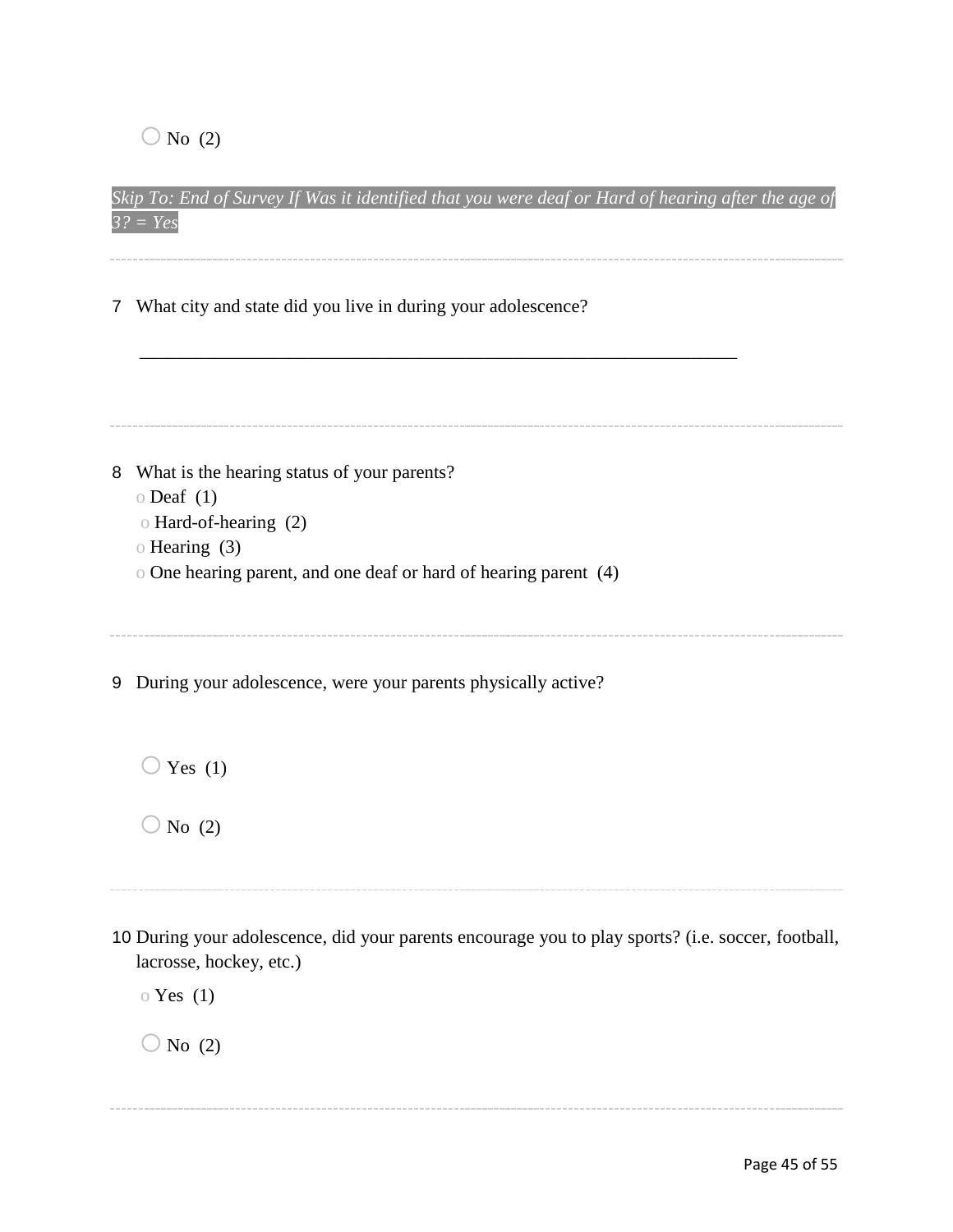- 11 During your adolescence, did you participate in physical activities? (i.e. running, dancing, jump rope, etc.) o Yes (1)
	- $\bigcirc$  No (2)

*Skip To: 16 If During your adolescence, did you participate in physical activities? (i.e. running, dancing, jump... = No* 

12 Select all of the following activities that you participated in during adolescence:

| School sport team (1)                                                              |
|------------------------------------------------------------------------------------|
| $\vert$ Travel sports team (2)                                                     |
| Dance groups $(3)$                                                                 |
| Individual exercise (like swimming, walking, running, weightlifting, etc.) (4)     |
|                                                                                    |
|                                                                                    |
| 13 Did you need an interpreter present to participate in these fitness activities? |

 $\bigcirc$  Yes (1)

 $\bigcirc$  No (2)

*Skip To: 15 If Did you need an interpreter present to participate in these fitness activities? = No* 

14 Did you have interpreting services available during these fitness activities?

 $\bigcirc$  Yes (1)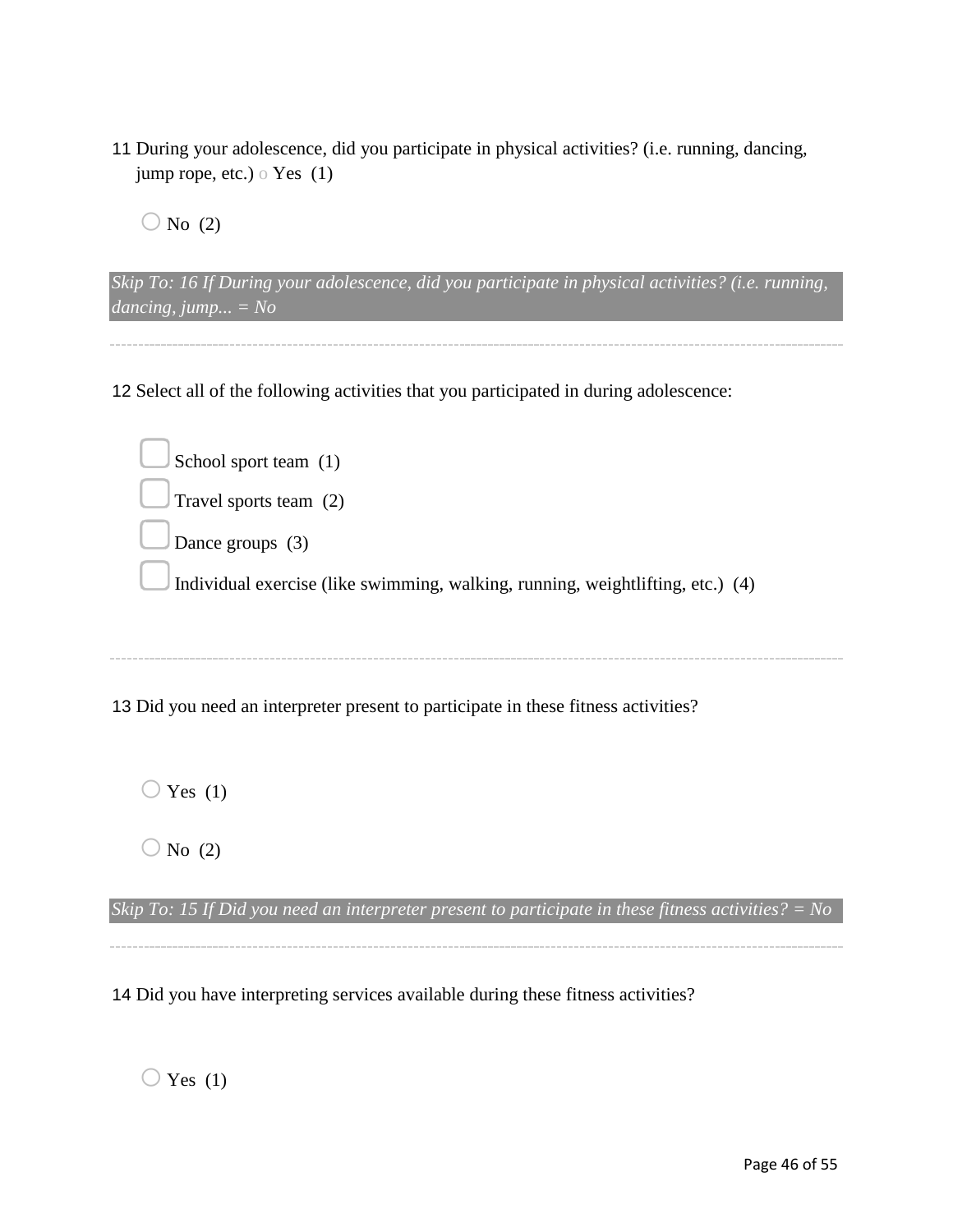$\bigcirc$  No (2)

*Skip To: End of Block If Did you have interpreting services available during these fitness activities? = Yes* 

15 How did you communicate with the other participants?

o They were deaf/hoh and used American Sign Language (1)

- o They were Hearing and used American Sign Language (2)
- o Lip reading/speaking (3)

o Other (4) \_\_\_\_\_\_\_\_\_\_\_\_\_\_\_\_\_\_\_\_\_\_\_\_\_\_\_\_\_\_\_\_\_\_\_\_\_\_\_\_\_\_\_\_\_\_\_\_

*Display This Question: If During your adolescence, did you participate in physical activities? (i.e. running, dancing, jump... = No* 

16 Select all of the following that were barriers to physical activity for you:

| Crime or fear for your personal safety (1)   |
|----------------------------------------------|
| Pollution (2)                                |
| Lack of interpreting services (3)            |
| Lack of money (4)                            |
| I had no barriers (5)                        |
| Lack of time $(7)$                           |
| Lack of motivation (8)                       |
| I did not enjoy exercise (9)                 |
| Fear of injury (10)                          |
| Lack of individuals to participate with (11) |
| Lack of transportation (12)                  |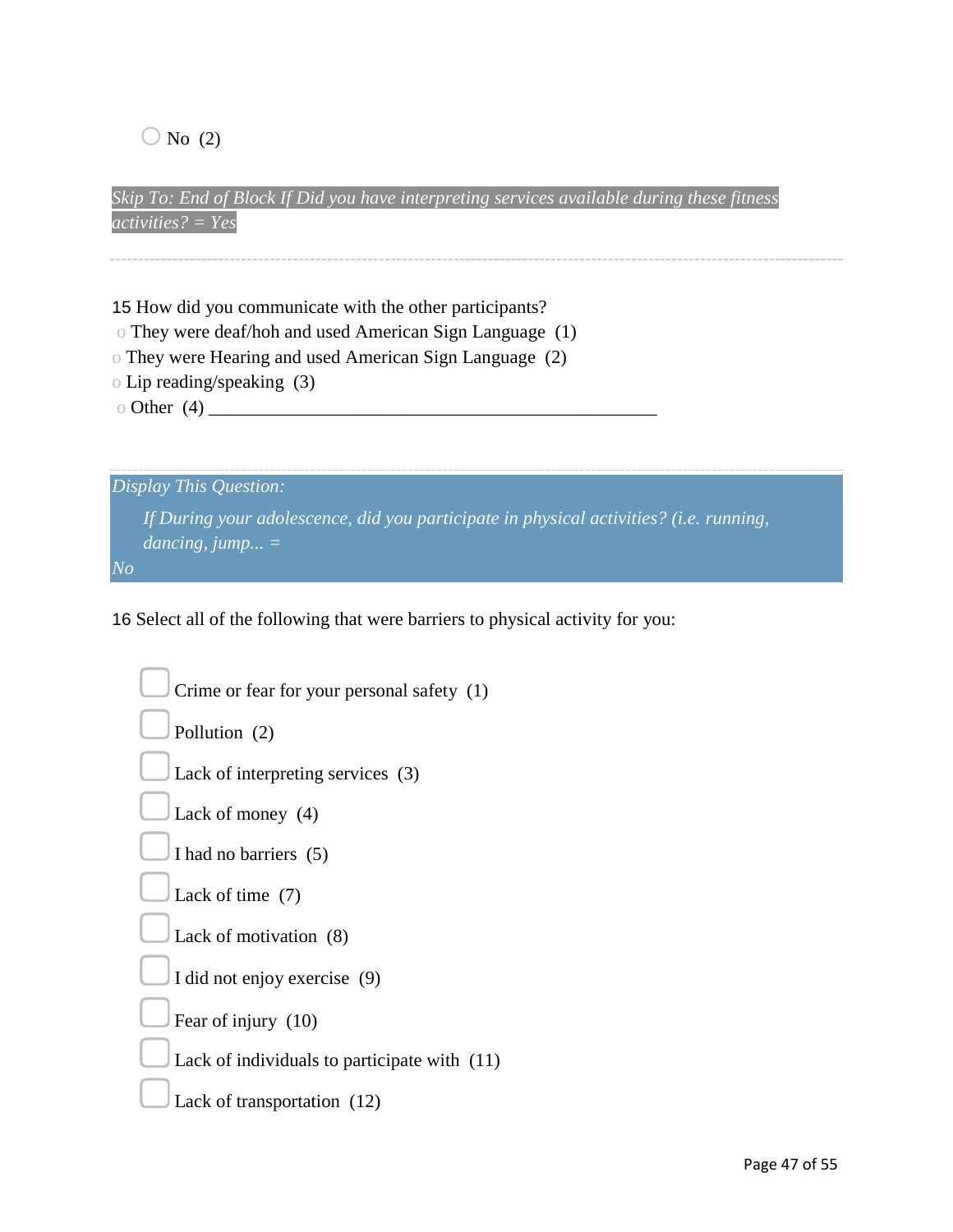Lack of incentives (13) Lack of confidence in ability to be good at the activity (14) Lack of support (15) Lack of locations to be physically active (like parks or sports fields) (16) Other  $(17)$ 

**End of Block: Consent Question and Exclusion Qestions** 

**Start of Block: IPAQ-Short (Current Physical Activity levels)** 

## 17

During the last 7 days, how much time did you spend sitting? (in minutes).

Include time spent at work, at home, while doing course work and during leisure time. This may include time spent sitting at a desk, visiting friends, reading, or sitting or lying down to watch television.

\_\_\_\_\_\_\_\_\_\_\_\_\_\_\_\_\_\_\_\_\_\_\_\_\_\_\_\_\_\_\_\_\_\_\_\_\_\_\_\_\_\_\_\_\_\_\_\_\_\_\_\_\_\_\_\_\_\_\_\_\_\_\_\_

18

During the last 7 days, on how many days did you walk for **at least 10 minutes at a time?**

Include time at work and at home, walking to travel from place to place, and any other walking that you might do solely for recreation, sport, exercise, or leisure.

|                    |  | ∽ | ັ | 4 | $\mathcal{D}$ |  |  |
|--------------------|--|---|---|---|---------------|--|--|
| Days of walking () |  |   |   |   |               |  |  |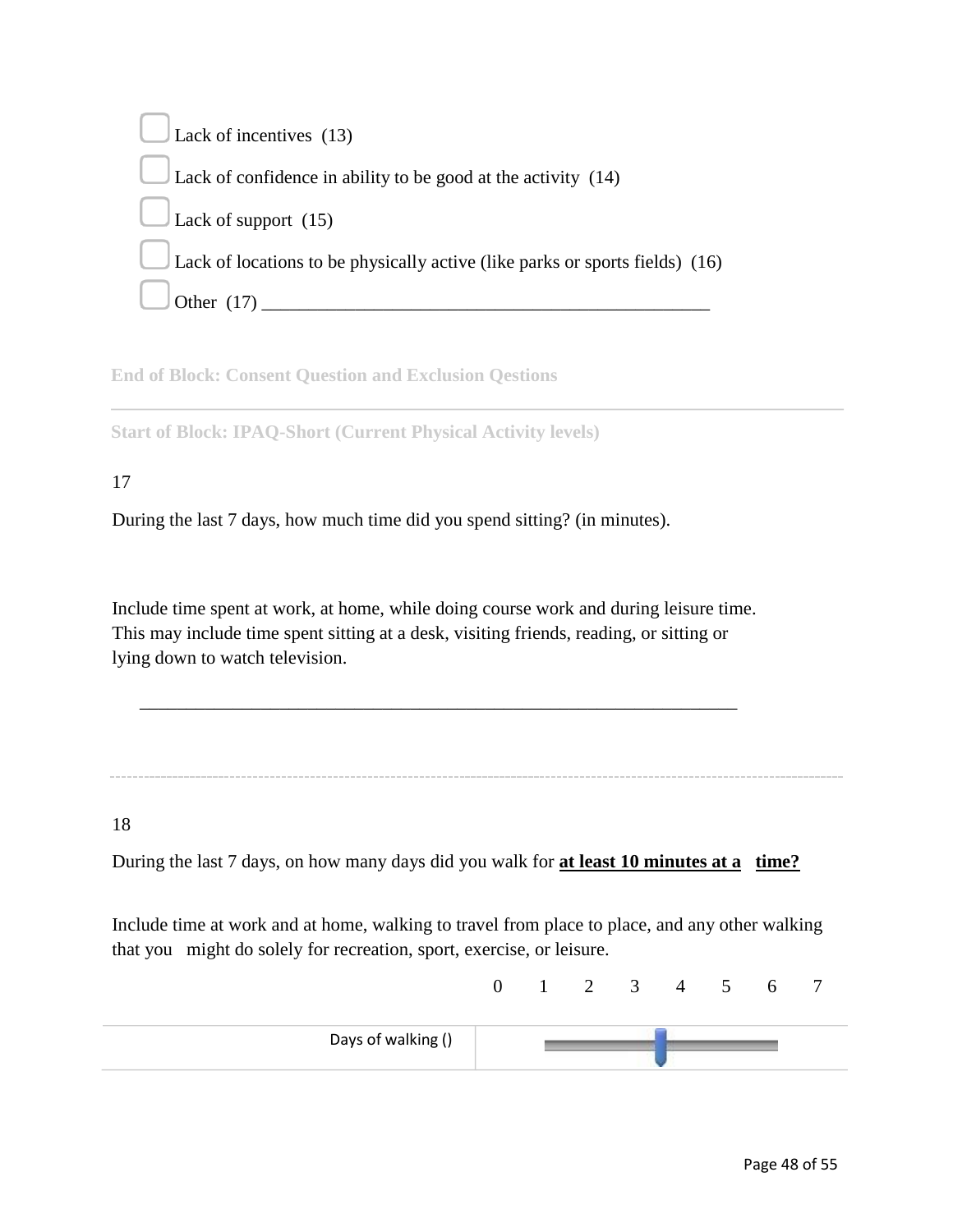*Skip To: 20 If During the last 7 days, on how many days did you walk for at least 10 minutes at a time? Includ... [ Days of walking ] =* 

19

On average, how many minutes of walking did you perform on the days you were active?

\_\_\_\_\_\_\_\_\_\_\_\_\_\_\_\_\_\_\_\_\_\_\_\_\_\_\_\_\_\_\_\_\_\_\_\_\_\_\_\_\_\_\_\_\_\_\_\_\_\_\_\_\_\_\_\_\_\_\_\_\_\_\_\_

## 20

During the last 7 days, on how many days did you do moderate physical activities like gardening, cleaning, bicycling at a regular pace, swimming or other fitness activities.

Think only about those physical activities that you did for at least 10 minutes at a time. Do not include walking.

| Days of moderate physical activity () |  |  |  |  |  |
|---------------------------------------|--|--|--|--|--|

*Skip To: 22 If During the last 7 days, on how many days did you do moderate physical activities like gardening,... [ Days of moderate physical activity ] =* 

21 On average, how many minutes of moderate physical activity did you perform on the days you were active?

\_\_\_\_\_\_\_\_\_\_\_\_\_\_\_\_\_\_\_\_\_\_\_\_\_\_\_\_\_\_\_\_\_\_\_\_\_\_\_\_\_\_\_\_\_\_\_\_\_\_\_\_\_\_\_\_\_\_\_\_\_\_\_\_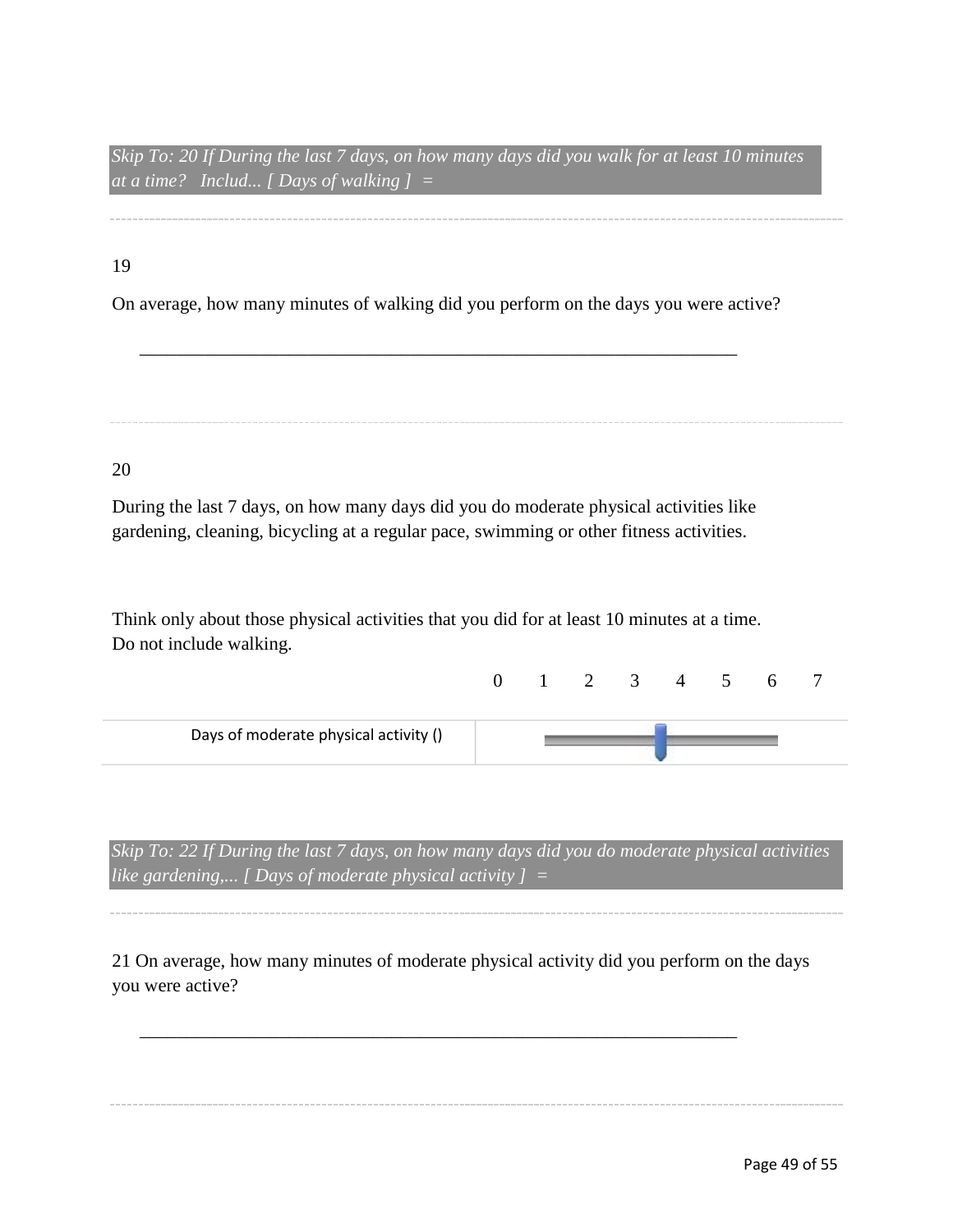22

During the last 7 days, on how many days did you do vigorous physical activities like heavy lifting, heavier garden or construction work, chopping woods, aerobics, jogging/running or fast bicycling?

Think only about those physical activities that you did for at least 10 minutes at a time.

|                                        |  |  | $0 \t 1 \t 2 \t 3 \t 4 \t 5$ | 6 <sup>1</sup> |  |
|----------------------------------------|--|--|------------------------------|----------------|--|
| Days of vigorous physi cal activity () |  |  |                              |                |  |

*Skip To: End of Block If During the last 7 days, on how many days did you do vigorous physical activities like heavy lifti... [ Days of vigorous physical activity ] =* 

## 23

On average, how many minutes of vigorous physical activity did you perform on the days you were active?

\_\_\_\_\_\_\_\_\_\_\_\_\_\_\_\_\_\_\_\_\_\_\_\_\_\_\_\_\_\_\_\_\_\_\_\_\_\_\_\_\_\_\_\_\_\_\_\_\_\_\_\_\_\_\_\_\_\_\_\_\_\_\_\_

**End of Block: IPAQ-Short (Current Physical Activity levels)** 

**Start of Block: RIT** 

24 What types of organized fitness do you **currently** participate in? Select all that apply.

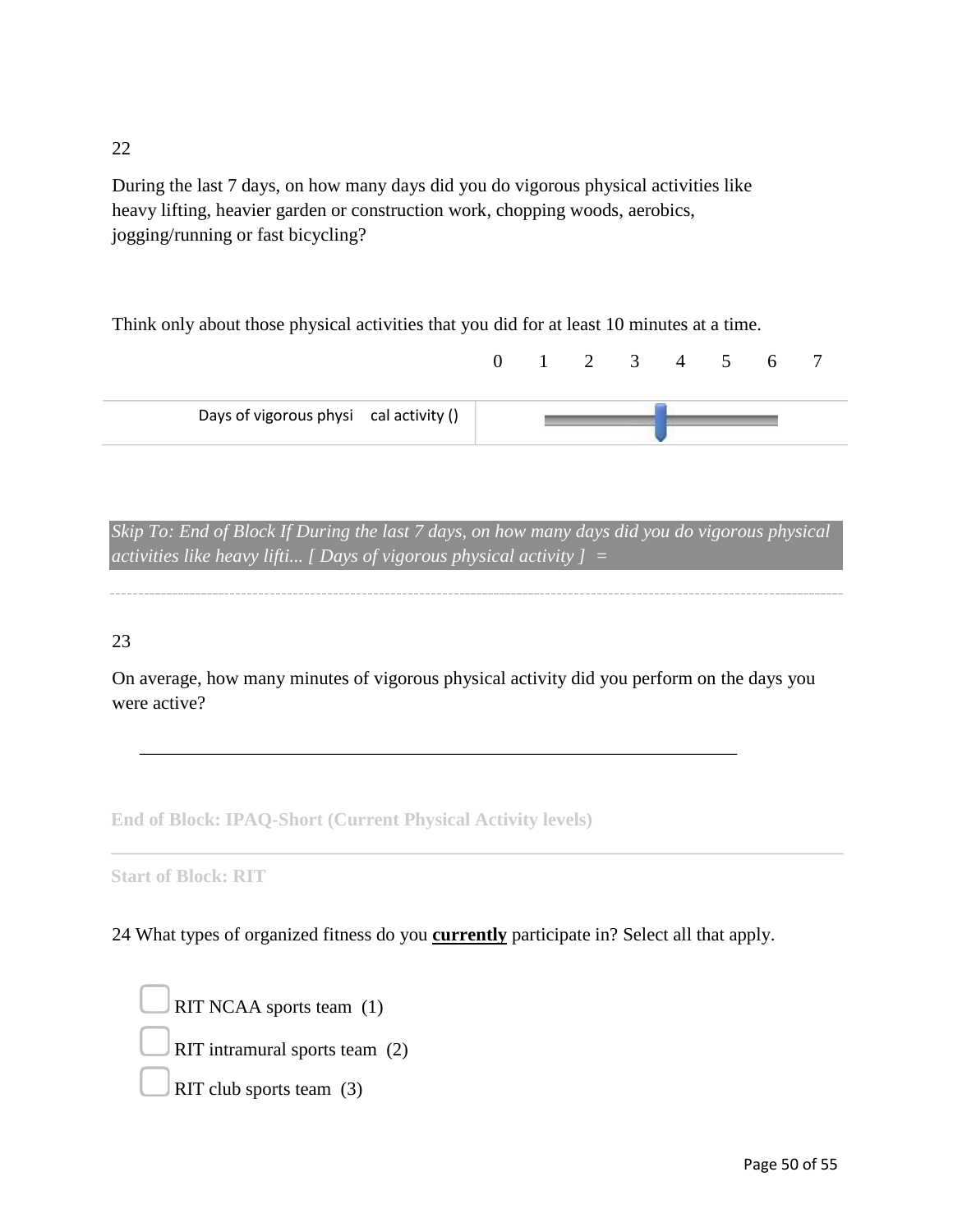| Fitness classes at the Student Life Center (4) |
|------------------------------------------------|
| $\Box$ Other (6) $\Box$                        |
| $\Box$ None (7)                                |

*Skip To: End of Survey If What types of organized fitness do you currently participate in? Select all that apply. = None* 

*Display This Question:* 

*If What types of organized fitness do you currently participate in? Select all that apply. = RIT NCAA sports team* 

25 When are interpreting services available to you during NCAA sport participation? Select all that apply.

| Weight training sessions (1)                        |
|-----------------------------------------------------|
| Games $(2)$                                         |
| Practices (3)                                       |
| Locker room $(4)$                                   |
| Other $(5)$                                         |
| Interpreting services are not available (6)         |
| I have not inquired about interpreting services (7) |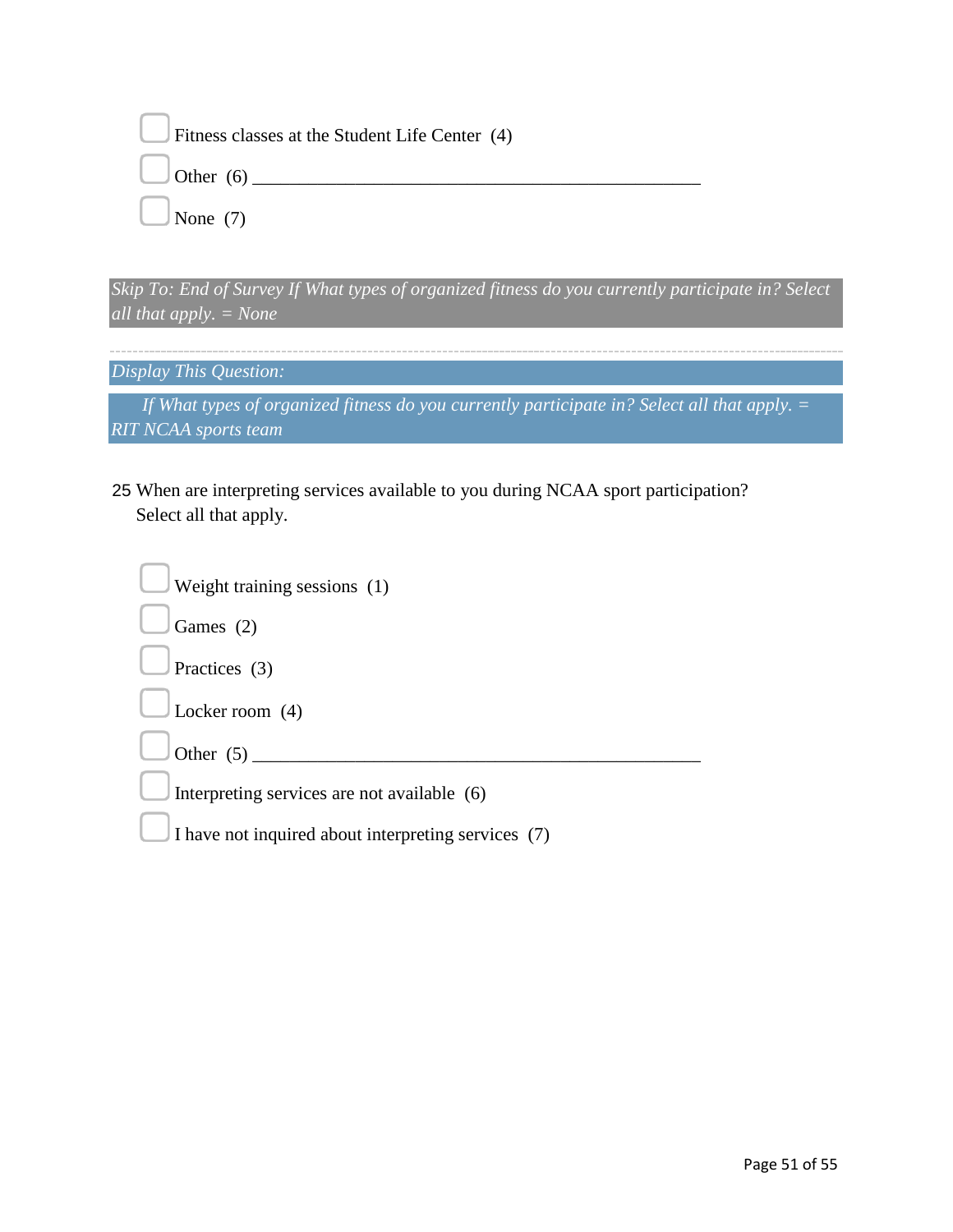*Display This Question:* 

*If When are interpreting services available to you during NCAA sport participation? Select all that... =* 

*Weight training sessions* 

*Or When are interpreting services available to you during NCAA sport participation? Select all that...* 

*= Games* 

*Or When are interpreting services available to you during NCAA sport participation? Select all that...* 

*= Practices* 

*Or When are interpreting services available to you during NCAA sport participation? Select all that... = Locker room* 

26 Do you have to request interpreting services for each game/practice/etc.?

- $\circ$  Yes (1)
- o No (2)

**End of Block: RIT** 

**Start of Block: RIT SLC classes** 

*Display This Question:* 

*If What types of organized fitness do you currently participate in? Select all that apply. = Fitness classes at the Student Life Center* 

27 Are interpreting services available to you during fitness classes?

 $\bigcirc$  Yes (1) o No (3) o I have not inquired about interpreting services (4)

*Display This Question:* 

*If Are interpreting services available to you during fitness classes? = Yes*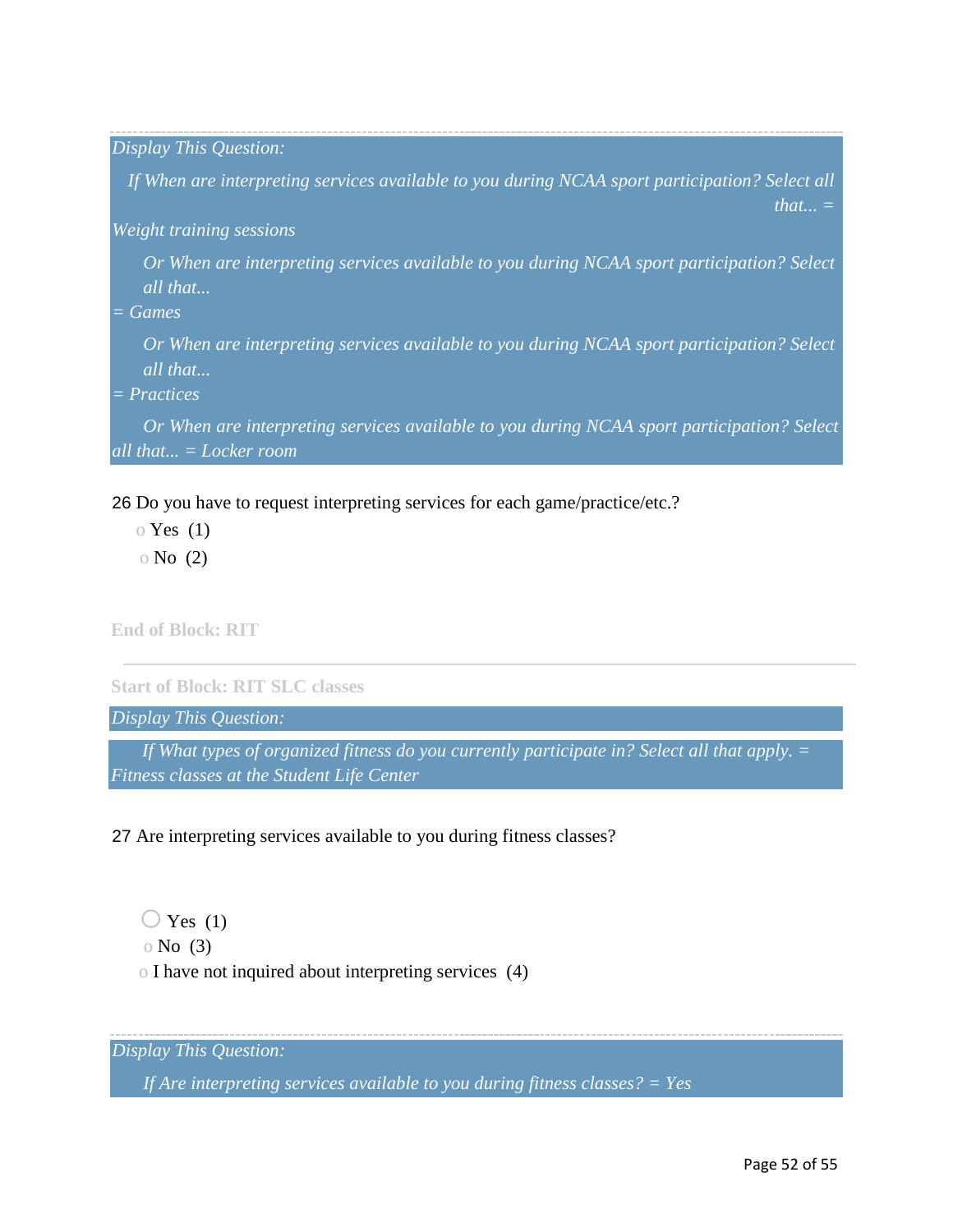28 Do you have to request interpreting services for each class?

 $\bigcirc$  Yes (4)

 $\bigcirc$  No (5)

*Display This Question:* 

*If What types of organized fitness do you currently participate in? Select all that apply. = RIT club sports team* 

29 When are interpreting services available to you during club sports? Select all that apply.

| Weight training sessions (1)                        |  |
|-----------------------------------------------------|--|
| Games (2)                                           |  |
| Practices (3)                                       |  |
| Locker room $(4)$                                   |  |
| Other $(5)$                                         |  |
| Interpreting services are not available (6)         |  |
| I have not inquired about interpreting services (7) |  |
|                                                     |  |

*Display This Question:* 

*If When are interpreting services available to you during club sports? Select all that apply. = Weight training sessions* 

*Or When are interpreting services available to you during club sports? Select all that apply. = Games* 

*Or When are interpreting services available to you during club sports? Select all that apply.* 

*Practices*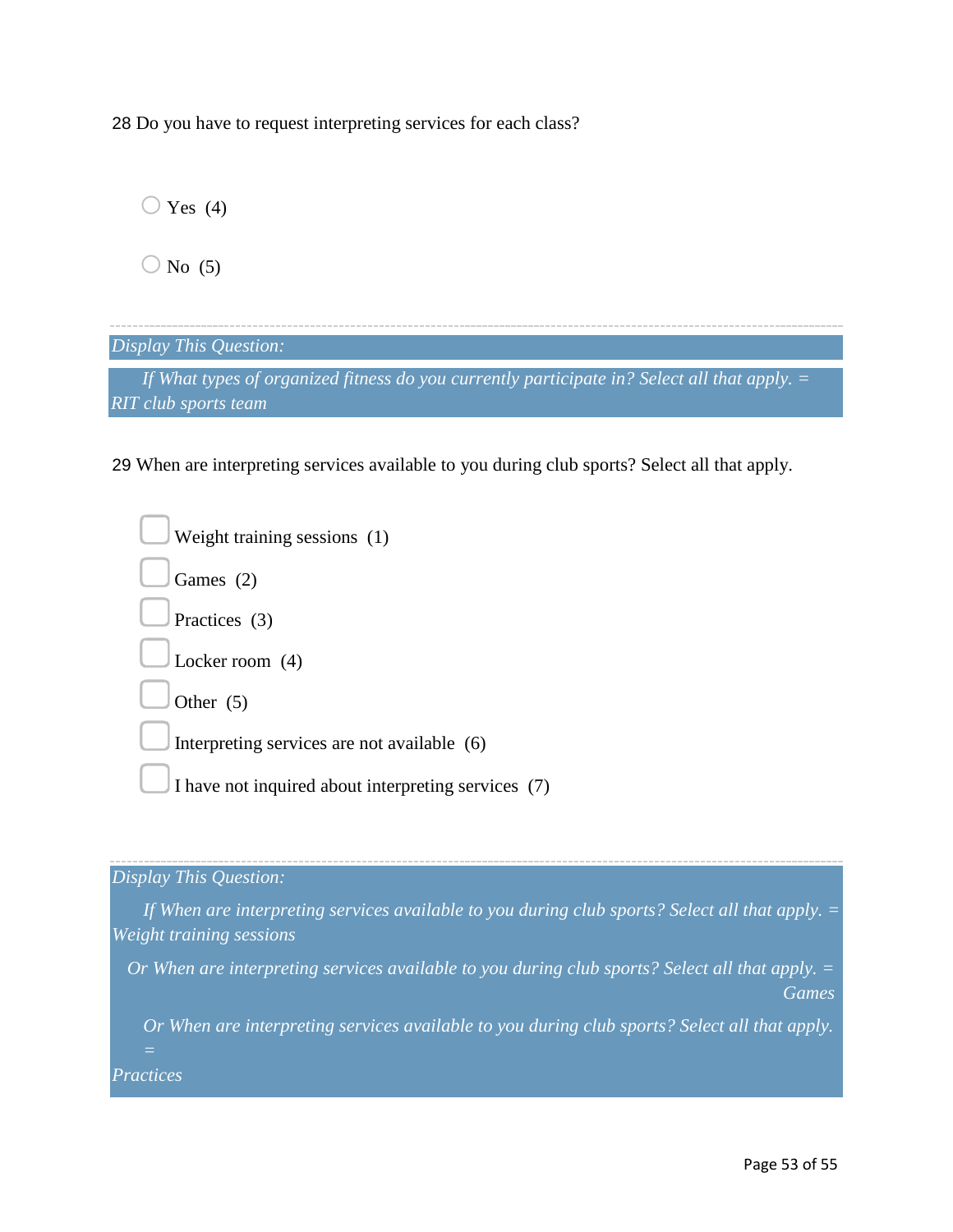*Or When are interpreting services available to you during club sports? Select all that apply. = Locker room* 

30 Do you have to request interpreting services for each game/practice/etc.?

 $\bigcirc$  Yes (4)

 $\bigcirc$  No (5)

*Display This Question:* 

*If What types of organized fitness do you currently participate in? Select all that apply. = RIT intramural sports team* 

31 When are interpreting services available to you during intramural sports? Select all that apply.

 $\bigcirc$  Games (1) o Interpreting services are not available (2)

o I have not inquired about interpreting services (3)

*Display This Question: If When are interpreting services available to you during intramural sports? Select all that apply. = Games* 

32 Do you have to request interpreting services for each intramural game?